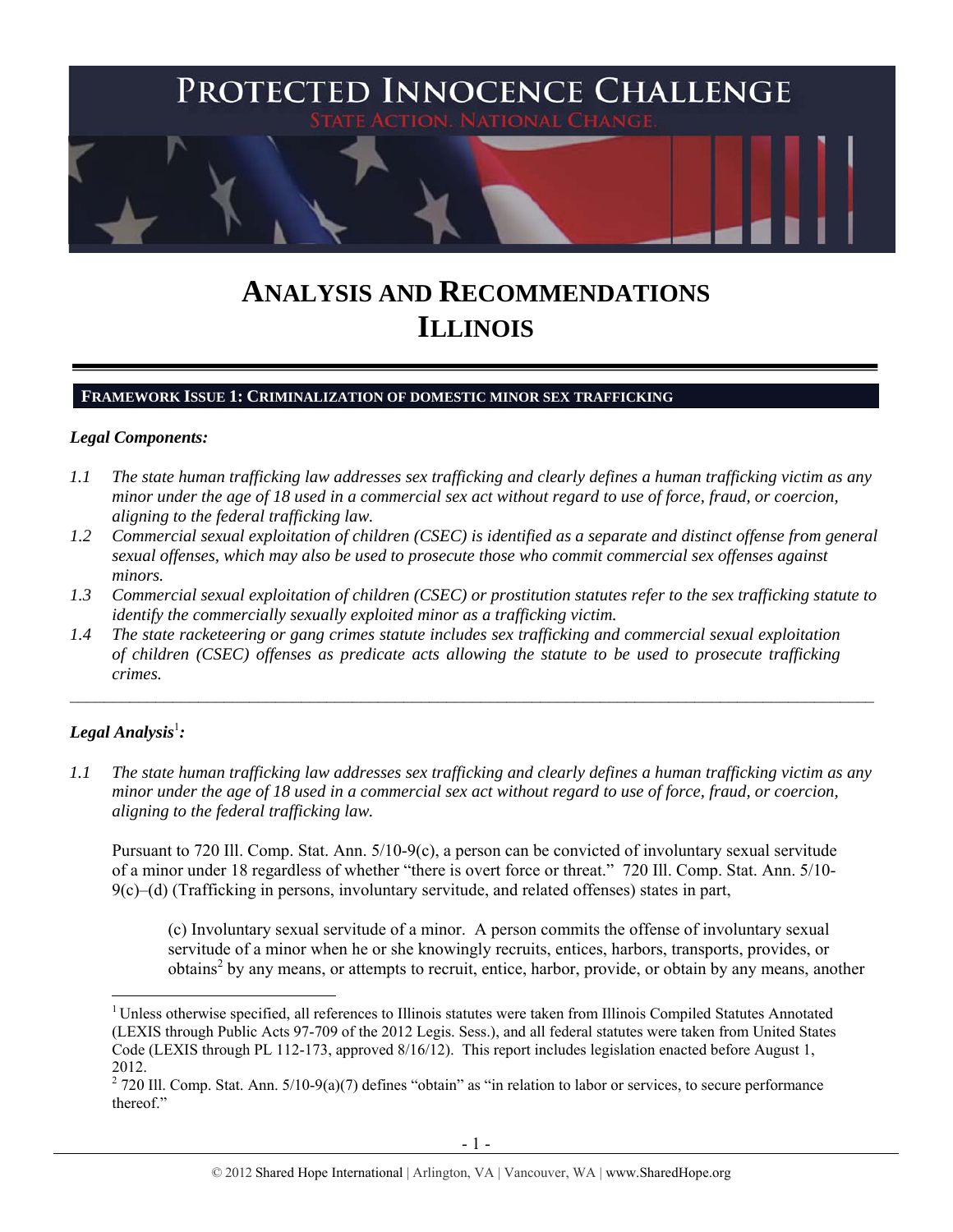person under 18 years of age, knowing that the minor will engage in commercial sexual activity,  $3a$ sexually-explicit performance, $4$  or the production of pornography, or causes or attempts to cause a minor to engage in one or more of those activities and:

(1) there is no overt force or threat and the minor is between the ages of 17 and 18 years;

(2) there is no overt force or threat and the minor is under the age of 17 years; or

(3) there is overt force or threat.

. . . . (d) Trafficking in persons for forced labor or services.<sup>5</sup> A person commits the offense of trafficking in persons for forced labor<sup>6</sup> or services<sup>7</sup> when he or she knowingly:

(1) recruits, entices, harbors, transports, provides, or obtains by any means, or attempts to recruit, entice, harbor, transport, provide, or obtain by any means, another person, intending or knowing that the person will be subjected to forced labor or services; or

(2) benefits, financially or by receiving anything of value, from participation in a venture that has engaged in an act of . . . involuntary sexual servitude of a minor.

. . . .

 $\overline{a}$ 

If the victim is 17 years of age and there was no overt force or threat, a conviction under subsection (c) is punishable as a Class 1 felony by imprisonment for 4–15 years<sup>8</sup> and a possible fine not to exceed \$25,000. 720 Ill. Comp. Stat. Ann. 5/10-9(c); 730 Ill. Comp. Stat. Ann. 5/5-4.5-30(a), 5/5-4.5-50(b). If the victim is under the age of 17 and there was no overt force or threat, however, a conviction is punishable as a Class X felony by imprisonment for 6–30 years and a possible fine not to exceed \$25,000. 720 Ill. Comp. Stat. Ann. 5/10-9(c); 730 Ill. Comp. Stat. Ann. 5/5-4.5-25(a), 5/5-4.5-50(b). A conviction under subsection (d) is punishable as a Class 1 felony by imprisonment for 4–15 years and a possible fine not to exceed \$25,000. 720 Ill. Comp. Stat. Ann. 5/10-9(d); 730 Ill. Comp. Stat. Ann. 5/5-4.5-30(a), 5/5-4.5-50(b).

(A) any scheme, plan, or pattern intending to cause or threatening to cause serious harm to any person;

(B) an actor's physically restraining or threatening to physically restrain another person;

(C) an actor's abusing or threatening to abuse the law or legal process;

(D) an actor's knowingly destroying, concealing, removing, confiscating, or possessing any actual or purported passport or other immigration document, or any other actual or purported government identification document, of another person;

(E) an actor's blackmail; or

(F) an actor's causing or threatening to cause financial harm to or exerting financial control over any person. 6  $6$  720 Ill. Comp. Stat.  $5/10-9(a)(5)$  defines "labor" as "work of economic or financial value."

 $7$  720 Ill. Comp. Stat.  $5/10-9(a)(8)$  defines "services" as

activities resulting from a relationship between a person and the actor in which the person performs activities under the supervision of or for the benefit of the actor. Commercial sexual activity and sexuallyexplicit performances are forms of activities that are "services" under this Section. Nothing in this definition may be construed to legitimize or legalize prostitution.

 $8$  Pursuant to 730 Ill. Comp. Stat. Ann.  $5/5$ -8-2(a), a judge may sentence any offender to an "extended term" if certain aggravating circumstances are present. These aggravating circumstances include the following: receipt of compensation for the crime, prior criminal history, offense caused or threatened harm, or the offender held a position of trust with the victim. 730 Ill. Comp. Stat. Ann. 5/5-5-3.2. Extended terms result in imprisonment as follows: Class X felony: 30–60 years; Class 1 felony: 15–30 years; Class 2 felony: 7–14 years; Class 3 felony: 5– 10 years; and Class 4 felony: 3–6 years. 730 Ill. Comp. Stat. Ann. 5/5-4.5-25(a), 5/5-4.5-30(a), 5/5-4.5-35(a), 5/5- 4.5-40(a), 5/5-4.5-45(a).

 $3$  720 Ill. Comp. Stat. Ann.  $5/10-9(a)(2)$  defines "commercial sexual activity" as "any sex act on account of which anything of value is given, promised to, or received by any person." 4

 <sup>720</sup> Ill. Comp. Stat. Ann. 5/10-9(a)(9) defines "sexually-explicit performance" as "a live, recorded, broadcast (including over the Internet), or public act or show intended to arouse or satisfy the sexual desires or appeal to the

prurient interests of patrons."<br><sup>5</sup> 720 Ill. Comp. Stat. Ann. 5/10-9(a)(4) defines "forced labor or services" to mean "labor or services that are performed or provided by another person and are obtained or maintained through: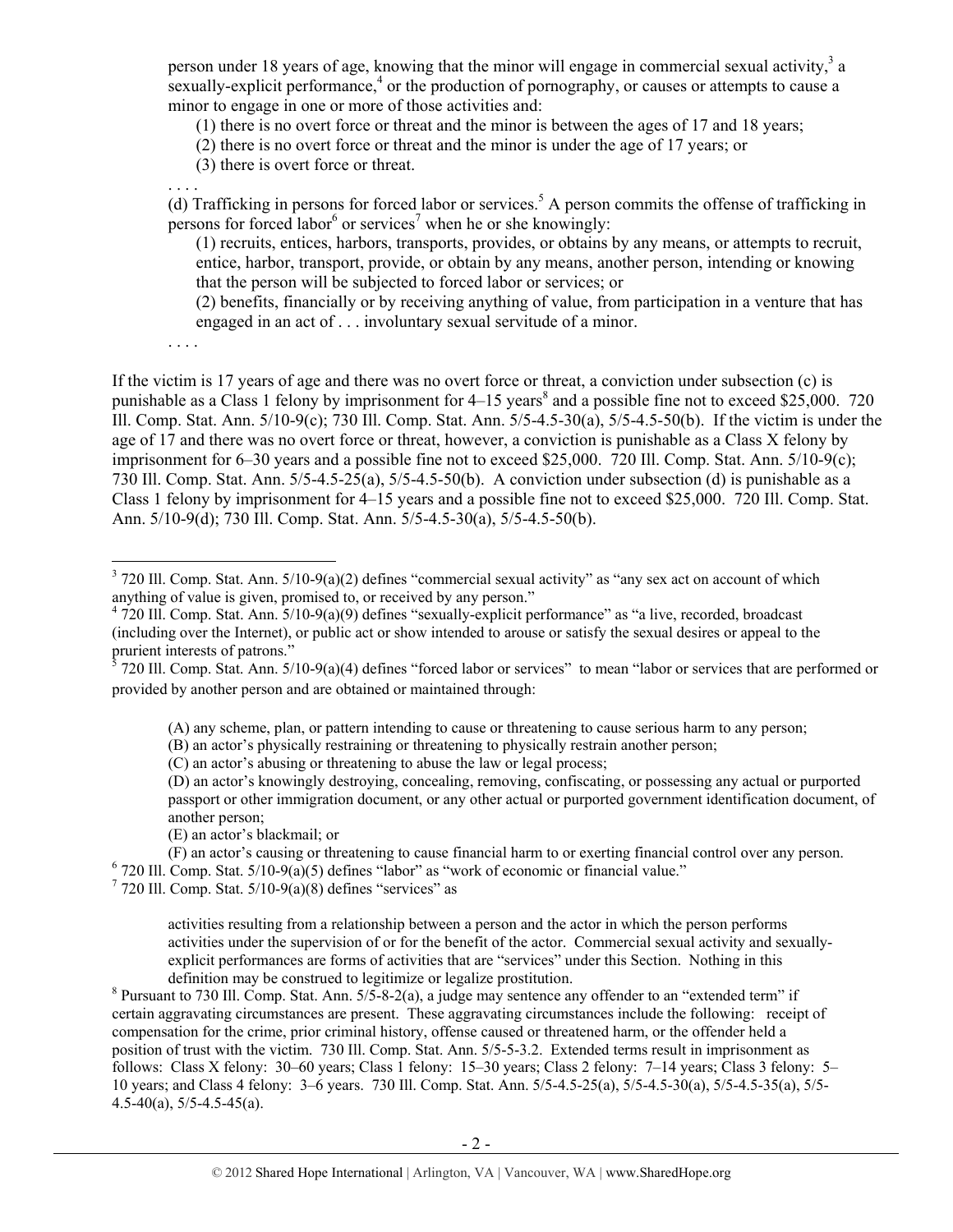*1.2 Commercial sexual exploitation of children (CSEC) is identified as a separate and distinct offense from general sexual offenses, which may also be used to prosecute those who commit commercial sex offenses against minors.* 

The following state laws make CSEC a distinct crime in Illinois:

1. 720 Ill. Comp. Stat. Ann. 5/11-14.1(a) (Solicitation of a sexual act) provides,

Any person who offers a person not his or her spouse any money, property, token, object, or article or anything of value for that person or any other person not his or her spouse to perform any act of sexual penetration<sup>9</sup>... or any touching or fondling of the sex organs of one person by another person for the purpose of sexual arousal or gratification, commits solicitation of a sexual act.

A conviction under this statute, when the victim is under 18, is punishable as a Class 4 felony by imprisonment for 1–3 years and a possible fine up to \$25,000. 720 Ill. Comp. Stat. Ann. 5/11-14.1(b); 730 Ill. Comp. Stat. Ann. 5/5-4.5-45(a), 5/5-4.5-50(b).

2. 720 Ill. Comp. Stat. Ann. 5/11-14.4(a) (Promoting juvenile prostitution) states,

Any person who knowingly performs any of the following acts commits promoting juvenile prostitution:

(1) advances prostitution as defined in Section 11-0.1 [720 ILCS 5/11-0.1 (Definitions)],<sup>10</sup> where the minor engaged in prostitution, or any person engaged in prostitution in the place, is under 18 years of age . . . at the time of the offense;

(2) profits from prostitution by any means where the prostituted person<sup>11</sup> is under 18 years of age . . . at the time of the offense;

(3) profits from prostitution by any means where the prostituted person is under 13 years of age at

any contact, however slight, between the sex organ or anus of one person and an object or the sex organ, mouth, or anus of another person, or any intrusion, however slight, of any part of the body of one person or of any animal or object into the sex organ or anus of another person, including, but not limited to, cunnilingus, fellatio, or anal penetration. Evidence of emission of semen is not required to prove sexual

penetration.<br><sup>10</sup> 720 Ill. Comp. Stat. Ann. 5/11-0.1 (Definitions) defines "advance prostitution" as,

(1) Soliciting for a prostitute by performing any of the following acts when acting other than as a prostitute or a patron of a prostitute:

- (A) Soliciting another for the purpose of prostitution.
- (B) Arranging or offering to arrange a meeting of persons for the purpose of prostitution.

(C) Directing another to a place knowing the direction is for the purpose of prostitution.

(2) Keeping a place of prostitution by controlling or exercising control over the use of any place that could offer seclusion or shelter for the practice of prostitution and performing any of the following acts when acting other than as a prostitute or a patron of a prostitute:

(A) Knowingly granting or permitting the use of the place for the purpose of prostitution.

(B) Granting or permitting the use of the place under circumstances from which he or she could reasonably know that the place is used or is to be used for purposes of prostitution.

(C) Permitting the continued use of the place after becoming aware of facts or circumstances from which he

or she should reasonably know that the place is being used for purposes of prostitution.<br><sup>11</sup> 720 Ill. Comp. Stat. Ann. 5/11-14.4(f) (Promoting juvenile prostitution) defines "prostituted person" as "any person who engages in, or agrees or offers to engage in, any act of sexual penetration as defined in Section 11-0.1 [Definitions] of this Code for any money, property, token, object, or article or anything of value, or any touching or fondling of the sex organs of one person by another person, for any money, property, token, object, or article or anything of value, for the purpose of sexual arousal or gratification."

 9 720 Ill. Comp. Stat. Ann. 5/11-0.1 (Definitions) defines "sexual penetration" as,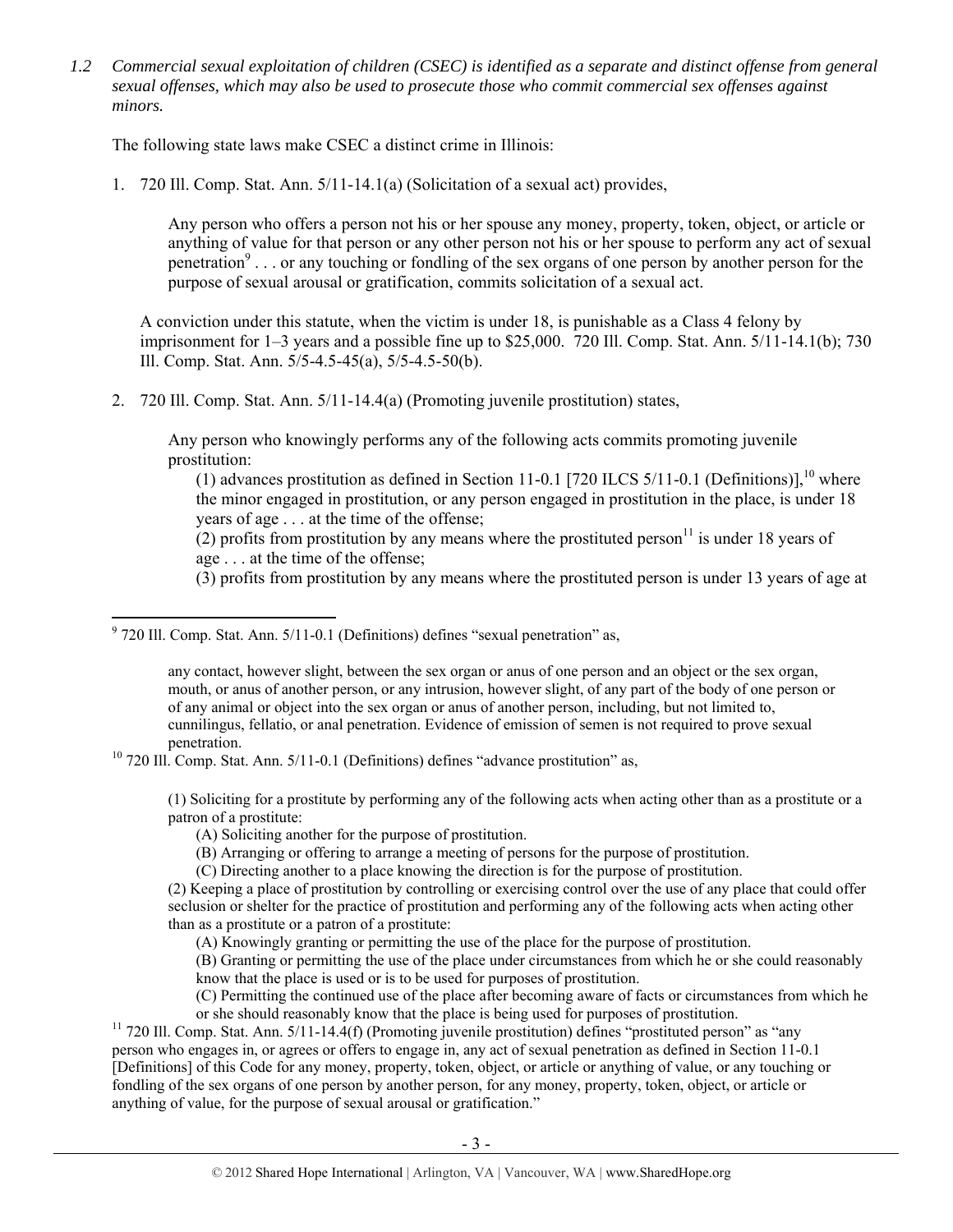the time of the offense;

(4) confines a child under the age of 18 . . . against his or her will by the infliction or threat of imminent infliction of great bodily harm or permanent disability or disfigurement or by administering to the child . . . without his or her consent or by threat or deception and for other than medical purposes, any alcoholic intoxicant or a drug [as defined by certain statutes] and:

- (A) compels the child . . . to engage in prostitution;
- (B) arranges a situation in which the child . . . may practice prostitution; or
- (C) profits from prostitution by the child . . . .

A conviction under (a)(1) or (a)(2) of this statute is generally punishable as a Class 1 felony by imprisonment for  $4-15$  years and a possible fine up to  $$25,000$ .<sup>12</sup> 720 Ill. Comp. Stat. Ann.  $5/11-14.4(d)$ ; 730 Ill. Comp. Stat. Ann. 5/5-4.5-30(a), 5/5-4.5-50(b). A conviction under (a)(3) of this statute is generally punishable as a Class X felony by imprisonment for 6–30 years and a possible fine up to \$25,000. 720 Ill. Comp. Stat. Ann. 5/11-14.4(d); 730 Ill. Comp. Stat. Ann. 5/5-4.5-25(a), 5/5-4.5-50(b). A conviction under (a)(4) of this statute is punishable as a Class X felony by imprisonment for 6–60 years and a possible fine up to \$25,000. 720 Ill. Comp. Stat. Ann. 5/11-14.4(d); 730 Ill. Comp. Stat. Ann. 5/5-4.5-25(a), 5/5-4.5-  $50(b)^{13}$ 

3. 720 Ill. Comp. Stat. Ann. 5/11-18.1(a), (a-5) (Patronizing a minor engaged in prostitution) states,

(a) Any person who engages in an act of sexual penetration<sup>14</sup> as defined in Section 11-0.1 of this Code [720 ILCS 5/11-0.1] with a person engaged in prostitution who is under 18 years of age . . . commits patronizing a minor engaged in prostitution.

(a-5) Any person who engages in any touching or fondling, with a person engaged in prostitution who . . . is under 18 years of age . . . of the sex organs of one person by the other person, with the intent to achieve sexual arousal or gratification, commits patronizing a minor engaged in prostitution.

A conviction under this statute is punishable as a Class 3 felony by imprisonment for 2–5 years and a possible fine up to \$25,000.<sup>15</sup> 720 Ill. Comp. Stat. Ann. 5/11-18.1(c); 730 Ill. Comp. Stat. Ann. 5/5-4.5- $40(a)$ ,  $5/5 - 4.5 - 50(b)$ .

4. 720 Ill. Comp. Stat. Ann. 5/11-9.1A(a), (f) (Permitting sexual abuse of a child) states,

(a) A person responsible for a child's welfare<sup>16</sup> commits permitting sexual abuse of a child<sup>17</sup> if the person has actual knowledge<sup>18</sup> of and permits an act of sexual abuse<sup>19</sup> upon the child, or permits the

<sup>&</sup>lt;sup>12</sup> A conviction under (a)(1) is elevated to being punishable as a Class X felony if it occurs "within 1,000 feet of real property comprising a school." 720 Ill. Comp. Stat. Ann. 5/11-14.4(d).

<sup>&</sup>lt;sup>13</sup> Pursuant to 720 Ill. Comp. Stat. Ann.  $5/11$ -14.4(d),

A second or subsequent violation of subdivision (a)(1), (a)(2), or (a)(3), or any combination of convictions under subdivision (a)(1), (a)(2), or (a)(3) and Sections 11-14 (prostitution), 11-14.1 (solicitation of a sexual act), 11-14.3 (promoting prostitution), 11-15 (soliciting for a prostitute), 11-15.1 (soliciting for a juvenile prostitute), 11-16 (pandering) [Repealed], 11-17 (keeping a place of prostitution), 11-17.1 (keeping a place of juvenile prostitution), 11-18 (patronizing a prostitute), 11-18.1 (patronizing a juvenile prostitute), 11-19 (pimping), 11-19.1 (juvenile pimping or aggravated juvenile pimping), or 11-19.2 (exploitation of a child)

of this Code, is a Class X felony.<br><sup>14</sup> *See supra* note 9 for the definition of "sexual penetration."<br><sup>15</sup> A conviction is elevated to being punishable as a Class 2 felony by imprisonment for 3–7 years and a possible fine up to \$25,000 if it occurs "within 1,000 feet of real property comprising a school." 720 Ill. Comp. Stat. Ann. 5/11- 18.1(c); 730 Ill. Comp. Stat. Ann. 5/5-4.5-35(a), 5/5-4.5-50(b).

 $^{16}$  720 Ill. Comp. Stat. Ann. 5/11-9.1A(b) defines "person responsible for the child's welfare" as "the child's parent, step-parent, legal guardian, or other person having custody of a child, who is responsible for the child's care at the time of the alleged sexual abuse."

 $17$  720 Ill. Comp. Stat. Ann.  $5/11-9.1A(b)$  defines "child" as "a minor under the age of 17 years."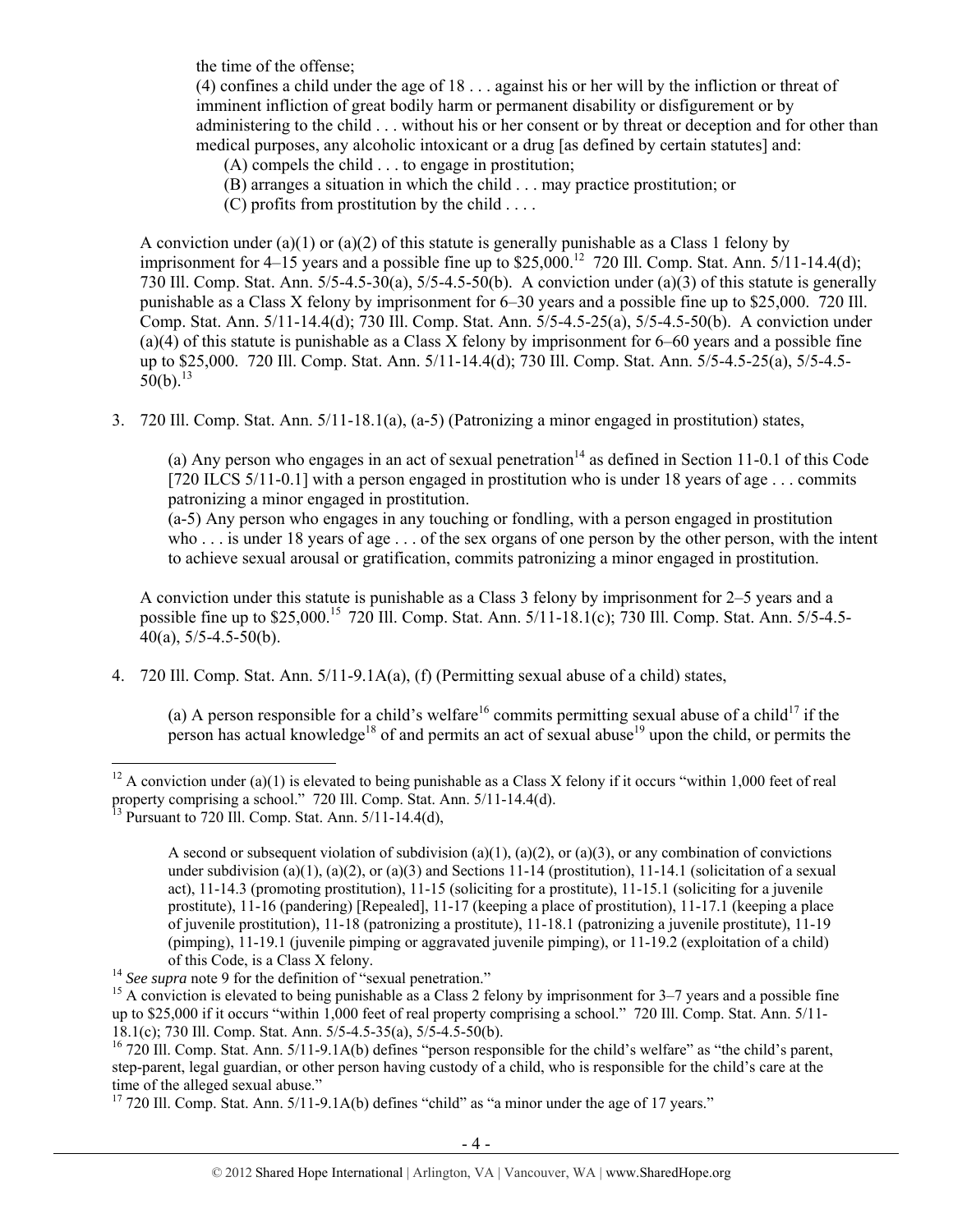child to engage in prostitution as defined in [720 Ill. Comp. Stat. Ann.  $5/11$ -14].<sup>20</sup>

(f) A person may not be charged with the offense of permitting sexual abuse of a child under this Section until the person who committed the offense is charged with criminal sexual assault, aggravated criminal sexual assault, predatory criminal sexual assault of a child, criminal sexual abuse, aggravated criminal sexual abuse, or prostitution.

A conviction under this statute is punishable as a Class 1 felony by imprisonment for 4–15 years and a possible fine up to \$25,000. 720 Ill. Comp. Stat. Ann. 5/11-9.1A(g); 730 Ill. Comp. Stat. Ann. 5/5-4.5- 30(a), 5/5-4.5-50(b).

5. 720 Ill. Comp. Stat. Ann. 5/11-25(a) (Grooming) states,

. . . .

A person commits the offense of grooming when he or she knowingly uses a computer on-line service, Internet service, local bulletin board service, or any other device capable of electronic data storage or transmission to seduce, solicit, lure, or entice, or attempt to seduce, solicit, lure, or entice, a child, a child's guardian, or another person believed by the person to be a child or a child's guardian, to commit any sex offense as defined in [730 Ill. Comp. Stat. Ann.  $150/2$ ]<sup>21</sup> or to otherwise engage in any unlawful sexual conduct<sup>22</sup> with a child or with another person believed by the person to be a child.

A conviction is punishable as a Class 4 felony by imprisonment for 1–3 years and a possible fine up to \$25,000. 720 Ill. Comp. Stat. Ann. 5/11-25(b); 730 Ill. Comp. Stat. Ann. 5/5-4.5-45(a), 5/5-4.5-50(b).

6. 720 Ill. Comp. Stat. Ann. 5/11-26(a) (Traveling to meet a minor) states,

A person commits the offense of traveling to meet a minor when he or she travels any distance either within this State, to this State, or from this State by any means, attempts to do so, or causes another to do so or attempt to do so for the purpose of engaging in any sex offense as defined in [730 Ill. Comp. Stat. Ann.  $150/2$ ],<sup>23</sup> or to otherwise engage in other unlawful sexual conduct<sup>24</sup> with a child or with another person believed by the person to be a child after using a computer on-line service, Internet service, local bulletin board service, or any other device capable of electronic data storage or transmission to seduce, solicit, lure, or entice, or to attempt to seduce, solicit, lure, or entice, a child or a child's guardian, or another person believed by the person to be a child or a child's guardian, for such purpose.

A conviction is punishable as a Class 3 felony by imprisonment for 2–5 years and a possible fine up to \$25,000. 720 Ill. Comp. Stat. Ann. 5/11-26(b); 730 Ill. Comp. Stat. Ann. 5/5-4.5-40(a), 5/5-4.5-50(b).

<sup>&</sup>lt;sup>18</sup> 720 Ill. Comp. Stat. Ann. 5/11-9.1A(b) defines "actual knowledge" as "credible allegations made by the child." <sup>19</sup> 720 Ill. Comp. Stat. Ann. 5/11-9.1A(b) defines "sexual abuse" as "criminal sexual abuse or criminal sexual assault as defined in Section 11-1.20 [Criminal sexual assault], 11-1.30 [Aggravated criminal sexual assault], 11-1.40 [Predatory criminal sexual assault of a child], 11-1.50 [Criminal sexual abuse], or 11-1.60 [Aggravated criminal sexual abuse] of the Criminal Code of 1961." 720 Ill. Comp. Stat. Ann. 5/11-9.1A(b) (citations omitted).

<sup>&</sup>lt;sup>20</sup> Pursuant to 720 Ill. Comp. Stat. Ann 5/11-14(a), "Any person who knowingly performs, offers or agrees to perform any act of sexual penetration . . . for anything of value, or any touching or fondling of the sex organs of one person by another person, for anything of value, for the purpose of sexual arousal or gratification commits an act of

prostitution." *See supra* note 9 for the definition of "sexual penetration."<br><sup>21</sup> See infra Section 2.10 for a full list of offenses classified as "sex offenses," which includes juvenile prostitution.<br><sup>22</sup> 720 Ill. Comp. by the victim or the accused, either directly or through clothing, of the sex organs, anus, or breast of the victim or the accused, or any part of the body of a child under 13 years of age, or any transfer or transmission of semen by the accused upon any part of the clothed or unclothed body of the victim, for the purpose of sexual gratification or arousal of the victim or the accused."

<sup>&</sup>lt;sup>23</sup> *See infra* Section 2.10 for a full list of offenses classified as "sex offenses," which includes juvenile prostitution.<br><sup>24</sup> *See supra* note 22 for the definition of "sexual conduct."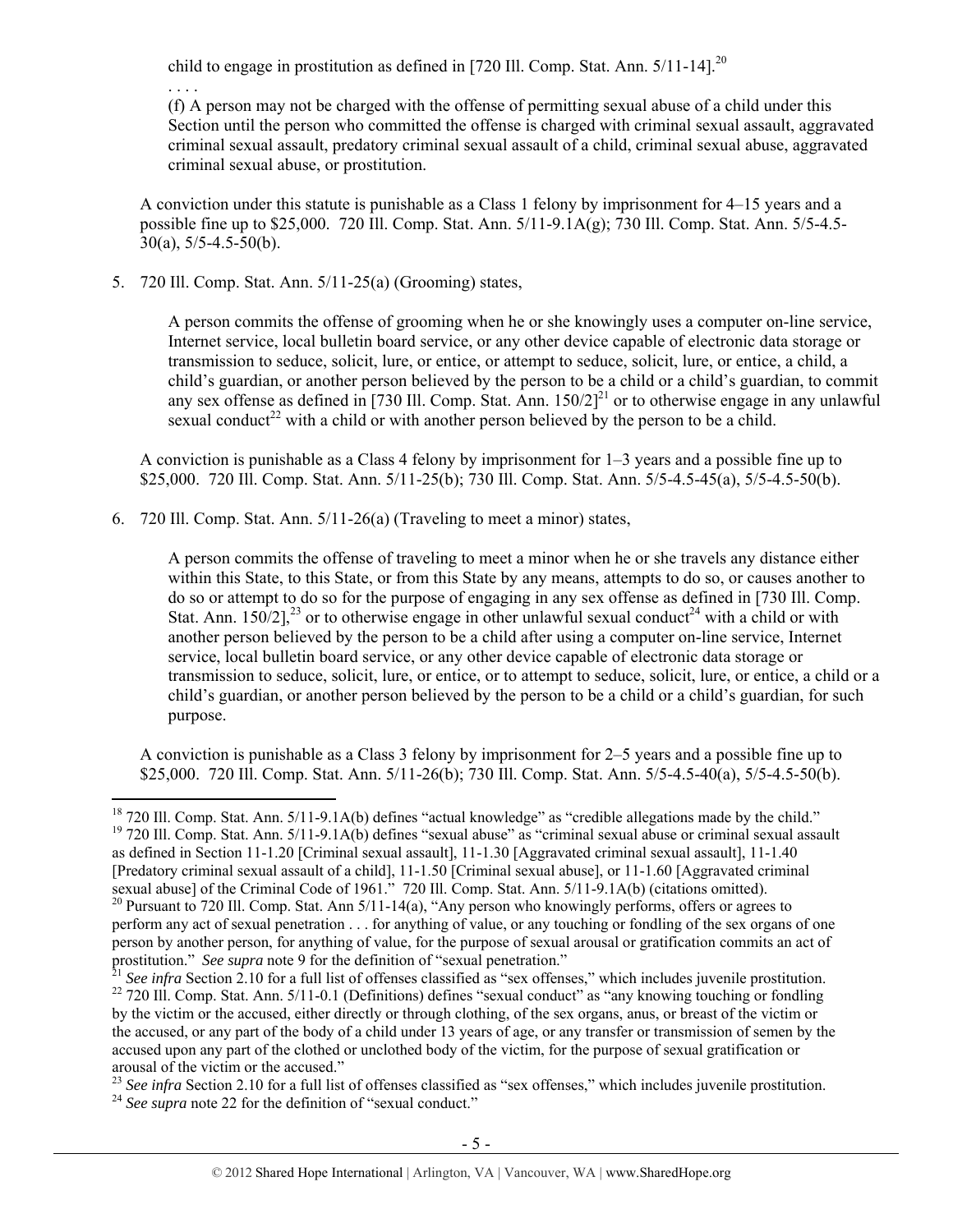Sexual offense laws that may apply in cases of commercial sexual exploitation of a child include the following:

1. 720 Ill. Comp. Stat. Ann. 5/11-9.1(a), (a-5) (Sexual exploitation of a child) states,

(a) A person commits sexual exploitation of a child if in the presence or virtual presence,  $^{25}$  or both, of a child<sup>26</sup> and with knowledge that a child or one whom he or she believes to be a child would view his or her acts, that person:

(1) engages in a sexual act: $27$  or

(2) exposes his or her sex organs, anus or breast for the purpose of sexual arousal or gratification of such person or the child or one whom he or she believes to be a child.

(a-5) A person commits sexual exploitation of a child who knowingly entices, coerces, or persuades a child to remove the child's clothing for the purpose of sexual arousal or gratification of the person or the child, or both.

A conviction under this statute is punishable as a Class A misdemeanor by less than 1 year imprisonment and a possible fine up to \$2,500. 720 Ill. Comp. Stat. Ann. 5/11-9.1(c)(1); 730 Ill. Comp. Stat. Ann. 5/5- 4.5-55(a), (e). If the victim is under 13 or the offender has previously been convicted of a sex offense,  $2^8$ however, a conviction is punishable as a Class 4 felony by imprisonment for 1–3 years and a possible fine up to \$25,000. 720 Ill. Comp. Stat. Ann. 5/11-9.1(c)(2), (3); 730 Ill. Comp. Stat. Ann. 5/5-4.5-45(a), 5/5- 4.5-50(b).

2. 720 Ill. Comp. Stat. Ann. 5/11-1.40(a) (Predatory criminal sexual assault of a child) states that "[a] person commits predatory criminal sexual assault of a child if that person commits an act of sexual penetration.<sup>29</sup> is 17 years of age or older, and . . . the victim is under 13 years of age."

A conviction under this statute is generally punishable as a Class X felony by imprisonment for 6–60 years and a possible fine up to \$25,000. 720 Ill. Comp. Stat. Ann. 5/11-1.40(b)(1); 730 Ill. Comp. Stat. Ann. 5/5- 4.5-50(b). If the offender was "armed with a firearm," 15 years will be added to the sentence; if the offender "personally discharges a firearm during the commission of the offense," 20 years will be added to the sentence; if the offender permanently disables or causes life threatening injury to the victim, the sentence increases to 50 years to life imprisonment; and if a controlled substance is given without the victim's consent, the sentence increases to imprisonment for 50–60 years. 720 Ill. Comp. Stat. Ann. 5/11- 1.40(b)(1), (1.1). Finally, pursuant to 720 Ill. Comp. Stat. Ann. 5/11-1.40(1.2), "A person convicted of predatory criminal sexual assault of a child committed against 2 or more persons regardless of whether the offenses occurred as the result of the same act or of several related or unrelated acts shall be sentenced to a term of natural life imprisonment."<sup>30</sup>

 $25$  720 Ill. Comp. Stat. Ann.  $5/11$ -9.1(b) defines "virtual presence" as

an environment that is created with software and presented to the user and or receiver via the Internet, in such a way that the user appears in front of the receiver on the computer monitor or screen or hand held portable electronic device, usually through a web camming program. "Virtual presence" includes primarily experiencing through sight or sound, or both, a video image that can be explored interactively at a personal

computer or hand held communication device, or both.<br><sup>26</sup> 720 III. Comp. Stat. Ann. 5/11-9.1(b) defines "child" as "a person under 17 years of age."<br><sup>27</sup> 720 III. Comp. Stat. Ann. 5/11-9.1(b) defines "sexual act" as "mastu as defined in [720 Ill. Comp. Stat. Ann. 5/11-0.1]."

 $28$  720 Ill. Comp. Stat. Ann.  $5/11-9.1(b)$  defines "sex offense" as "any violation of Article 11 of this Code or Section 12-16.2 of this Code." *See infra* Section 2.10 for a list of Article 11 offenses that are included within the classification of the term, "sex offense."<br><sup>29</sup> See supra note 9 for the definition of "sexual penetration."

<sup>&</sup>lt;sup>30</sup> An offender will also face natural life imprisonment if he has previously been convicted under 720 Ill. Comp. Stat. Ann. 5/11-1.20 (Criminal sexual assault), 5/11-1.30 (Aggravated criminal sexual assault), or any law in another state that is substantially equivalent. 720 Ill. Comp. Stat. Ann. 5/11-1.40(b)(2).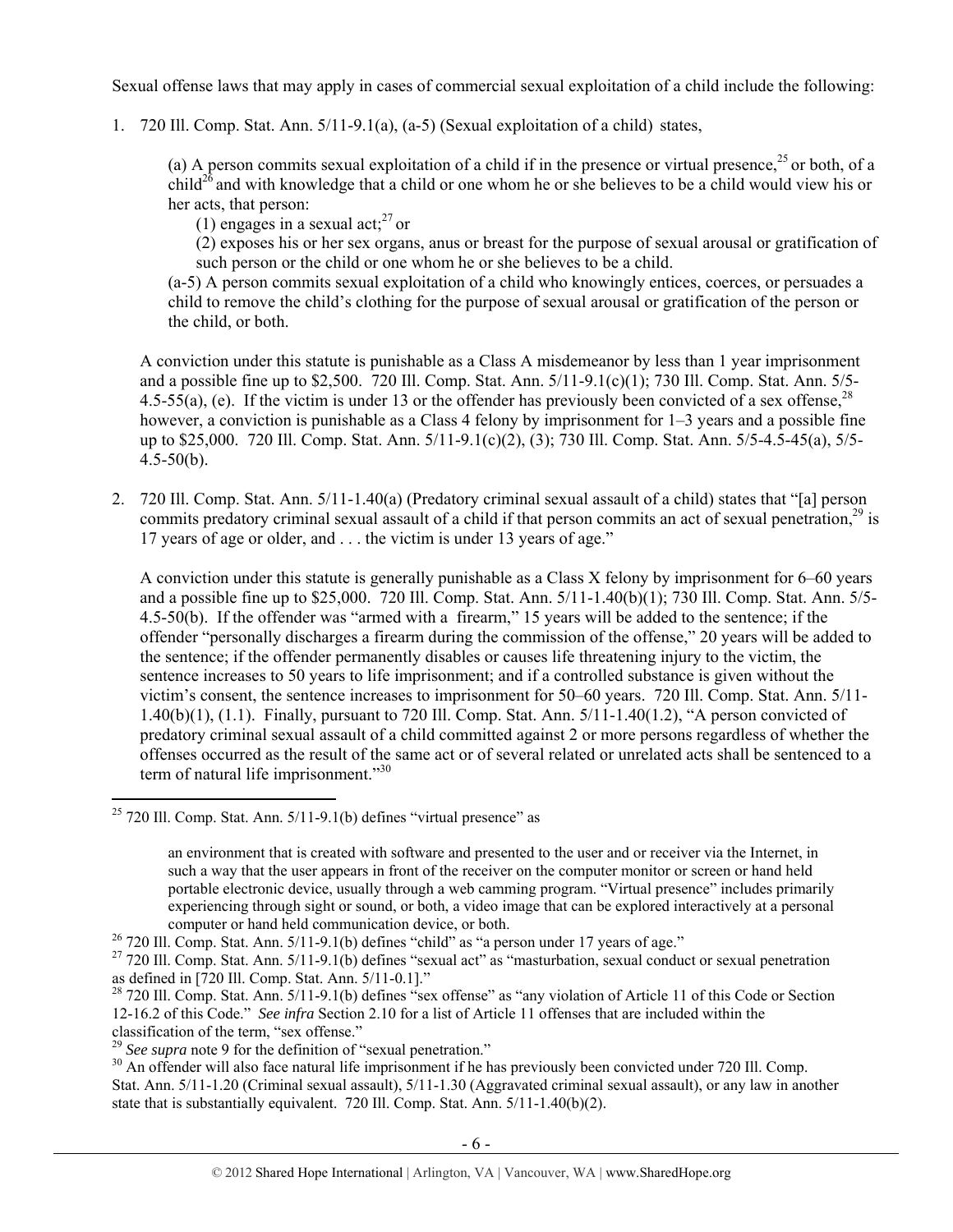- 3. 720 Ill. Comp. Stat. Ann. 5/11-1.60(c), (d) (Aggravated criminal sexual abuse) provides,
	- (c) A person commits aggravated criminal sexual abuse if:

. . . .

 $(1)$  that person is 17 years of age or over and: (i) commits an act of sexual conduct<sup>31</sup> with a victim who is under 13 years of age; or (ii) commits an act of sexual conduct with a victim who is at least 13 years of age but under 17 years of age and the person uses force or threat of force to commit the act; or

(d) A person commits aggravated criminal sexual abuse if that person commits an act of sexual penetration<sup>32</sup> or sexual conduct with a victim who is at least  $13$  years of age but under 17 years of age and the person is at least 5 years older than the victim.

A conviction is punishable as Class 2 felony by imprisonment for 3–7 years and a possible fine up to \$25,000. 720 Ill. Comp. Stat. Ann. 5/11-1.60(g); 730 Ill. Comp. Stat. Ann. 5/5-4.5-35(a), 5/5-4.5-50(b).

4. 720 Ill. Comp. Stat. Ann. 5/11-6(a), (a-5) (Indecent solicitation of a child) states,

(a) A person of the age of 17 years and upwards commits indecent solicitation of a child if the person, with the intent that the offense of aggravated criminal sexual assault, criminal sexual assault, predatory criminal sexual assault of a child, or aggravated criminal sexual abuse be committed, knowingly solicits<sup>33</sup> a child<sup>34</sup> or one whom he or she believes to be a child to perform an act of sexual penetration<sup>35</sup> or sexual conduct<sup>36</sup> as defined in [720 Ill. Comp. Stat. Ann.  $5/11$ - $0.1$ ]. (a-5) A person of the age of 17 years and upwards commits indecent solicitation of a child if the person knowingly discusses an act of sexual conduct or sexual penetration with a child or with one whom he or she believes to be a child by means of the Internet with the intent that the offense of aggravated criminal sexual assault, predatory criminal sexual assault of a child, or aggravated criminal sexual abuse be committed.

A conviction under subsection (a) of this statute with the intent to commit predatory criminal sexual assault of a child or aggravated criminal sexual assault is punishable as a Class 1 felony by imprisonment for 4–15 years and a possible fine up to \$25,000; a conviction under subsection (a) with the intent to commit criminal sexual assault is punishable as a Class 2 felony by imprisonment for 3–7 years and a possible fine up to \$25,000; and a conviction under subsection (a) with the intent to commit aggravated criminal sexual abuse is punishable as a Class 3 felony by imprisonment for 2–5 years and a possible fine up to \$25,000. 720 Ill. Comp. Stat. Ann. 5/11-6(c)(1)–(3); 730 Ill. Comp. Stat. Ann. 5/5-4.5-30(a), 5/5-4.5-35(a), 5/5-4.5-40(a), 5/5-4.5-50(b). A conviction under subsection (a-5) of this statute is punishable as a Class 4 felony by imprisonment for 1–3 years and a possible fine up to \$25,000. 720 Ill. Comp. Stat. Ann. 5/11-6(c); 730 Ill. Comp. Stat. Ann. 5/5-4.5-45(a), 5/5-4.5-50(b).

5. 720 Ill. Comp. Stat. Ann. 5/11-6.6(a) (Solicitation to meet a child) states,

A person of the age of 18 or more years commits the offense of solicitation to meet a child if the person while using a computer, cellular telephone, or any other device, with the intent to meet a child<sup>37</sup> or one

 $31$  See supra note 22 for the definition of "sexual conduct."

 $\frac{32}{33}$  See supra note 9 for the definition of "sexual penetration."<br> $\frac{33}{20}$  T20 III. Comp. Stat. Ann. 5/11-6(b) defines "solicit" as "to command, authorize, urge, incite, request, or advise another to perform an act by any means including, but not limited to, in person, over the phone, in writing, by computer, or by advertisement of any kind."<br><sup>34</sup> 720 III. Comp. Stat. Ann. 5/11-6(b) defines "child" as "a person under 17 years of age."

<sup>&</sup>lt;sup>35</sup> See supra note 9 for the definition of "sexual penetration."<br><sup>36</sup> See supra note 22 for the definition of "sexual conduct."<br><sup>37</sup> 720 III. Comp. Stat. Ann. 5/11-6.6(c) defines "child" as "any person under 17 years of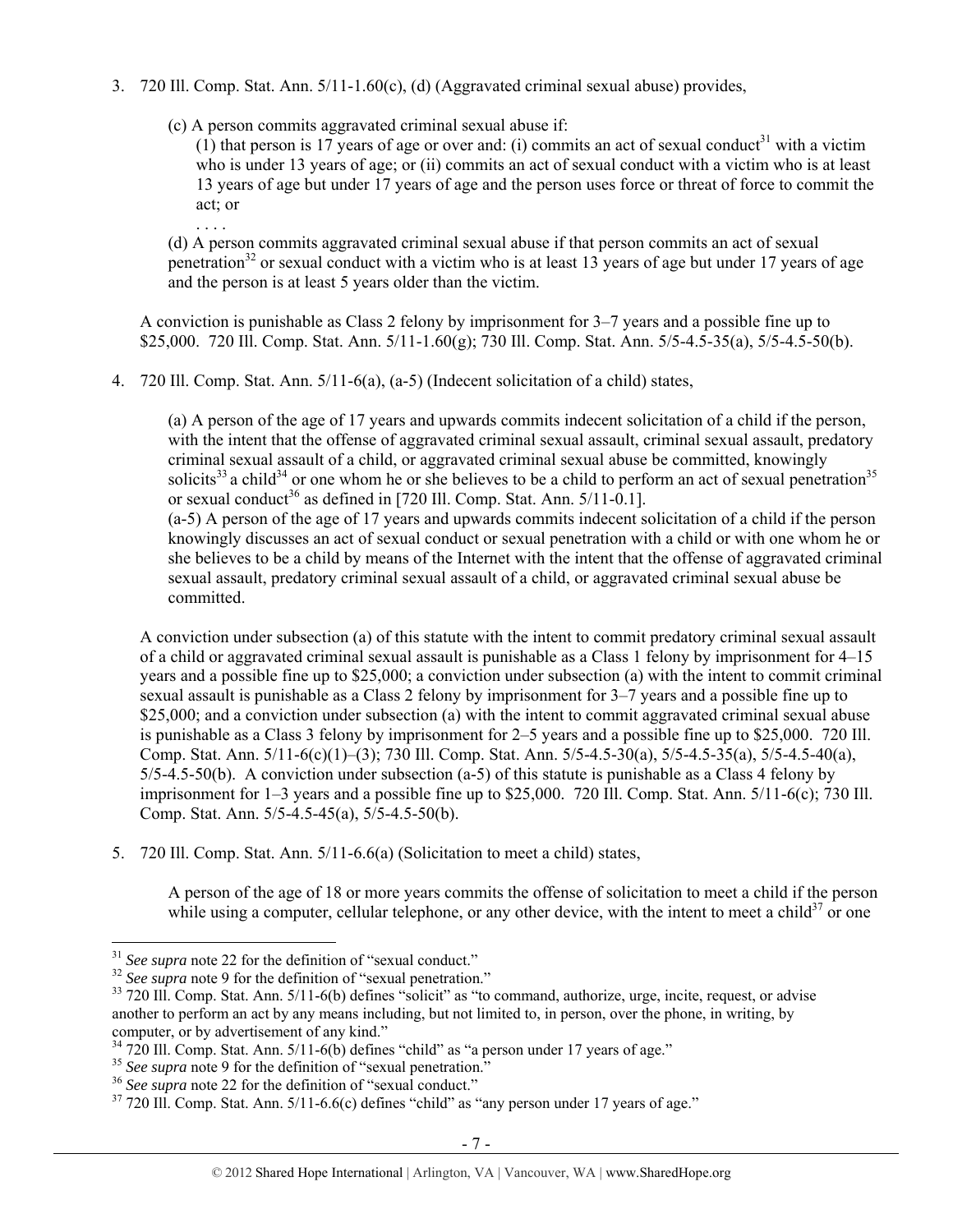whom he or she believes to be a child, solicits, entices, induces, or arranges with the child to meet at a location without the knowledge of the child's parent or guardian and the meeting with the child is arranged for a purpose other than a lawful purpose under Illinois law.

A conviction under this statute is punishable as a Class A misdemeanor by imprisonment up to 1 year and a possible fine up to \$2,500, except that, where the offender "believes he or she is 5 or more years older than the child," a conviction is punishable as a Class 4 felony by imprisonment for 1–3 years and a possible fine up to \$25,000. 720 Ill. Comp. Stat. Ann. 5/11-6.6(b); 730 Ill. Comp. Stat. Ann. 5/5-4.5-55(a), (e), 5/5-4.5- 45(a), 5/5-4.5-50(b).

6. 720 Ill. Comp. Stat. Ann. 5/11-6.5(a) (Indecent solicitation of an adult) states,

A person commits indecent solicitation of an adult if the person knowingly:

(1) Arranges for a person 17 years of age or over to commit an act of sexual penetration<sup>38</sup> as defined in [720 Ill. Comp. Stat. Ann. 5/11-0.1] with a person:

- (i) Under the age of 13 years; or
- (ii) Thirteen years of age or over but under the age of 17 years; or

(2) Arranges for a person 17 years of age or over to commit an act of sexual conduct as defined in Section 11-0.1 with a person:

- (i) Under the age of 13 years; or
- (ii) Thirteen years of age or older but under the age of 17 years.

A conviction under subsection (a)(1)(i) is punishable as a Class X felony by imprisonment for 6–30 years and a possible fine up to \$25,000; a conviction under subsection  $(a)(1)(ii)$  is punishable as a Class 1 felony by imprisonment for 4–15 years and a possible fine up to \$25,000; a conviction under subsection (a)(2)(i) is punishable as a Class 2 felony by imprisonment for 3–7 years and a possible fine up to \$25,000; and a conviction under subsection (a)(2)(ii) is punishable as a Class A misdemeanor by imprisonment up to 1 year and a possible fine up to \$2,500. 720 Ill. Comp. Stat. Ann. 5/11-6.5(b); 730 Ill. Comp. Stat. Ann. 5/5-4.5- 25(a),  $5/5-4.5-30(a)$ ,  $5/5-4.5-35(a)$ ,  $5/5-4.5-50(b)$ ,  $5/5-4.5-55(a)$ , (e).

*1.3 Commercial sexual exploitation of children (CSEC) or prostitution statutes refer to the sex trafficking statute to identify the commercially sexually exploited minor as a trafficking victim.* 

None of Illinois's CSEC laws reference 720 Ill. Comp. Stat. Ann. 5/10-9 (Trafficking in persons, involuntary servitude, and related offenses). The state prostitution law, however, does refer to the trafficking law. 720 Ill. Comp. Stat. Ann. 5/11-14(d) (Prostitution) states,

[I]f it is determined, after a reasonable detention for investigative purposes, that a person suspected of or charged with a violation of this Section is a person under the age of 18, that person shall be immune from prosecution for a prostitution offense under this Section, and shall be subject to the temporary protective custody provisions of [705 Ill. Comp. Stat. Ann. 405/2-5 and 405/2-6]. Pursuant to the provisions of [705 Ill. Comp. Stat. Ann. 405/2-6], a law enforcement officer who takes a person under 18 years of age into custody under this Section shall immediately report an allegation of a violation of [720 Ill. Comp. Stat. Ann. 5/10-9] to the Illinois Department of Children and Family Services State Central Register, which shall commence an initial investigation into child abuse or child neglect within 24 hours . . . .

1.3.1 Recommendation: Amend Illinois's CSEC statutes to refer to 720 Ill. Comp. Stat. Ann. 5/10-9 (Trafficking in persons, involuntary servitude, and related offenses) to ensure CSEC victims are identified as sex trafficking victims.

 $\overline{a}$ <sup>38</sup> *See supra* note 9 for the definition of "sexual penetration."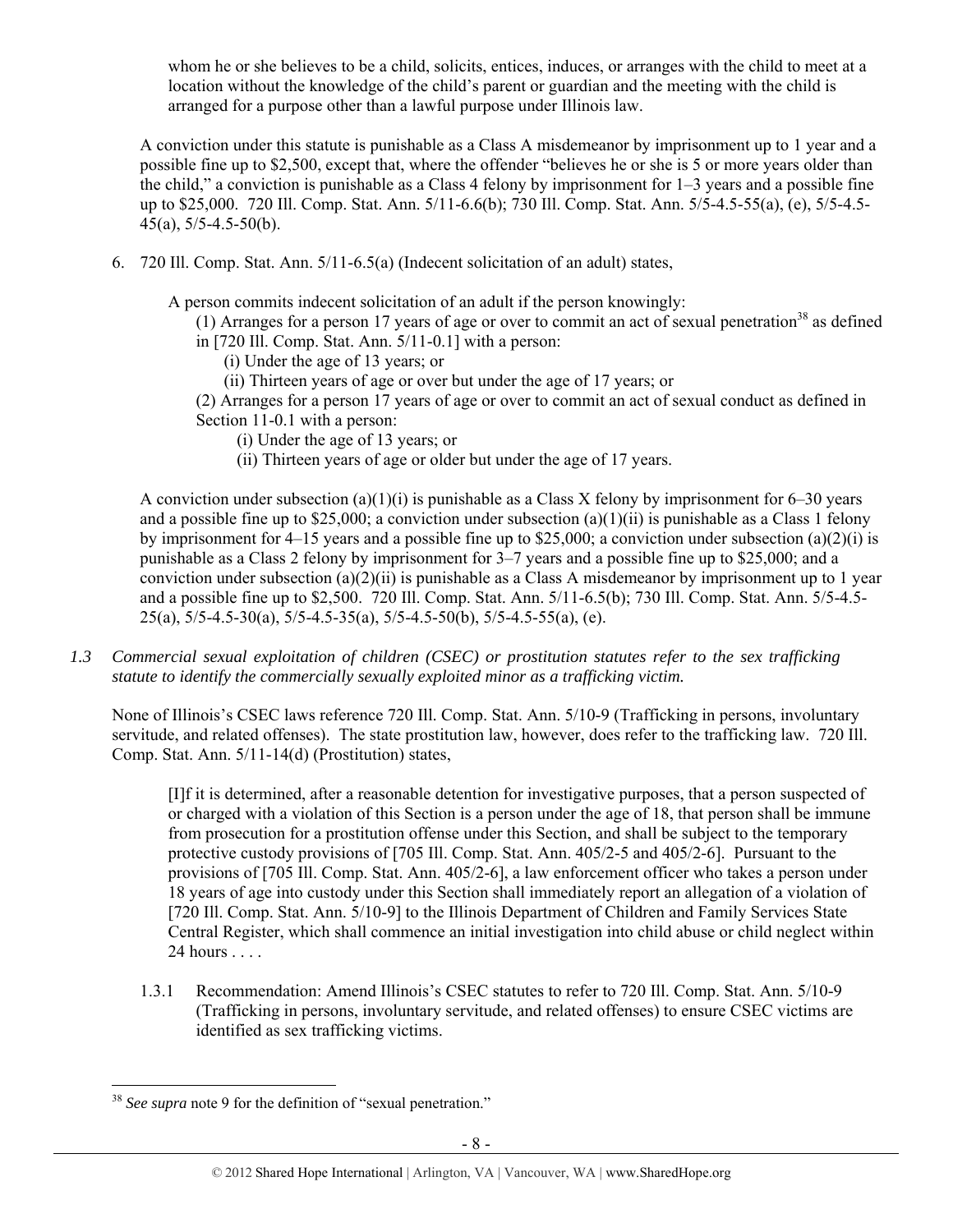*1.4 The state racketeering or gang crimes statute includes sex trafficking and commercial sexual exploitation of children (CSEC) offenses as predicate acts allowing the statute to be used to prosecute trafficking crimes.* 

The racketeering statute,<sup>39</sup> 720 Ill. Comp. Stat. Ann. 5/33G-4 (Prohibited activities), states

(a) It is unlawful for any person, who intentionally participates in the operation or management of an enterprise, directly or indirectly, to:

(1) knowingly do so, directly or indirectly, through a pattern of predicate activity;

(2) knowingly cause another to violate this Article; or

(3) knowingly conspire to violate this Article.

Notwithstanding any other provision of law, in any prosecution for a conspiracy to violate this Article, no person may be convicted of that conspiracy unless an overt act in furtherance of the agreement is alleged and proved to have been committed by him, her, or by a coconspirator, but the commission of the overt act need not itself constitute predicate activity underlying the specific violation of this Article.

(b) It is unlawful for any person knowingly to acquire or maintain, directly or indirectly, through a pattern of predicate activity any interest in, or control of, to any degree, of any enterprise, real property, or personal property of any character, including money.

720 Ill. Comp. Stat. Ann. 5/33G-3(f) (Definitions. As used in this Article) defines "pattern of predicate activity" as,

(1) at least 3 occurrences of predicate activity that are in some way related to each other and that have continuity between them, and that are separate acts. Acts are related to each other if they are not isolated events, including if they have similar purposes, or results, or participants, or victims, or are committed a similar way, or have other similar distinguishing characteristics, or are part of the affairs of the same enterprise. There is continuity between acts if they are ongoing over a substantial period, or if they are part of the regular way some entity does business or conducts its affairs; and

(2) which occurs after the effective date of this Article, and the last of which falls within 3 years (excluding any period of imprisonment) after the first occurrence of predicate activity.

720 Ill. Comp. Stat. Ann. 5/33G-3(e) defines "predicate activity" as

any act that is a Class 2 felony or higher and constitutes a violation or violations of any of the following provisions . . . :

(1) under the Criminal Code of 1961: . . . 10–1 (kidnapping), 10–2 (aggravated kidnapping), 10–3.1 (aggravated unlawful restraint), 10–4 (forcible detention), 10–5(b)(10) (child abduction), 10–9 (trafficking in persons, involuntary servitude, and related offenses), 11–1.20 (criminal sexual assault), 11–1.30 (aggravated criminal sexual assault), 11–1.40 (predatory criminal sexual assault of a child), 11–1.60 (aggravated criminal sexual abuse), 11–6 (indecent solicitation of a child), . . . 11–  $14.3(a)(2)(A)$  and  $(a)(2)(B)$  (promoting prostitution),  $11-14.4$  (promoting juvenile prostitution),  $11-$ 18.1 (patronizing a minor engaged in prostitution; patronizing a juvenile prostitute)<sup>40</sup> ...

 $\overline{a}$  $39$  For additional information on racketeering statutes, see http://www.sharedhope.org/wp-

content/uploads/2012/11/SHI-WhitePaperFederalStateRacketeeringGangCrimeLaws.pdf. 40Since Illinois's racketeering statute was recently passed, it is unclear whether inclusion of the patronizing offense as predicate activity indicates an intention to apply this statute to buyers and the courts have not yet had the opportunity to determine its applicability to buyers. For comparison, the federal anti-racketeering provision has been interpreted broadly, reaching "not just [individuals in] upper management but also . . . lower rung participants in the enterprise," provided those "lower rung participants" have "participated in the operation or management of the enterprise itself." *Reves v. Ernst & Young*, 507 U.S. 170, 183-184 (1993). However, the federal law has two components which encourage a broad reading. 18 U.S.C. § 1962(c) states, "It shall be unlawful for any person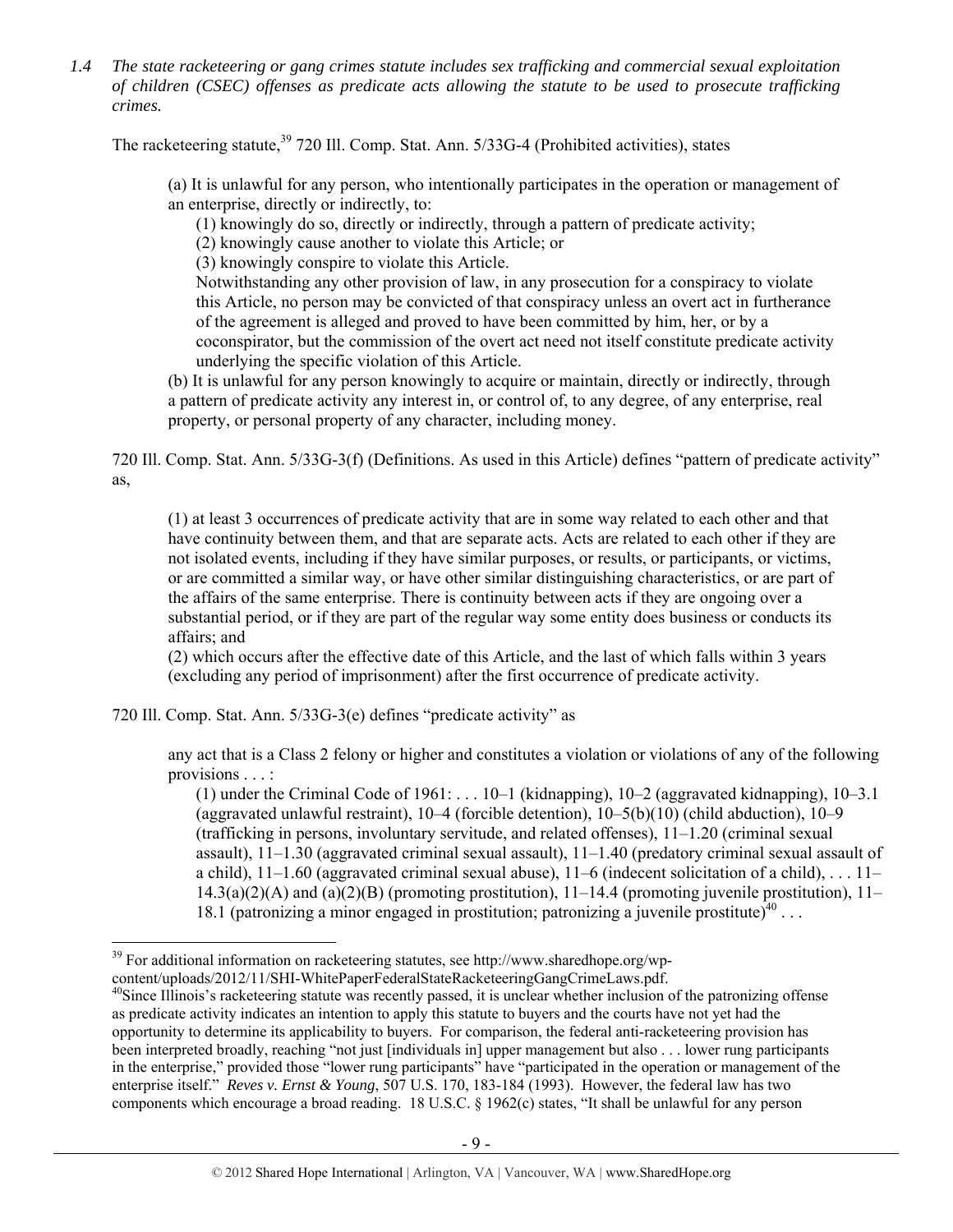Violation of 720 Ill. Comp. Stat. Ann. 5/33G-4(a) is a Class X felony and is punishable by a prison term of 7-30 years "or the sentence applicable to the underlying predicate activity, whichever is higher, and the sentence imposed shall also include restitution, and or a criminal fine, jointly and severally, up to \$250,000 or twice the gross amount of any intended proceeds of the violation, if any, whichever is higher." 720 Ill. Comp. Stat. Ann. 5/33G-5(a). Violation of 720 Ill. Comp. Stat. Ann. 5/33G-4(b) is also a Class X felony "and the sentence imposed shall also include restitution, and or a criminal fine, jointly and severally, up to \$250,000 or twice the gross amount of any intended proceeds of the violation, if any, whichever is higher." Additionally, Illinois's racketeering statute provides for disgorgement. 720 Ill. Comp. Stat. Ann. 5/33G-6 states,

(a) The circuit court shall have jurisdiction to prevent and restrain violations of this Article by issuing appropriate orders, including:

(1) ordering any person to disgorge illicit proceeds obtained by a violation of this Article or divest himself or herself of any interest, direct or indirect, in any enterprise or real or personal property of any character, including money, obtained, directly or indirectly, by a violation of this Article;

Additionally, 720 Ill. Comp. Stat. Ann. 5/33G-4 allows courts to stack convictions:

…

 $\overline{a}$ 

(e) Any person prosecuted under this Article may be convicted and sentenced either: (1) for the offense of conspiring to violate this Article, and for any other particular offense or offenses that may be one of the objects of a conspiracy to violate this Article; or (2) for the offense of violating this Article, and for any other particular offense or offenses that may constitute predicate activity underlying a violation of this Article.

employed by or associated with any enterprise . . . to conduct or participate, directly or indirectly, in the conduct of such enterprise's affairs through a pattern of racketeering activity . . . ." The two broadest phrases in this statute are "associat[ing] with any enterprise" and "participat[ing] ... in the conduct of such enterprise's affairs," yet neither of these phrases were incorporated into the Illinois statute, which limits its reach to those who "intentionally participate[] in the operation or management of an enterprise." Courts may interpret the Illinois statute as a codification of the "operation or management test" embraced by the Supreme Court in *Reves*, but even with this broad reading, courts may hesitate to find that a buyer is involved in the "operation or management" of a trafficking enterprise because "*some* part in directing the enterprise's affairs is required" under the Supreme Court's analysis. *Reves*, 507 U.S. at 178 (emphasis in original).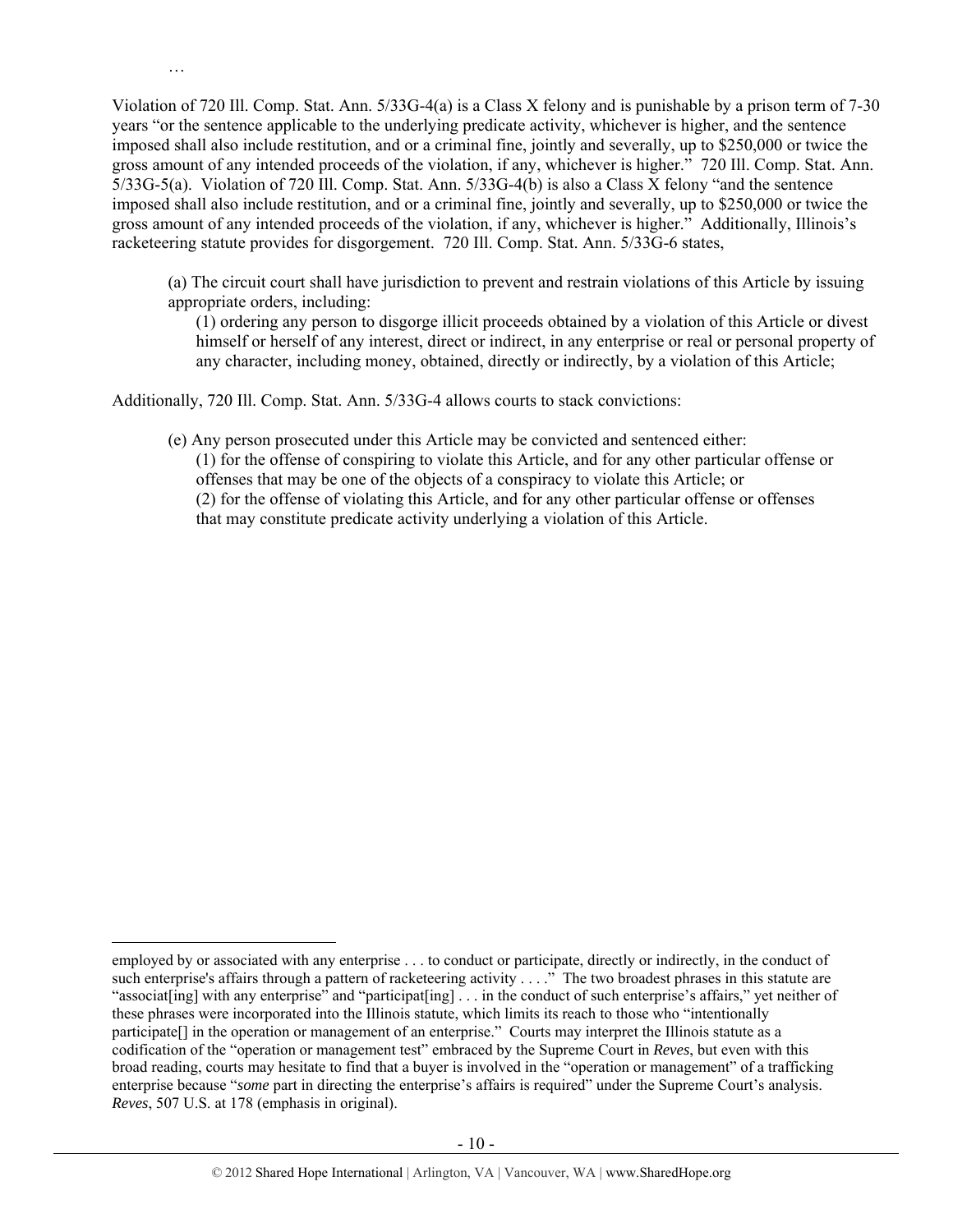#### **FRAMEWORK ISSUE 2: CRIMINAL PROVISIONS FOR DEMAND**

### *Legal Components:*

- *2.1 The state sex trafficking law can be applied to the buyers of commercial sex acts with a victim of domestic minor sex trafficking.*
- *2.2 Buyers of commercial sex acts with a minor can be prosecuted under commercial sexual exploitation of children (CSEC) laws.*
- *2.3 Solicitation laws differentiate buying sex acts with an adult and buying sex acts with a minor under 18.*
- *2.4 Penalties for buyers of commercial sex acts with minors are as high as federal penalties.*
- *2.5 Using the Internet to lure, entice, or purchase, or attempt to lure, entice, or purchase commercial sex acts with a minor is a separate crime or results in an enhanced penalty for buyers.*
- *2.6 No age mistake defense is permitted for a buyer of commercial sex acts with any minor under 18.*
- *2.7 Base penalties for buying sex acts with a minor under 18 are sufficiently high and not reduced for older minors.*
- *2.8 Financial penalties for buyers of commercial sex acts with minors are sufficiently high to make it difficult for buyers to hide the crime.*
- *2.9 Buying and possessing child pornography carries penalties as high as similar federal offenses.*
- *2.10 Convicted buyers of commercial sex acts with minors and child pornography are required to register as sex offenders.*

 $\mathcal{L}_\mathcal{L} = \{ \mathcal{L}_\mathcal{L} = \{ \mathcal{L}_\mathcal{L} = \{ \mathcal{L}_\mathcal{L} = \{ \mathcal{L}_\mathcal{L} = \{ \mathcal{L}_\mathcal{L} = \{ \mathcal{L}_\mathcal{L} = \{ \mathcal{L}_\mathcal{L} = \{ \mathcal{L}_\mathcal{L} = \{ \mathcal{L}_\mathcal{L} = \{ \mathcal{L}_\mathcal{L} = \{ \mathcal{L}_\mathcal{L} = \{ \mathcal{L}_\mathcal{L} = \{ \mathcal{L}_\mathcal{L} = \{ \mathcal{L}_\mathcal{$ 

### *Legal Analysis:*

*2.1 The state sex trafficking law can be applied to the buyers of commercial sex acts with a victim of domestic minor sex trafficking.* 

720 Ill. Comp. Stat. Ann. 5/10-9(c) (Trafficking in persons, involuntary servitude, and related offenses) might apply to buyers of sex from victims of domestic minor sex trafficking through the use of the word "obtains" in the phrase, "obtains by any means, or attempts to . . . obtain by any means, another person under 18 years of age, knowing that the minor will engage in commercial sexual activity." Federal prosecutors, under the Trafficking Victims Protection Act  $\widetilde{(TVPA)}$ ,<sup>41</sup> have applied the crime of human trafficking to attempted buyers of commercial sex with minors by charging that the buyers attempted to "obtain"42 a person under 18 to engage in commercial sex.<sup>43</sup> It is unsettled whether the courts will uphold this interpretation of the TVPA. It is arguable, therefore, that the term "obtain" in Illinois's trafficking statute may be similarly applied, and could, therefore, implicate buyers under 720 Ill. Comp. Stat. Ann. 5/10-9(c).

- 2.1.1 Recommendation: Amend 720 Ill. Comp. Stat. Ann. 5/10-9(c) (Trafficking in persons, involuntary servitude, and related offenses) to clearly apply to buyers of commercial sex with minors.
- *2.2 Buyers of commercial sex acts with a minor can be prosecuted under commercial sexual exploitation of children (CSEC) laws.*

Several Illinois CSEC laws include the crime of buying sex acts with a minor.

<sup>&</sup>lt;sup>41</sup> Trafficking Victims Protection Act (TVPA) of 2000, Pub. L. No. 106-386, 114 Stat. 1464, 1466 (codified in scattered sections of 18 and 22 U.S.C.).

 $42$  18 U.S.C. § 1591(a).

<sup>43</sup> *See, e.g*., Indictment at 1, United States v. Oflyng, No. 09-00084-01-CR-W-SOW (W.D. Mo. Mar. 10, 2009); *see also* News Release, U.S. Department of Justice, Office of the Unites States Attorney for the Western District of Missouri, Human Trafficking Rescue Project, Operation Guardian Angel, Final Defendant Pleads Guilty to Sex Trafficking of a Child, (Dec. 18, 2009), http://www.justice.gov/usao/mow/news2009/mikoloyck.ple.htm.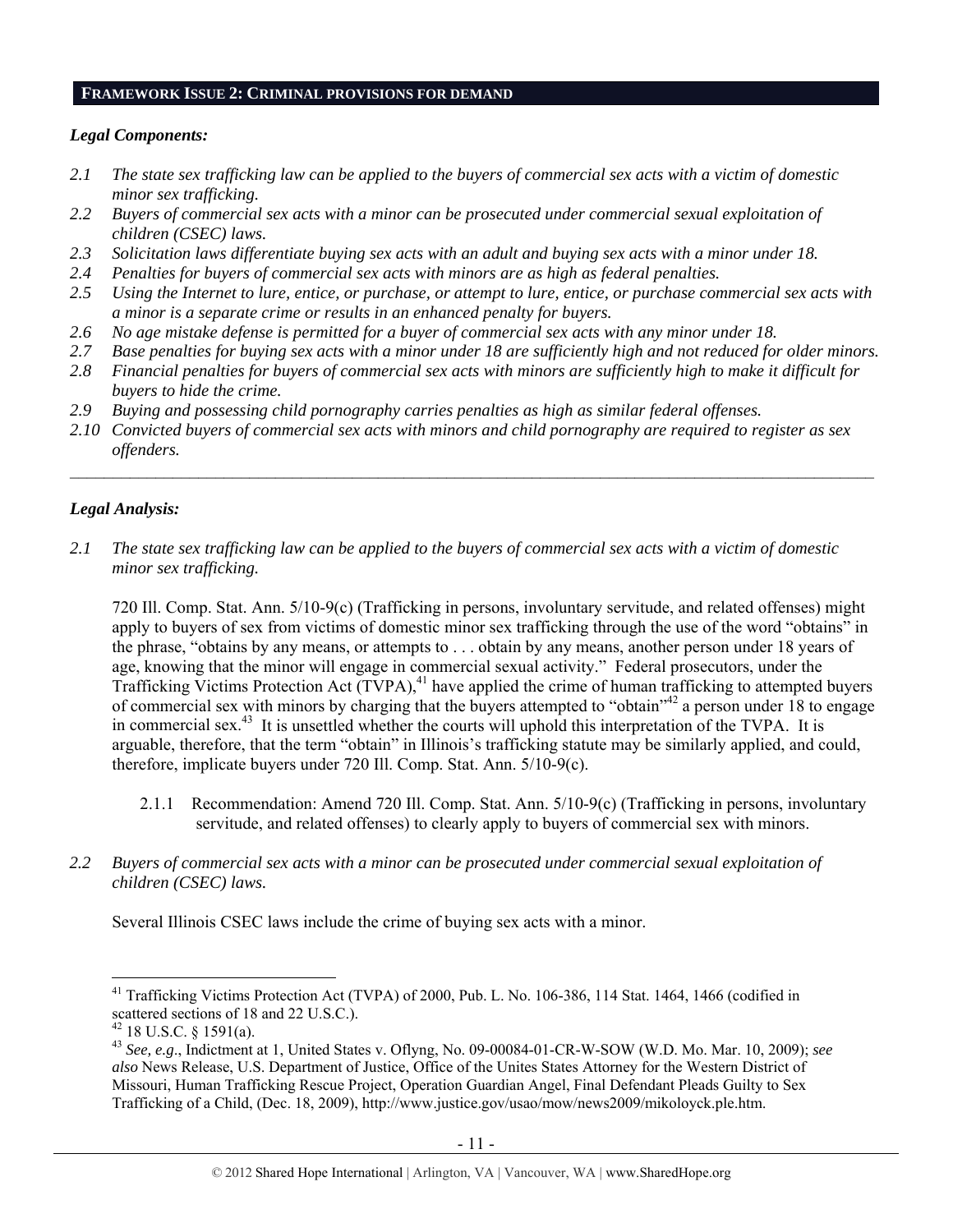720 Ill. Comp. Stat. Ann. 5/11-18.1(a), (a-5) (Patronizing a minor engaged in prostitution) separately makes it a crime when a buyer "engages in an act of sexual penetration" or "engages in any touching or fondling" with a prostituted person under 18. A conviction under this statute is punishable as a Class 3 felony by imprisonment for 2–5 years and a possible fine up to \$25,000.44 720 Ill. Comp. Stat. Ann. 5/11-18.1(c); 730 Ill. Comp. Stat. Ann.  $5/5-4.5-40(a)$ ,  $5/5-4.5-50(b)$ .

Additionally, 720 Ill. Comp. Stat. Ann. 5/11-14.1(a) (Solicitation of a sexual act), Illinois's age-neutral solicitation statute, imposes a heightened penalty where the person from whom a sexual act is solicited is under 18. As a Class 4 felony, a conviction under 720 Ill. Comp. Stat. Ann. 5/11-14.1(a), where the victim is a minor, is punishable by imprisonment for 1–3 years and a possible fine up to \$25,000. 720 Ill. Comp. Stat. Ann. 5/11- 14.1(b); 730 Ill. Comp. Stat. Ann. 5/5-4.5-45(a), 5/5-4.5-50(b).

A buyer also may be prosecuted under 720 Ill. Comp. Stat. Ann. 5/11-25(a) (Grooming) for soliciting a child to "engage in any unlawful sexual conduct."46 A conviction under this statute is punishable as a Class 4 felony by imprisonment for 1-3 years and a possible fine up to \$25,000. 720 Ill. Comp. Stat. Ann. 5/11-25(b); 730 Ill. Comp. Stat. Ann.  $5/5-4.5-45(a)$ ,  $5/5-4.5-50(b)$ . If the buyer travels to meet a solicited child, the buyer also may be prosecuted under 720 Ill. Comp. Stat. Ann. 5/11-26(a) (Traveling to meet a minor). A conviction under this statute is punishable as a Class 3 felony by imprisonment for 2–5 years and a possible fine up to \$25,000. 720 Ill. Comp. Stat. Ann. 5/11-26(b); 730 Ill. Comp. Stat. Ann. 5/5-4.5-40(a), 5/5-4.5-50(b).

### *2.3 Solicitation laws differentiate buying sex acts with an adult and buying sex acts with a minor under 18.*

Illinois makes buying sex with an adult and buying sex with a minor separate crimes. 720 Ill. Comp. Stat. Ann. 5/11-14.1(a) (Solicitation of a sexual act), Illinois's age-neutral solicitation statute, states that it is an offense when someone "offers a person not his or her spouse any money, property, token, object, or article or anything of value for that person or any other person not his or her spouse to perform any act of sexual penetration<sup>47</sup>... or any touching or fondling of the sex organs of one person by another person for the purpose of sexual arousal or gratification." A conviction under this statute, when the victim is under 18, is punishable as a Class 4 felony by imprisonment for 1–3 years and a possible fine up to \$25,000. 720 Ill. Comp. Stat. Ann. 5/11-14.1(b); 730 Ill. Comp. Stat. Ann. 5/5-4.5-45(a), 5/5-4.5-50(b). In contrast, when the victim is 18 or over, a conviction is punishable as a Class A misdemeanor by imprisonment up to 1 year and a possible fine up to \$2,500. 720 Ill. Comp. Stat. Ann. 5/11-14.1(b); 730 Ill. Comp. Stat. Ann. 5/5-4.5-55(a), (e).

Additionally, 720 Ill. Comp. Stat. Ann. 5/11-18.1(a), (a-5) (Patronizing a minor engaged in prostitution) separately makes it a crime when a buyer "engages in an act of sexual penetration" or "engages in any touching or fondling" with a prostituted person under 18. A conviction under this statute is punishable as a Class 3 felony by imprisonment for  $2-\overline{5}$  years and a possible fine up to \$25,000.<sup>48</sup> 720 Ill. Comp. Stat. Ann. 5/11-18.1(c); 730 Ill. Comp. Stat. Ann. 5/5-4.5-40(a), 5/5-4.5-50(b).49

### *2.4 Penalties for buyers of commercial sex acts with minors are as high as federal penalties.*

In the event that 720 Ill. Comp. Stat. Ann. 5/10-9(c) (Trafficking in persons, involuntary servitude, and related offenses) can be applied to a buyer, a conviction is punishable as a Class X felony by imprisonment for 6–30 years and a possible fine up to \$25,000, if the victim is under 17. 720 Ill. Comp. Stat. Ann. 5/10-9(c); 730 Ill. Comp. Stat. Ann.  $5/5-4.5-25(a)$ ,  $5/5-4.5-50(b)$ .<sup>50</sup>

<sup>&</sup>lt;sup>44</sup> See supra note 15.

<sup>&</sup>lt;sup>45</sup> See supra note 13, except that the punishment for conviction is elevated to a Class 2 felony, not a Class X felony.<br><sup>46</sup> See supra note 22 for the definition of "sexual conduct."<br><sup>47</sup> See supra note 9 for the definit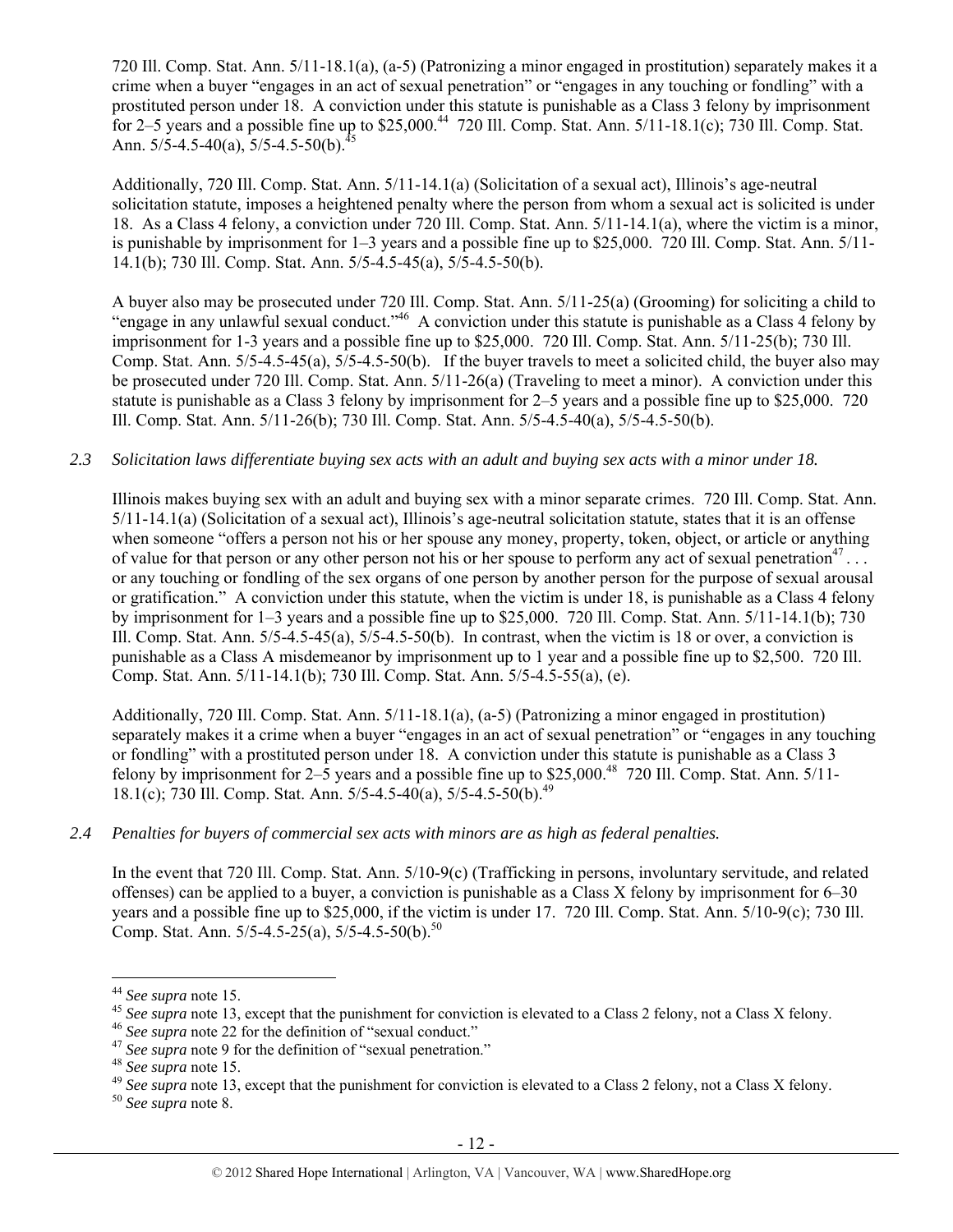A conviction under 720 Ill. Comp. Stat. Ann. 5/11-18.1(a), (a-5) (Patronizing a minor engaged in prostitution) is punishable as a Class 3 felony by imprisonment for  $2-5$  years and a possible fine up to  $$25,000$ .<sup>51</sup> 720 Ill. Comp. Stat. Ann.  $5/11-18.1(c)$ ; 730 Ill. Comp. Stat. Ann.  $5/5-4.5-40(a)$ ,  $5/5-4.5-50(b)$ .<sup>52</sup>

Buyers also may be prosecuted under 720 Ill. Comp. Stat. Ann. 5/11-25(a) (Grooming), which is punishable as a Class 4 felony by imprisonment for 1–3 years and a possible fine up to \$25,000. 720 Ill. Comp. Stat. Ann. 5/11-25(b); 730 Ill. Comp. Stat. Ann. 5/5-4.5-45(a), 5/5-4.5-50(b). Lastly, a conviction under 720 Ill. Comp. Stat. Ann. 5/11-26(a) (Traveling to meet a minor) is punishable as a Class 3 felony by imprisonment for 2–5 years and a possible fine up to \$25,000. 720 Ill. Comp. Stat. Ann. 5/11-26(b); 730 Ill. Comp. Stat. Ann. 5/5-  $4.5-40(a)$ ,  $5/5-4.5-50(b)$ .

Several sexual offenses could be used to prosecute a buyer of commercial sex acts with a minor but do not specifically criminalize the commercial sexual exploitation of a child, and do not refer to the human trafficking statute to bring these criminal offenses within the ambit of human trafficking under 720 Ill. Comp. Stat. Ann. 5/10-9.

In comparison, if the victim is under the age of 14, a conviction under the TVPA for child sex trafficking is punishable by 15 years to life imprisonment and a fine not to exceed \$250,000. 18 U.S.C. §§ 1591(b)(1),  $3559(a)(1)$ ,  $3571(b)(3)$ . If the victim is between the ages of  $14-17$ , a conviction is punishable by 10 years to life imprisonment and a fine not to exceed \$250,000. 18 U.S.C. §§ 1591(b)(2), 3559(a)(1), 3571(b)(3). A conviction is punishable by mandatory life imprisonment, however, if the buyer has a prior conviction for a federal sex offense<sup>53</sup> against a minor. 18 U.S.C. § 3559(e)(1). To the extent buyers can be prosecuted under other federal CSEC laws,<sup>54</sup> a conviction is punishable by penalties ranging from a fine not to exceed \$250,000 to life imprisonment and a fine not to exceed  $$250,000$ .<sup>5</sup>

*2.5 Using the Internet to lure, entice, or purchase, or attempt to lure, entice, or purchase commercial sex acts with a minor is a separate crime or results in an enhanced penalty for buyers.* 

Several statutes make it a crime to use the Internet to lure, entice, recruit, or purchase commercial sex acts with a minor. 720 Ill. Comp. Stat. Ann. 5/11-25(a) (Grooming) makes it a crime when a buyer "knowingly uses a computer on-line service, Internet service . . . to seduce, solicit, lure, or entice, or attempt to seduce, solicit, lure, or entice, a child  $\ldots$  to commit any sex offense as defined in [730 Ill. Comp. Stat. Ann.  $150/2$ ]<sup>56</sup> or to otherwise

<sup>&</sup>lt;sup>51</sup> See supra note 15.<br><sup>52</sup> See supra note 13, except that the punishment for conviction is elevated to a Class 2 felony, not a Class X felony.<br><sup>53</sup> Pursuant to 18 U.S.C. § 3559(e)(2), "federal sex offense" is defined as

an offense under section 1591 [18 USCS § 1591] (relating to sex trafficking of children), 2241 [18 USCS § 2241] (relating to aggravated sexual abuse), 2242 [18 USCS § 2242] (relating to sexual abuse),  $2244(a)(1)$  [18 USCS  $\S 2244(a)(1)$ ] (relating to abusive sexual contact), 2245 [18 USCS  $\S 2245$ ] (relating to sexual abuse resulting in death), 2251 [18 USCS § 2251] (relating to sexual exploitation of children), 2251A [18 USCS § 2251A] (relating to selling or buying of children), 2422(b) [18 USCS § 2422(b)] (relating to coercion and enticement of a minor into prostitution), or 2423(a) [18 USCS § 2423(a)] (relating to transportation of minors). 54 18 U.S.C. §§ 2251A(b) (Selling or buying of children), 2251(a) (Sexual exploitation of children), 2423(a)

<sup>(</sup>Transportation of a minor with intent for minor to engage in criminal sexual activity), 2422(a) (Coercion and enticement), 2252(a)(2), (a)(4) (Certain activities relating to material involving the sexual exploitation of minors). <sup>55</sup> 18 U.S.C. §§ 2251A(b) (conviction punishable by imprisonment for 30 years to life and a fine), 22 (conviction punishable by imprisonment for 15–30 years and a fine), 2423(a) (conviction punishable by imprisonment for 10 years to life and a fine), 2422(a) (conviction punishable by a fine, imprisonment up to 20 years, or both),  $2252(a)(2)$ , (4) (stating that a conviction under subsection (a)(2) is punishable by imprisonment for 5–20 years and a fine, while a conviction under subsection (a)(4) is punishable by imprisonment up to 10 years, a fine, or both); *see also* 18 U.S.C §§ 3559(a)(1) (classifying all of the above listed offenses as felonies), 3571(b)(3) (providing a fine up to \$250,000 for any felony conviction).

See infra Section 2.10 for a list of offenses relevant to buyers that are classified as "sex offenses."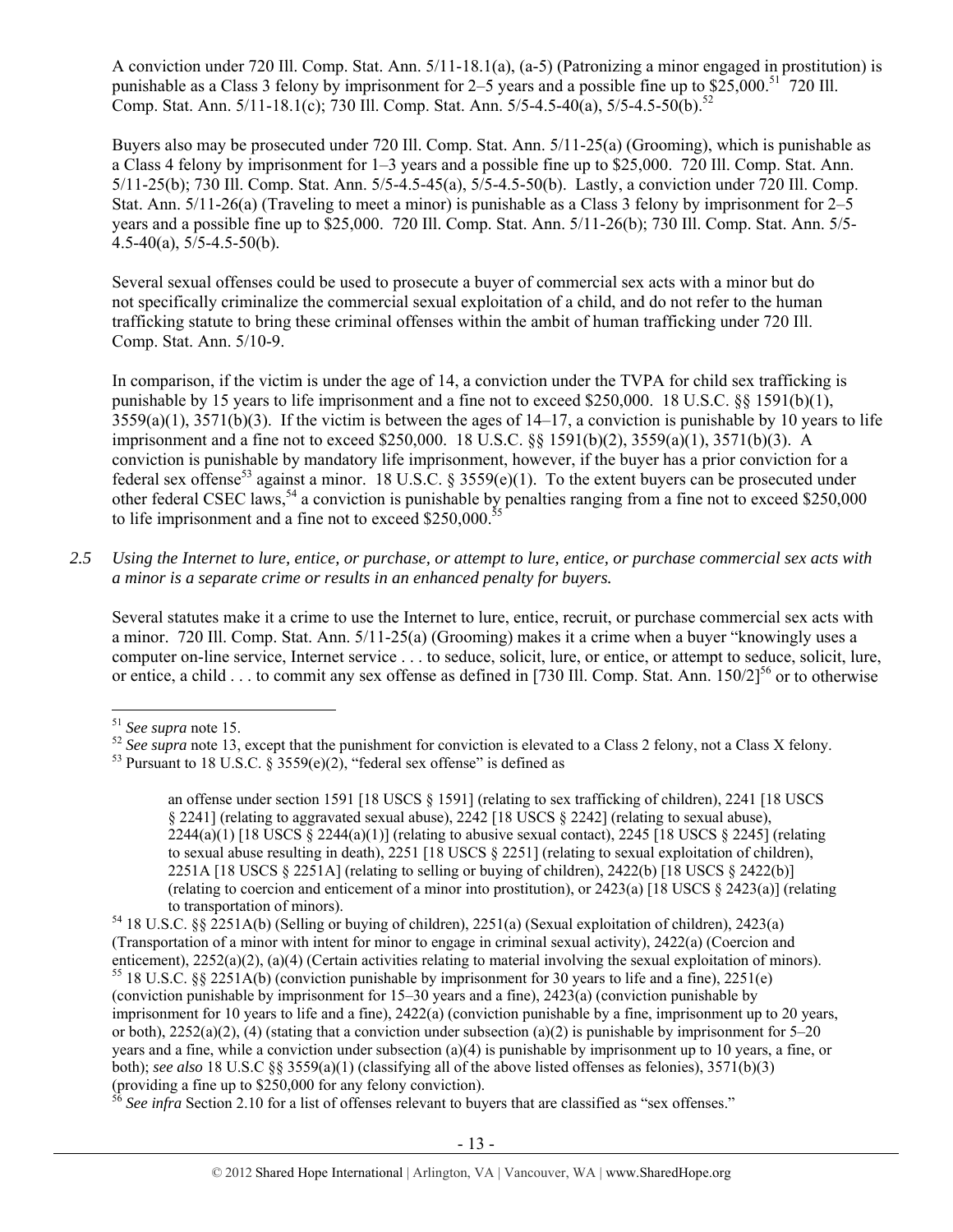engage in any unlawful sexual conduct."<sup>57</sup> A conviction under this statute is punishable as a Class 4 felony by imprisonment for 1–3 years and a possible fine up to \$25,000. 720 Ill. Comp. Stat. Ann. 5/11-25(b); 730 Ill. Comp. Stat. Ann. 5/5-4.5-45(a), 5/5-4.5-50(b).

720 Ill. Comp. Stat. Ann. 5/11-26(a) (Traveling to meet a minor) makes it a crime when a buyer travels to meet a child "for the purpose of engaging in any sex offense as defined in [730 Ill. Comp. Stat. Ann.  $150/2$ ],  $58$  or to otherwise engage in other unlawful sexual conduct<sup>59</sup> with a child  $\ldots$  after using a computer on-line service, [or] Internet service." A conviction under this statute is punishable as a Class 3 felony by imprisonment for 2–5 years and a possible fine up to \$25,000. 720 Ill. Comp. Stat. Ann. 5/11-26(b); 730 Ill. Comp. Stat. Ann. 5/5- 4.5-40(a), 5/5-4.5-50(b).

# *2.6 No age mistake defense is permitted for a buyer of commercial sex acts with any minor under 18.*

Although 720 Ill. Comp. Stat. Ann. 5/10-9(c) (Trafficking in persons, involuntary servitude, and related offenses), 5/11-25 (Grooming), and 5/11-26 (Traveling to meet a minor) are silent regarding a defense of age mistake, several of Illinois's CSEC laws expressly provide the defense of age mistake to a buyer. Specifically, 720 Ill. Comp. Stat. Ann. 5/11-14.1(b-5) (Solicitation of a sexual act) and 5/11-18.1(b) (Patronizing a minor engaged in prostitution) provide that a buyer who "reasonably believed" the child was at least 18 may assert such belief as an affirmative defense.

For the offenses that are not applicable to buyers, a mistake of age defense is available for traffickers or facilitators who violate 720 Ill. Comp. Stat. Ann. 5/11-14.4 (Promoting juvenile prostitution). 720 Ill. Comp. Stat. Ann. 5/11-14.4(c).

- 2.6.1 Recommendation: Amend 720 Ill. Comp. Stat. Ann. 5/11-14.1(b-5) (Solicitation of a sexual act) and 5/11-18.1(b) (Patronizing a minor engaged in prostitution) to eliminate the defense of mistake of age.
- 2.6.2 Recommendation: Amend 720 Ill. Comp. Stat. Ann. 5/10-9(c) (Trafficking in persons, involuntary servitude, and related offenses), 5/11-25 (Grooming), and 5/11-26 (Traveling to meet a minor) to prohibit buyers of commercial sex with children from asserting an age mistake defense.

## *2.7 Base penalties for buying sex acts with a minor under 18 are sufficiently high and not reduced for older minors.*

720 Ill. Comp. Stat. Ann. 5/10-9(c) (Trafficking in persons, involuntary servitude, and related offenses) staggers its penalties based on the age of the victim and the presence of "overt force or threat" of force. If the minor is under 17 or in the presence of "overt force or threat" of force, a conviction under subsection (c) of this statute is punishable as a Class X felony by imprisonment for 6–30 years and a possible fine up to \$25,000. 720 Ill. Comp. Stat. Ann. 5/10-9(c); 730 Ill. Comp. Stat. Ann. 5/5-4.5-25(a), (e), 5/5-4.5-50(b). If the minor is 17–18, however, and no force or threat of force is present, a conviction under subsection (c) is punishable as a Class 1 felony by imprisonment for 4–15 years and a possible fine up to \$25,000. 720 Ill. Comp. Stat. Ann. 5/10-9(c); 730 Ill. Comp. Stat. Ann. 5/5-4.5-30(a), (e), 5/5-4.5-50(b).

Illinois CSEC laws do not stagger penalties based on the age of the minor involved.

*2.8 Financial penalties for buyers of commercial sex acts with minors are sufficiently high to make it difficult for buyers to hide the crime.* 

 $57$  See supra note 22 for the definition of "sexual conduct."

<sup>&</sup>lt;sup>58</sup> See infra Section 2.10 for a list of offenses relevant to buyers that are classified as "sex offenses."<br><sup>59</sup> See supra note 22 for the definition of "sexual conduct."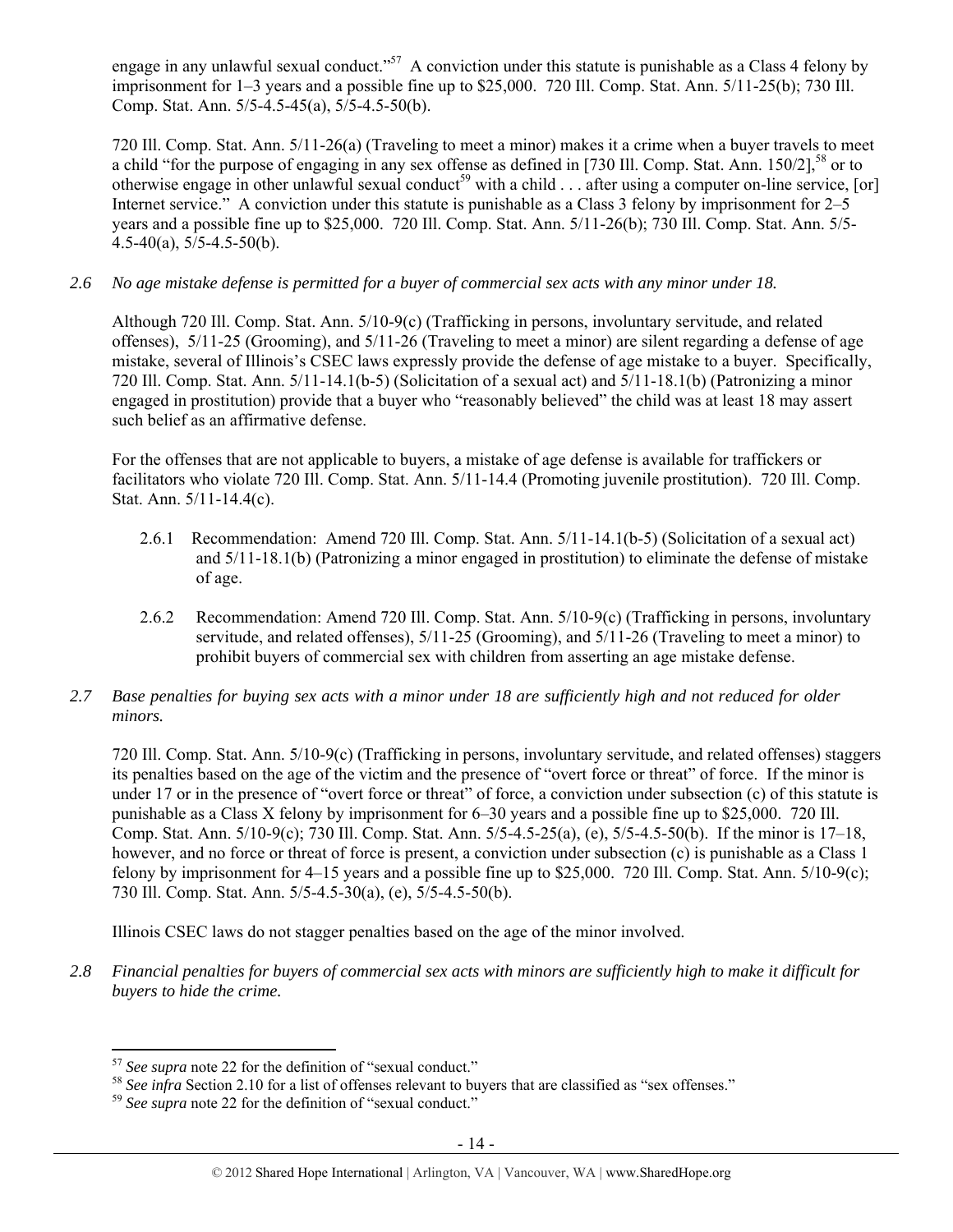Buyers of sex with minors may be subject to fines, asset forfeiture, restitution, and civil remedies. To the extent that 720 Ill. Comp. Stat. Ann. 5/10-9(c) (Trafficking in persons, involuntary servitude, and related offenses) applies to a buyer, a convicted buyer may be required to pay a possible fine up to \$25,000. 720 Ill. Comp. Stat. Ann. 5/10-9(c); 730 Ill. Comp. Stat. Ann. 5/5-4.5-50(b). A buyer convicted under 720 Ill. Comp. Stat. Ann.  $5/11-18.1(a)$ ,  $(a-5)$  (Patronizing a minor engaged in prostitution),  $5/11-14.1(a)$  (Solicitation of a sexual act), 5/11-25(a) (Grooming), or 5/11-26(a) (Traveling to meet a minor), all felonies, also may be required to pay a possible fine up to \$25,000. 720 Ill. Comp. Stat. Ann. 5/11-18.1(c), 5/11-14.1(b), 5/11-25(b), 5/11-26(b); 730 Ill. Comp. Stat. Ann. 5/5-4.5-50(b).

Buyers may also be subject to mandatory criminal asset forfeiture.<sup>60</sup> Buyers convicted of trafficking or involuntary servitude are subject to asset forfeiture under three provisions. Pursuant to 725 Ill. Comp. Stat. Ann. 5/124B-10 (Applicability; offenses), the following offense is subject to forfeiture:

(1) A violation of Section 10-9 . . . of the Criminal Code of 1961 (involuntary servitude; involuntary servitude of a minor; trafficking of persons for forced labor or services).

720 Ill. Comp. Stat. Ann. 5/10-9(j) also provides,

 $\overline{a}$ 

A person who commits the offense of involuntary servitude, involuntary sexual servitude of a minor, or trafficking in persons for forced labor or services under subsection (b), (c), or (d) of this Section is subject to the property forfeiture provisions set forth in Article 124B [Forfeiture] of the Code of Criminal Procedure of 1963 [725 ILCS 5/124B-5 et seq.].

725 Ill. Comp. Stat. Ann. 5/124B-300 (Persons and property subject to forfeiture) states,

A person who commits the offense of involuntary servitude, involuntary servitude of a minor, or trafficking of persons for forced labor or services<sup>61</sup>... shall forfeit to the State of Illinois any profits or proceeds and any property he or she has acquired or maintained in [the] violation . . . that the sentencing court determines, after a forfeiture hearing under this Article, to have been acquired or maintained as a result of maintaining a person in involuntary servitude or participating in trafficking of persons for forced labor or services.

Buyers may also be subject to the forfeiture laws found under Article 124B (Forfeiture apply) for repeatedly offending child pornography laws. Pursuant to 725 Ill. Comp. Stat. Ann. 5/124B-10 (Applicability; offenses), forfeiture applies to second or subsequent violations of 720 Ill. Comp. Stat. Ann. 5/11-20.1 (Child pornography).<sup>62</sup> 725 Ill. Comp. Stat. Ann. 5/124B-500(3) (Persons and property subject to forfeiture) states that a person who commits child pornography or aggravated child pornography must forfeit, among other things, "[a]ny computer that contains a depiction of child pornography in any encoded or decoded format."

Pursuant to Article 124B, section 150 "Upon application of the State, the circuit court presiding over the trial of the person or persons charged with the offense giving rise to forfeiture may enter a restraining order or injunction, or take other appropriate action, to preserve the availability of property for forfeiture

 $60$  For additional information on asset forfeiture laws and procedures, see http://www.sharedhope.org/wp-content/uploads/2012/11/SHIStateAssetForfeitureLawsChart.pdf.

 $^{61}$  Although it explicitly mentions "trafficking of persons for forced labor or services," 725 Ill. Comp. Stat. Ann. 5/124B-300 references 720 Ill. Comp. Stat. Ann. 5/10A-10, a former trafficking statute that has since been repealed and renumbered as 720 Ill. Comp. Stat. Ann. 5/10-9.

<sup>&</sup>lt;sup>62</sup> In *People v. Alexander*, the Supreme Court of Illinois held the definition of "child pornography" listed in 720 Ill. Comp. Stat. Ann. 5/11-20.1(f)(7) unconstitutional because the definition could include virtual images of children that the Supreme Court of the United States held in *Ashcroft v. Free Speech Coalition*, 535 U.S. 234 (2003) were protected under the First Amendment. 791 N.E.2d 506, 513-14 (Ill. 2003). The rest of the statute remains valid because subsection (f)(7) was held to be severable. *Id.* at 514.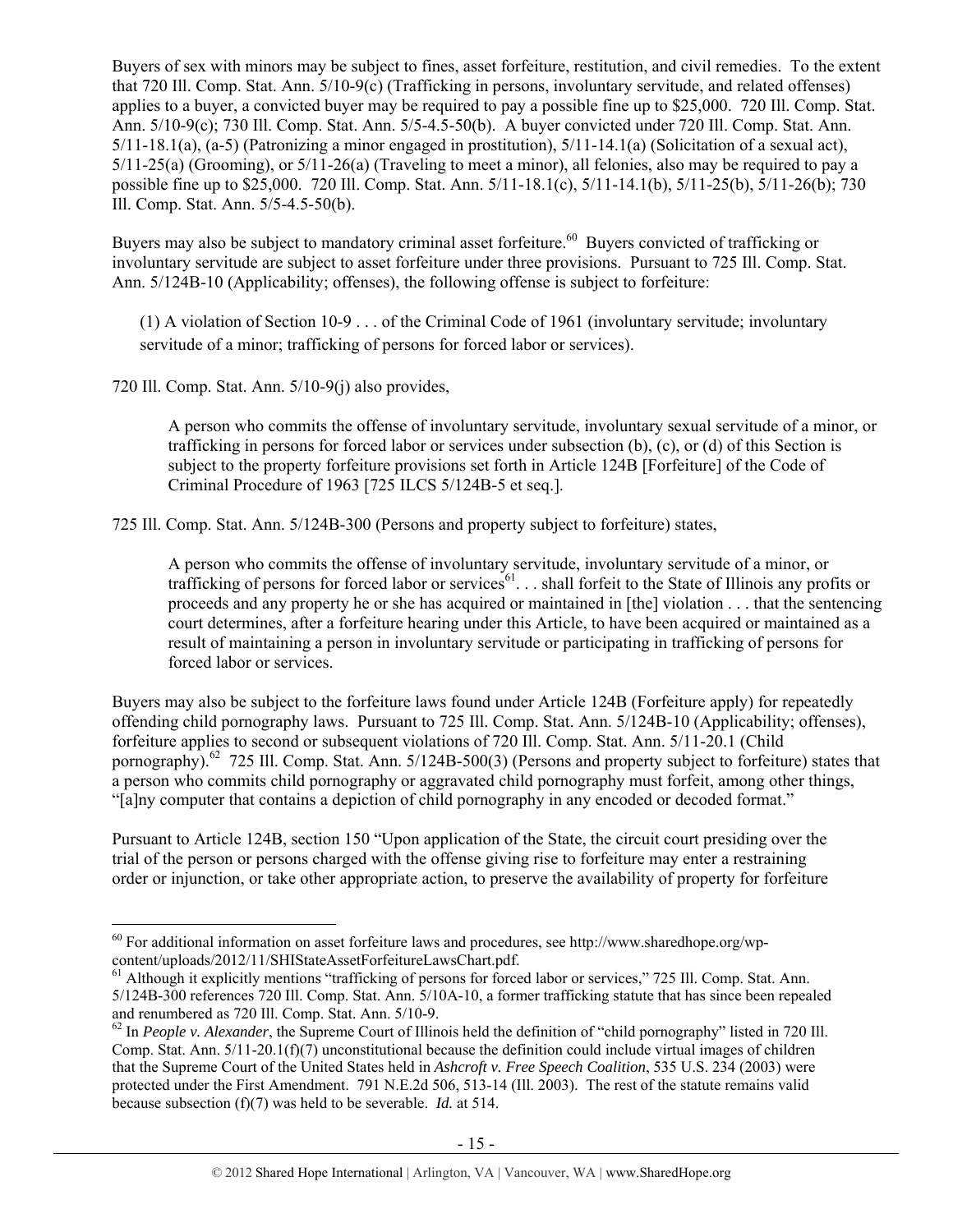under this Article." Distribution of the property and sale proceeds is governed by 725 Ill. Comp. Stat. Ann. 5/124B-305 which states,

All moneys and the sale proceeds of all other property forfeited and seized under this Part 300 shall be distributed as follows:

(1) 50% shall be divided equally between all State agencies and units of local government whose officers or employees conducted the investigation that resulted in the forfeiture.

(2) 50% shall be deposited into the Violent Crime Victims Assistance Fund and targeted to services for victims of the offenses of involuntary servitude, involuntary servitude of a minor, and trafficking of persons for forced labor or services.

Additionally, pursuant to 720 Ill. Comp. Stat. Ann. 5/36.5-5(a), (b) (Vehicle impoundment),

(a) In addition to any other penalty provided by law, a peace officer who arrests a person for a violation of Section 10-9 (Trafficking in persons, involuntary servitude, and related offenses), 10-14 (Prostitution), 11-14.1 (Solicitation of a sexual act), . . . 11-14.4 (Promoting juvenile prostitution), . . . or 11-18.1 (Patronizing a minor engaged in prostitution) . . . may tow and impound any vehicle used by the person in the commission of the offense. The person arrested for one or more such violations shall be charged a \$ 1,000 fee, to be paid to the unit of government that made the arrest. The person may recover the vehicle from the impound after a minimum of 2 hours after arrest upon payment of the fee. (b) \$ 500 of the fee shall be distributed to the unit of government whose peace officers made the arrest, for the costs incurred by the unit of government to tow and impound the vehicle. Upon the defendant's conviction of one or more of the offenses in connection with which the vehicle was impounded and the fee imposed under this Section, the remaining \$ 500 of the fee shall be deposited into the Violent Crime Victims Assistance Fund and shall be used by the Department of Human Services to make grants to non-governmental organizations to provide services for persons encountered during the course of an investigation into any violation of [the above listed offenses], provided such persons constitute prostituted persons or other victims of human trafficking.

Buyers convicted of trafficking in persons are required to make restitution to their victims. 720 Ill. Comp. Stat. Ann. 5/10-9(g) states,

Restitution is mandatory under this Section. In addition to any other amount of loss identified, the court shall order restitution including the greater of  $(1)$  the gross income or value to the defendant of the victim's labor or services or (2) the value of the victim's labor as guaranteed under the Minimum Wage Law and overtime provisions of the Fair Labor Standards Act (FLSA) [29 U.S.C. § 201 et seq.] or the Minimum Wage Law [820 ILCS 105/1 et seq.], whichever is greater.

Furthermore, 730 Ill. Comp. Stat. Ann. 5/5-5-6 (Restitution) states that the court shall order restitution for all convictions for violations of its Criminal Code that result in injury to the victim's person or "damage to his or her real or personal property." In addition, the offender may be required to pay the victim's long-term physical health care costs, which also includes mental health care costs. 730 Ill. Comp. Stat. Ann. 5/5-5-6(f-1). An offender may also be required to "meet all or any portion of the financial obligations of treatment, including but not limited to medical, psychiatric, or rehabilitative treatment or psychological counseling, prescribed for the victim or victims of the offense." 730 Ill. Comp. Stat. Ann. 5/5-5-6(g).

*2.9 Buying and possessing child pornography carries penalties as high as similar federal offenses.* 

Possessing child pornography portraying a minor 13–18 years of age is illegal under 720 Ill. Comp. Stat. Ann.  $5/11-20.1(a)(6)$  (Child pornography), which makes it a crime when any person

with knowledge of the nature or content thereof, possesses any film, videotape, photograph or other similar visual reproduction or depiction by computer of any child . . . whom the person knows or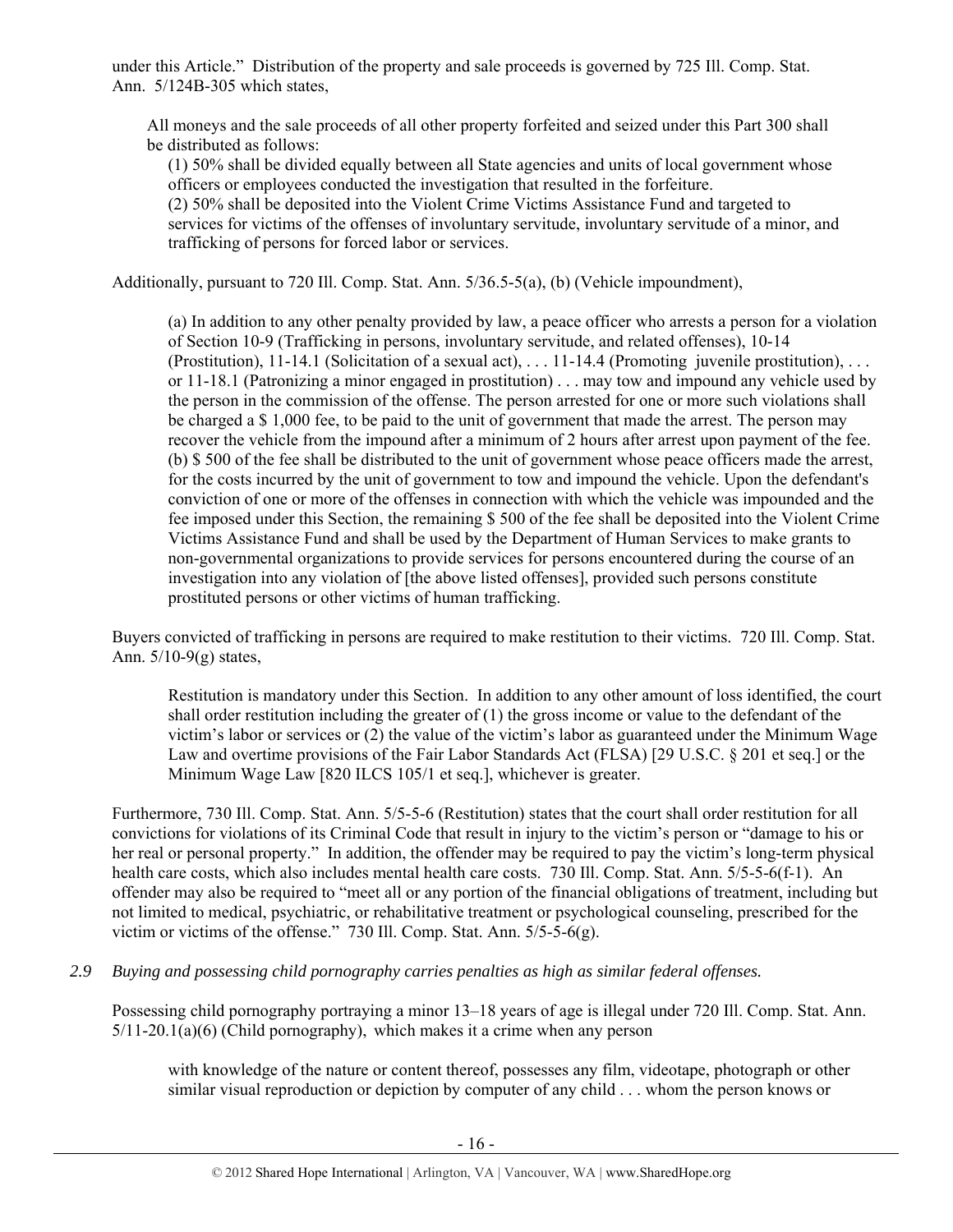reasonably should know to be under the age of 18 and at least 13 years of age . . . engaged in any activity described in subparagraphs (i) through (vii) of paragraph (1) of this subsection;  $63 \ldots$ 

A conviction under this statute that involves a "film, videotape, or other moving depiction" is punishable as a Class 2 felony by imprisonment for 3–7 years and a fine of \$1,000–\$100,000; otherwise, a conviction is punishable as a Class 3 felony by imprisonment for 2–5 years and a fine of \$1,000–\$100,000. 720 Ill. Comp. Stat. Ann. 5/11-20.1(c); 730 Ill. Comp. Stat. Ann. 5/5-4.5-35(a), 5/5-4.5-40(a).

Buyers who violate 720 Ill. Comp. Stat. Ann. 5/11-20.1(a)(6) will also be subject to the forfeiture provisions listed in Chapter 725, Article 124B (Forfeiture)<sup>64</sup> and will therefore be required to forfeit the child pornography in their possession. 720 Ill. Comp. Stat. Ann. 5/11-20.1(e).

In comparison, a federal conviction for possession of child pornography<sup>65</sup> is generally punishable by imprisonment for 5–20 years and a fine not to exceed \$250,000.<sup>66</sup> Subsequent convictions, however, are punishable by imprisonment up to 40 years and a fine not to exceed \$250,000. $^{67}$ 

## *2.10 Convicted buyers of commercial sex acts with minors and child pornography are required to register as sex offenders.*

Buyers convicted of certain offenses are required to register as sex offenders or sexual predators. 730 Ill. Comp. Stat. Ann. 150/3(a) (Duty to register) states that "[a] sex offender, as defined in Section 2 of this Act [730 ILCS 150/2], or sexual predator shall . . . register in person and provide accurate information as required by the Department of State Police."

730 Ill. Comp. Stat. Ann. 150/2(A) (Definitions) defines "sex offender" as "any person who is . . . charged pursuant to Illinois law . . . with a sex offense set forth in subsection (B) of this Section or the attempt to commit an included sex offense, and . . . is convicted of such offense or an attempt to commit such offense."

730 Ill. Comp. Stat. Ann. 150/2(B) defines "sex offense" as a violation of or attempt to commit a violation of, among others, 720 Ill. Comp. Stat. Ann. 5/11-20.1 (Child pornography), 5/11-18.1 (Patronizing a juvenile prostitute), 5/11-25 (Grooming), 5/11-26 (Traveling to meet a minor), or 5/11-1.40 (Predatory criminal sexual assault of a child).

<sup>&</sup>lt;sup>63</sup> See infra Section 3.2 for the provisions of 720 Ill. Comp. Stat. Ann.  $5/11-20.1(a)(1)(i) - (vii)$ .

<sup>&</sup>lt;sup>64</sup> See supra Section 2.8 for a discussion of the applicable forfeiture provisions.<br><sup>65</sup> 18 U.S.C. §§ 2252(a)(2), (a)(4) (Certain activities relating to material involving the sexual exploitation of minors),  $2252A(a)(2)$ –(3) (Certain activities relating to material constituting or containing child pornography), 1466A(a), (b) (Obscene visual representations of the sexual abuse of children).

<sup>&</sup>lt;sup>66</sup> 18 U.S.C. §§ 2252(b) (stating that a conviction under subsection (a)(2) is punishable by imprisonment for 5–20 years and a fine, while a conviction under subsection (a)(4) is punishable by imprisonment up to 10 years, a fine, or both), 2252A(b)(1) (a conviction is punishable by imprisonment for 5–20 years and a fine), 1466A(a), (b) (stating that a conviction under subsection (a) is "subject to the penalties provided in section  $2252A(b)(1)$ ," imprisonment for 5–20 years and a fine, while a conviction under subsection (b) is "subject to the penalties provided in section 2252A(b)(2)," imprisonment up to 10 years, a fine, or both); *see also* 18 U.S.C §§ 3559(a)(1) (classifying all of the above listed offenses as felonies), 3571(b)(3) (providing a fine up to \$250,000 for any felony conviction).  $67$  18 U.S.C. §§ 2252(b) (stating if a person has a prior conviction under subsection (a)(2), or a list of other statutes, a conviction is punishable by a fine and imprisonment for 15–40 years, but if a person has a prior conviction under subsection (a)(4), or a list of other statutes, a conviction is punishable by a fine and imprisonment for  $10-20$  years),  $2252A(b)(1)$  (stating if a person has a prior conviction under subsection (a)(2), (a)(3), or a list of other statutes, a conviction is punishable by a fine and imprisonment for  $15-40$  years),  $1466A(a)$ , (b) (stating that the penalty scheme for section 2252A(b) applies); *see also* 18 U.S.C §§ 3559(a)(1) (classifying all of the above listed offenses as felonies), 3571(b)(3) (providing a fine up to \$250,000 for any felony conviction).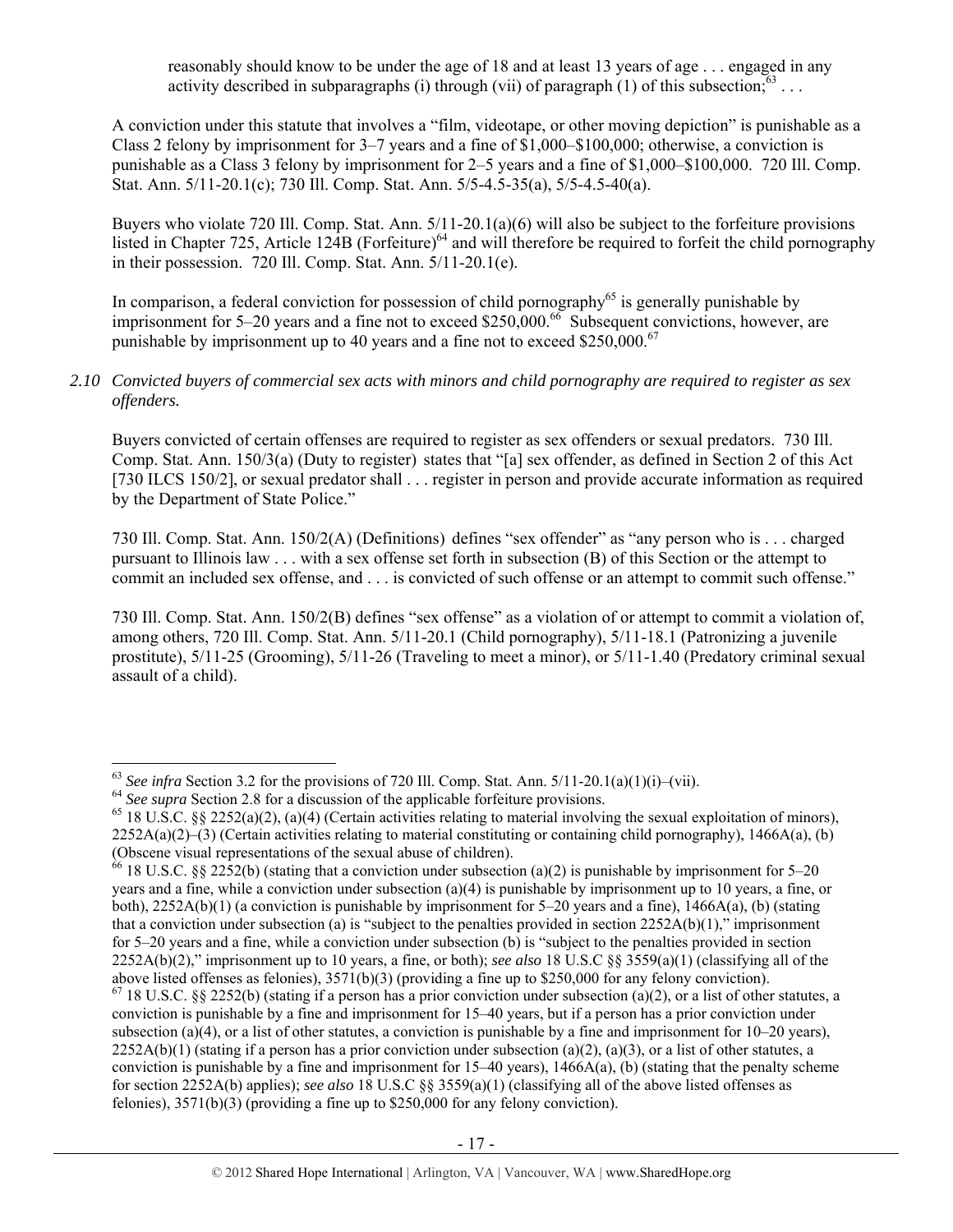730 Ill. Comp. Stat. Ann. 150/2(E) defines "sexual predator" as "any person who, after July 1, 1999, is . . . [c]onvicted of a violation or attempted violation of," among others, 720 Ill. Comp. Stat. Ann. 5/11-20.1 or 5/11- 1.40 (Predatory criminal sexual assault of a child).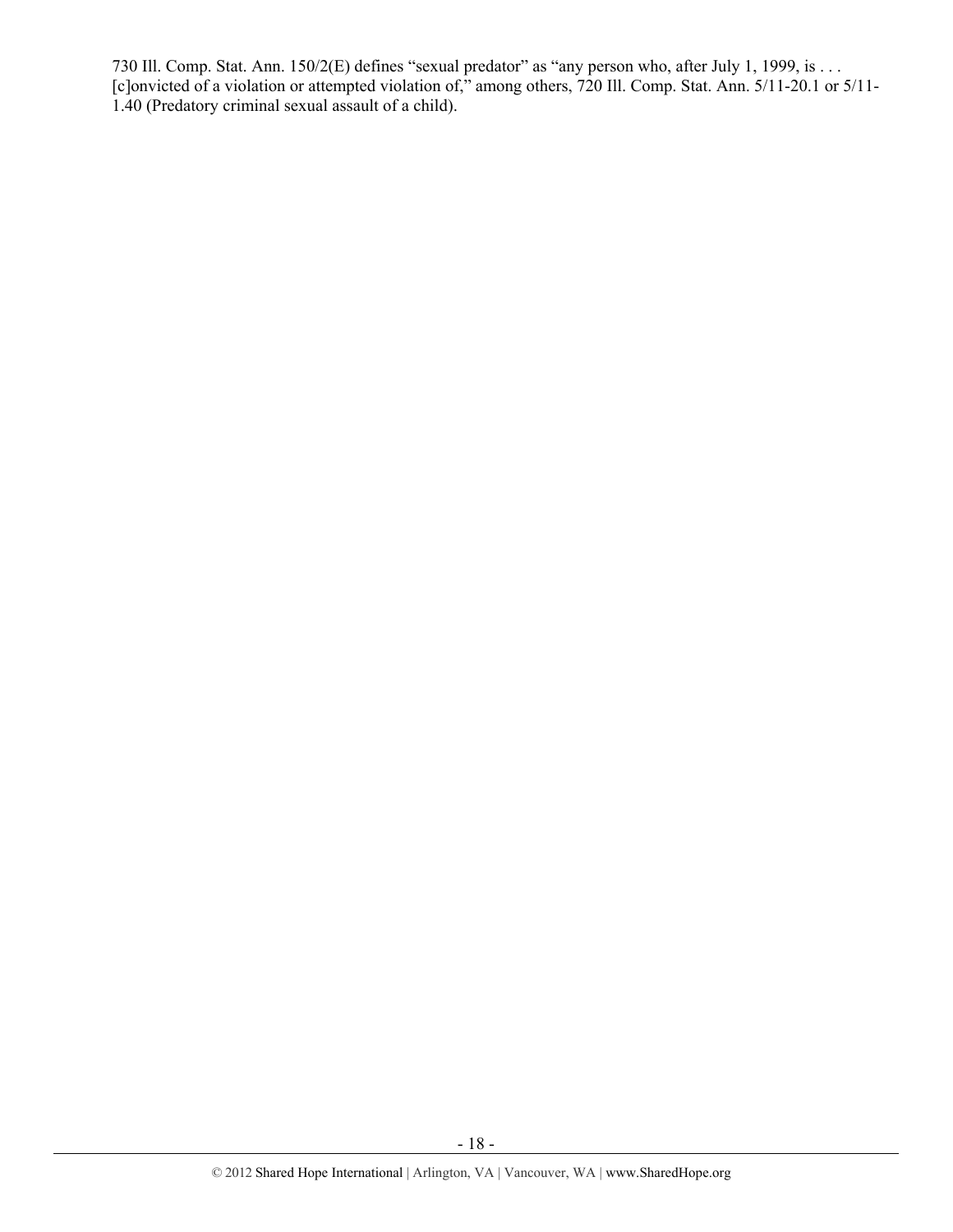#### **FRAMEWORK ISSUE 3: CRIMINAL PROVISIONS FOR TRAFFICKERS**

## *Legal Components:*

- *3.1 Penalties for trafficking a child for sexual exploitation are as high as federal penalties.*
- *3.2 Creating and distributing child pornography carries penalties as high as similar federal offenses.*
- *3.3 Using the Internet to lure, entice, recruit or sell commercial sex acts with a minor is a separate crime or results in an enhanced penalty for traffickers.*
- *3.4 Financial penalties for traffickers, including asset forfeiture, are sufficiently high.*
- *3.5 Convicted traffickers are required to register as sex offenders.*
- *3.6 Laws relating to termination of parental rights for certain offenses include sex trafficking or commercial sexual exploitation of children (CSEC) offenses in order to remove the children of traffickers from their control and potential exploitation.*

*\_\_\_\_\_\_\_\_\_\_\_\_\_\_\_\_\_\_\_\_\_\_\_\_\_\_\_\_\_\_\_\_\_\_\_\_\_\_\_\_\_\_\_\_\_\_\_\_\_\_\_\_\_\_\_\_\_\_\_\_\_\_\_\_\_\_\_\_\_\_\_\_\_\_\_\_\_\_\_\_\_\_\_\_\_\_\_\_\_\_\_\_\_\_* 

# *Legal Analysis:*

*3.1 Penalties for trafficking a child for sexual exploitation are as high as federal penalties.* 

A conviction under subsection (c) of 720 Ill. Comp. Stat. Ann. 5/10-9 (Trafficking in persons, involuntary servitude, and related offenses), $68$  if the victim is under 17 or in the presence of "overt force or threat" of force, is punishable as a Class X felony by imprisonment for 6–30 years and a possible fine up to \$25,000; if the victim is 17–18, with no force or threat, a conviction under subsection (c) is punishable as a Class 1 felony by imprisonment for 4–15 years and a possible fine up to \$25,000. 720 Ill. Comp. Stat. Ann. 5/10-9(c); 730 Ill. Comp. Stat. Ann.  $5/5-4.5-25(a)$ ,  $5/5-4.5-30(a)$ ,  $5/5-4.5-50(b)$ . A conviction under subsection (d) is punishable as a Class 1 felony by imprisonment for 4–15 years and a possible fine up to \$25,000. 720 Ill. Comp. Stat. Ann. 5/10-9(d); 730 Ill. Comp. Stat. Ann. 5/5-4.5-30(a), 5/5-4.5-50(b).<sup>69</sup>

A trafficker who violates 720 Ill. Comp. Stat. Ann. 5/11-14.4(a) (Promoting juvenile prostitution) will be guilty of either a Class X felony or Class 1 felony. A conviction under (a)(1) or (a)(2) of this statute is generally punishable as a Class 1 felony by imprisonment for  $4-15$  years and a possible fine up to \$25,000.<sup>70</sup> 720 Ill. Comp. Stat. Ann. 5/11-14.4(d); 730 Ill. Comp. Stat. Ann. 5/5-4.5-30(a), 5/5-4.5-50(b). A conviction under (a)(3) of this statute is punishable as a Class X felony by imprisonment for 6–30 years and a possible fine up to \$25,000. 720 Ill. Comp. Stat. Ann. 5/11-14.4(d); 730 Ill. Comp. Stat. Ann. 5/5-4.5-25(a), 5/5-4.5-50(b). A conviction under (a)(4) of this statute is punishable as a Class X felony by imprisonment for 6–60 years and a possible fine up to \$25,000. 720 Ill. Comp. Stat. Ann. 5/11-14.4(d); 730 Ill. Comp. Stat. Ann. 5/5-4.5-25(a),  $5/5 - 4.5 - 50(b)$ .

To the extent that the trafficker has custody of a child and is responsible for the child's care, the trafficker may be convicted under 720 Ill. Comp. Stat. Ann. 5/11-9.1A(a), (f) (Permitting sexual abuse of a child), which is punishable as a Class 1 felony by imprisonment for 4–15 years and a possible fine up to \$25,000. 720 Ill. Comp. Stat. Ann. 5/11-9.1A(g); 730 Ill. Comp. Stat. Ann. 5/5-4.5-30(a), 5/5-4.5-50(b).

720 Ill. Comp. Stat. Ann. 5/11-25(a) (Grooming) and 5/11-26(a) (Traveling to meet a minor) may be used to prosecute traffickers who solicit or attempt to solicit a child for the purpose of committing a violation of 720 Ill. Comp. Stat. Ann. 5/11-14.4 (Promoting juvenile prostitution). A conviction under 720 Ill. Comp. Stat. Ann. 5/11-25(a) is punishable as a Class 4 felony by imprisonment for 1–3 years and a possible fine up to \$25,000.

<sup>&</sup>lt;sup>68</sup> See supra Section 1.1 for the provisions of 720 Ill. Comp. Stat. Ann. 5/10-9(c), (d).<br><sup>69</sup> See supra note 8.<br><sup>70</sup> A conviction under (a)(1) is elevated to being punishable as a Class X felony if it occurs "within 1,0 property comprising a school." 720 Ill. Comp. Stat. Ann.  $5/11-14.4(d)$ .

See supra note 13.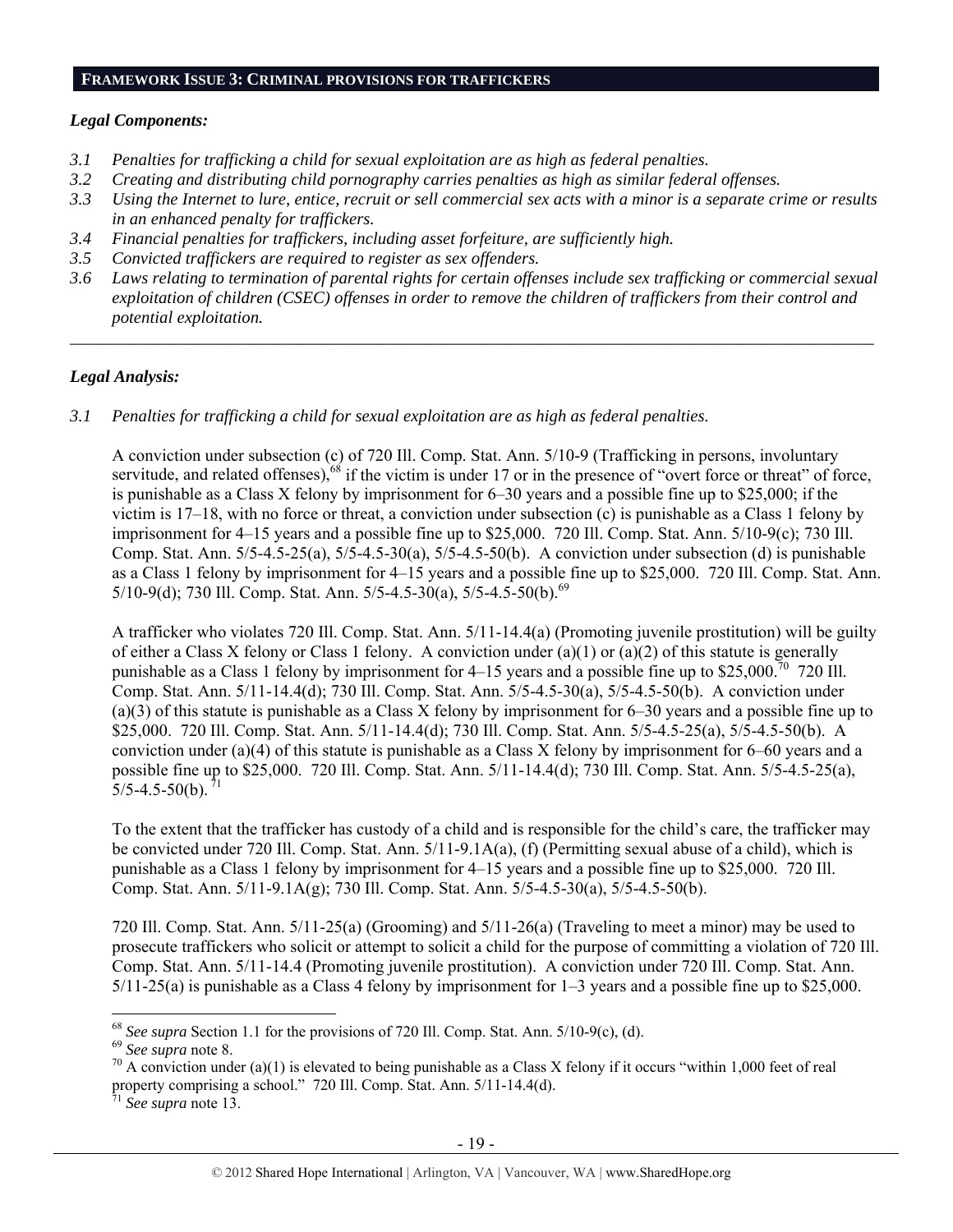720 Ill. Comp. Stat. Ann. 5/11-25(b); 730 Ill. Comp. Stat. Ann. 5/5-4.5-45(a), 5/5-4.5-50(b). A conviction under 720 Ill. Comp. Stat. Ann. 5/11-26(a) is punishable as a Class 3 felony by imprisonment for 2–5 years and a possible fine up to \$25,000. 720 Ill. Comp. Stat. Ann. 5/11-26(b); 730 Ill. Comp. Stat. Ann. 5/5-4.5-40(a),  $5/5 - 4.5 - 50(b)$ .

A trafficker may also be convicted under 720 Ill. Comp. Stat. Ann. 5/29B-1(a)(1), (1.5) (Money laundering), which provides,

A person commits the offense of money laundering:

(1) when, knowing that the property involved in a financial transaction represents the proceeds of some form of unlawful activity, he or she conducts or attempts to conduct such a financial transaction which in fact involves criminally derived property:

(A) with the intent to promote the carrying on of the unlawful activity from which the criminally derived property was obtained; or

(B) where he or she knows or reasonably should know that the financial transaction is designed in whole or in part:

(i) to conceal or disguise the nature, the location, the source, the ownership or the control of the criminally derived property; $^{72}$  or

(ii) to avoid a transaction reporting requirement under State law; or

(1.5) when he or she transports, transmits, or transfers, or attempts to transport, transmit, or transfer a monetary instrument:

(A) with the intent to promote the carrying on of the unlawful activity from which the criminally derived property was obtained; or

(B) knowing, or having reason to know, that the financial transaction is designed in whole or in part:

(i) to conceal or disguise the nature, the location, the source, the ownership or the control of the criminally derived property; or

(ii) to avoid a transaction reporting requirement under State law; or

The felony classifications for violations of 720 Ill. Comp. Stat. Ann. 29B-1(a) vary based on the value of the laundered property. Specifically, 720 Ill. Comp. Stat. Ann. 29B-1(c) provides,

(1) Laundering of criminally derived property of a value not exceeding \$10,000 is a Class 3 felony;

(2) Laundering of criminally derived property of a value exceeding \$10,000 but not exceeding \$100,000 is a Class 2 felony;

(3) Laundering of criminally derived property of a value exceeding \$100,000 but not exceeding \$500,000 is a Class 1 felony;

. . . (5) Laundering of criminally derived property of a value exceeding \$500,000 is a Class 1 nonprobationable felony;

(6) In a prosecution under clause (a) $(1.5)$ (B)(ii) of this Section, the sentences are as follows:

(A) Laundering of property of a value not exceeding \$10,000 is a Class 3 felony;

(B) Laundering of property of a value exceeding \$10,000 but not exceeding \$100,000 is a Class 2 felony;

(C) Laundering of property of a value exceeding \$100,000 but not exceeding \$500,000 is a Class 1 felony;

 $72$  720 Ill. Comp. Stat. Ann. 5/29B-1(b)(4) defines "criminally derived property" as

<sup>(</sup>A) any property, real or personal, constituting or derived from proceeds obtained, directly or indirectly, from activity that constitutes a felony under State, federal, or foreign law; or (B) any property represented to be property constituting or derived from proceeds obtained, directly or indirectly, from activity that constitutes a felony under State, federal, or foreign law.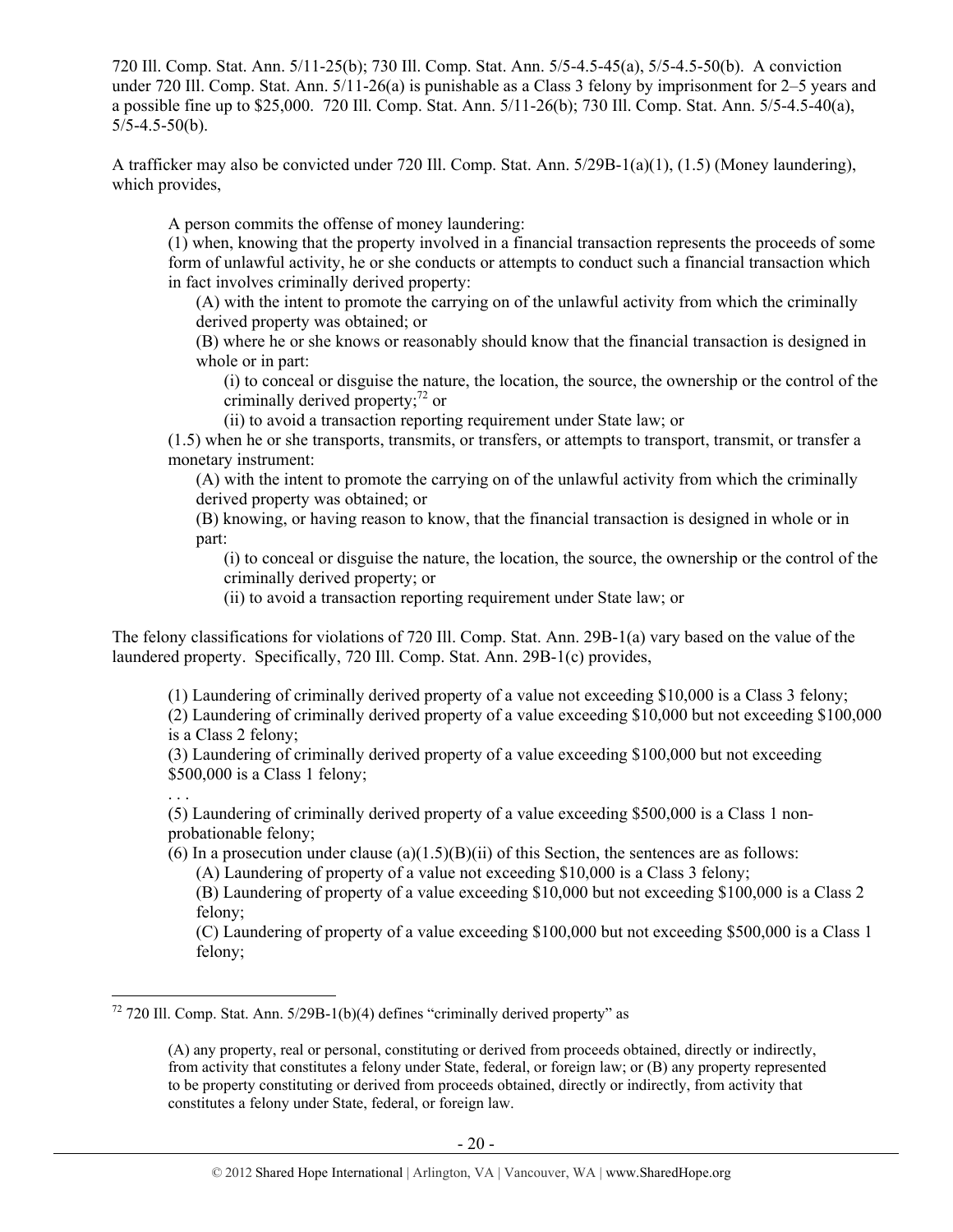(D) Laundering of property of a value exceeding \$500,000 is a Class 1 non-probationable felony.

Class 3 felonies are punishable by imprisonment for 2–5 years, Class 2 felonies are punishable by imprisonment for 3–7 years, Class 1 felonies are punishable by imprisonment for 4–15 years, and Class X felonies are punishable by imprisonment for 6–30 years. 730 Ill. Comp. Stat. Ann. 5/5-4.5-40(a), 5/5-4.5-35(a), 5/5-4.5- 30(a), 5/5-4.5-25(a). In addition to terms of imprisonment, punishments for all felonies involve possible fines up to \$25,000. 730 Ill. Comp. Stat. Ann. 5/5-4.5-50(b).

In comparison, if the victim is under the age of 14, a conviction under the Trafficking Victims Protection Act  $(TVPA)<sup>73</sup>$  for child sex trafficking is punishable by 15 years to life imprisonment and a fine not to exceed \$250,000. 18 U.S.C. §§ 1591(b)(1), 3559(a)(1), 3571(b)(3). If the victim is between the ages of 14–17, a conviction is punishable by 10 years to life imprisonment and a fine not to exceed \$250,000. 18 U.S.C. §§ 1591(b)(2), 3559(a)(1), 3571(b)(3). A conviction is punishable by mandatory life imprisonment, however, if the trafficker has a prior conviction for a federal sex offense<sup> $74$ </sup> against a minor.

## *3.2 Creating and distributing child pornography carries penalties as high as similar federal offenses.*

720 Ill. Comp. Stat. Ann. 5/11-20.1 (Child pornography) makes it illegal for a trafficker to create and distribute child pornography depicting a child 13–18 years old. 720 Ill. Comp. Stat. Ann. 5/11-20.1(a) states,

A person commits child pornography who:

(1) films, videotapes, photographs, or otherwise depicts or portrays by means of any similar visual medium or reproduction or depicts by computer any child whom he or she knows or reasonably should know to be under the age of 18 and at least 13 years of age . . . where such child . . . is:

(i) actually or by simulation engaged in any act of sexual penetration or sexual conduct with any person or animal; or

(ii) actually or by simulation engaged in any act of sexual penetration or sexual conduct involving the sex organs of the child . . . and the mouth, anus, or sex organs of another person or animal; or which involves the mouth, anus or sex organs of the child . . . and the sex organs of another person or animal; or

(iii) actually or by simulation engaged in any act of masturbation; or

(iv) actually or by simulation portrayed as being the object of, or otherwise engaged in, any act of lewd fondling, touching, or caressing involving another person or animal; or

(v) actually or by simulation engaged in any act of excretion or urination within a sexual context; or (vi) actually or by simulation portrayed or depicted as bound, fettered, or subject to sadistic, masochistic, or sadomasochistic abuse in any sexual context; or

(vii) depicted or portrayed in any pose, posture or setting involving a lewd exhibition of the unclothed or transparently clothed genitals, pubic area, buttocks, or, if such person is female, a fully or partially developed breast of the child or other person; or

(2) with the knowledge of the nature or content thereof, reproduces,<sup>75</sup> disseminates,<sup>76</sup> offers to disseminate, exhibits or possesses with intent to disseminate any film, videotape, photograph or other similar visual reproduction or depiction by computer of any child . . . whom the person knows or reasonably should know to be under the age of 18 and at least 13 years of age . . . engaged in any activity described in subparagraphs (i) through (vii) of paragraph (1) of this subsection; or

<sup>&</sup>lt;sup>73</sup> See supra note 41.<br><sup>74</sup> See supra note 53 for the definition of "federal sex offense."<br><sup>75</sup> 720 III. Comp. Stat. Ann. 5/11-20.1(f)(3) defines "reproduce" as "to make a duplication or copy."<br><sup>75</sup> 720 III. Comp. Stat.

possession, whether with or without consideration or (ii) to make a depiction by computer available for distribution or downloading through the facilities of any telecommunications network or through any other means of transferring computer programs or data to a computer."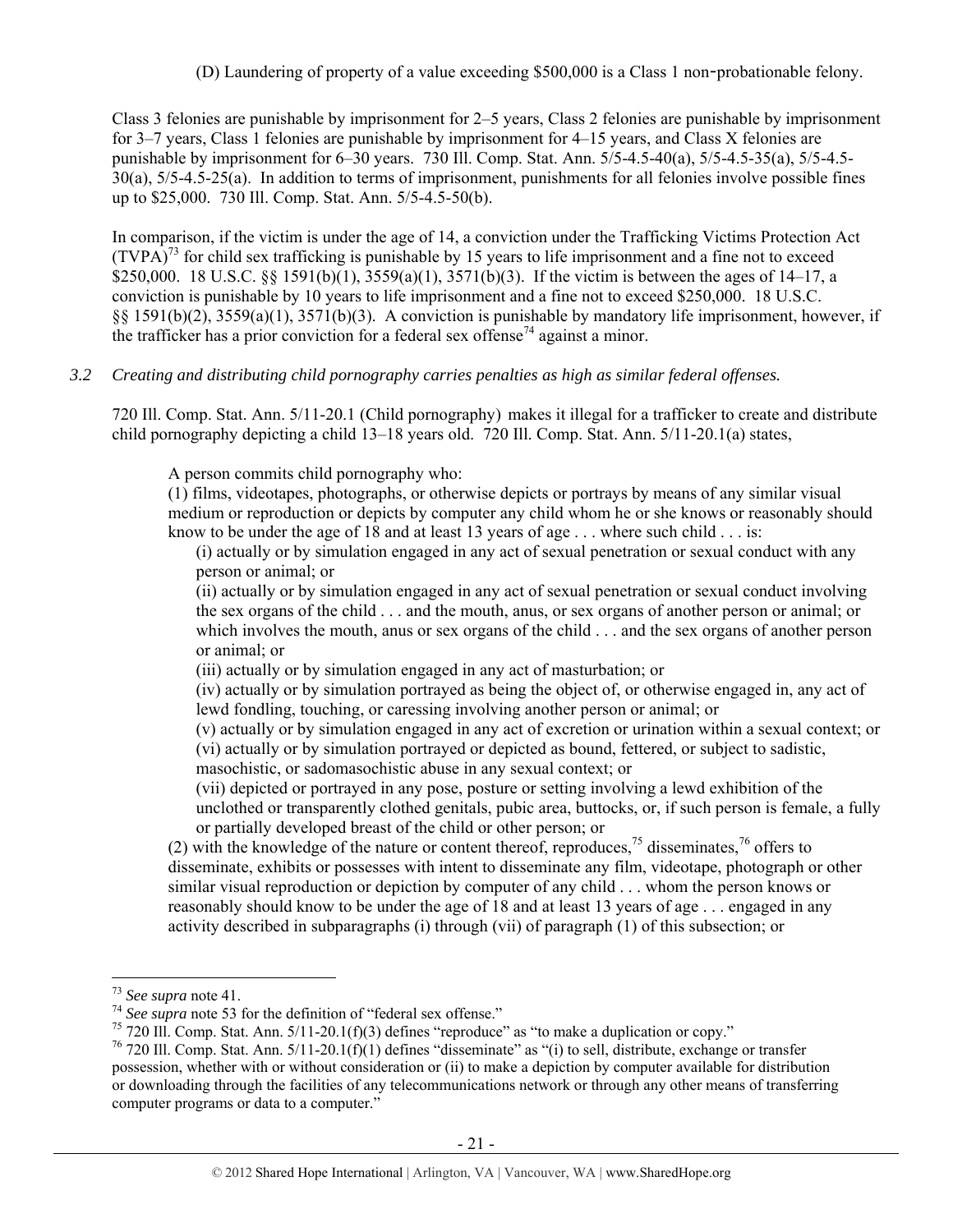(3) with knowledge of the subject matter or theme thereof, produces<sup>77</sup> any stage play, live performance, film, videotape or other similar visual portrayal or depiction by computer which includes a child whom the person knows or reasonably should know to be under the age of 18 and at least 13 years of age . . . engaged in any activity described in subparagraphs (i) through (vii) of paragraph (1) of this subsection; or

(4) solicits, uses, persuades, induces, entices, or coerces any child whom he or she knows or reasonably should know to be under the age of 18 and at least 13 years of age . . . to appear in any stage play, live presentation, film, videotape, photograph or other similar visual reproduction or depiction by computer in which the child . . . is or will be depicted, actually or by simulation, in any act, pose or setting described in subparagraphs (i) through (vii) of paragraph (1) of this subsection; or

(7) solicits, or knowingly uses, persuades, induces, entices, or coerces, a person to provide a child under the age of 18 and at least 13 years of age . . . to appear in any videotape, photograph, film, stage play, live presentation, or other similar visual reproduction or depiction by computer in which the child . . . will be depicted, actually or by simulation, in any act, pose, or setting described in subparagraphs (i) through (vii) of paragraph (1) of this subsection.

A conviction under any of the above provisions is punishable as a Class X felony by imprisonment for 6–30 years and a fine of \$2,000–\$100,000 in cases where "the violation involves a film, videotape, or other moving depiction." 720 Ill. Comp. Stat. Ann. 5/11-20.1(c); 730 Ill. Comp. Stat. Ann. 5/5-4.5-25(a). Otherwise, a conviction is punishable as a Class 1 felony by imprisonment for 4–15 years and a fine of \$2,000–\$100,000. 720 Ill. Comp. Stat. Ann. 5/11-20.1(c); 730 Ill Comp. Stat. Ann. 5/5-4.5-30(a). However, the minimum fine for convictions under subsection (a)(3) is \$1,500, and the minimum fine for convictions under subsection (a)(2) is \$1,000. 720 Ill. Comp. Stat. Ann. 5/11-20.1(c).

In comparison, if the victim is under the age of 14, a conviction under the TVPA for child sex trafficking is punishable by 15 years to life imprisonment and a fine not to exceed \$250,000. 18 U.S.C. §§ 1591(b)(1),  $3559(a)(1)$ ,  $3571(b)(3)$ . If the victim is between the ages of  $14-17$ , a conviction is punishable by 10 years to life imprisonment and a fine not to exceed \$250,000. 18 U.S.C. §§ 1591(b)(2), 3559(a)(1), 3571(b)(3). A conviction is punishable by mandatory life imprisonment, however, if the trafficker has a prior conviction for a federal sex offense<sup>78</sup> against a minor. Additionally, a federal conviction for distribution of child pornography<sup>79</sup> is generally punishable by imprisonment for  $5-20$  years and a fine not to exceed \$250,000.<sup>80</sup> Subsequent convictions, however, are punishable by imprisonment up to 40 years and a fine not to exceed \$250,000.<sup>81</sup>

. . .

 $\overline{a}$  $^{77}$  720 Ill. Comp. Stat. Ann.  $5/11$ -20.1(f)(2) defines "produce" as "to direct, promote, advertise, publish, manufacture, issue, present or show."<br><sup>78</sup> See supra note 53 for the definition of "federal sex offense."

<sup>&</sup>lt;sup>79</sup> 18 U.S.C. §§ 2252(a)(1), (a)(2), (a)(3) (Certain activities relating to material involving the sexual exploitation of minors),  $2252A(a)(2)$ –(3) (Certain activities relating to material constituting or containing child pornography), 1466A(a) (Obscene visual representations of the sexual abuse of children).<br><sup>80</sup> 18 U.S.C. §§ 2252(b) (stating that a conviction under subsection (a)(1), (a)(2), or (a)(3) is punishable by

imprisonment for 5–20 years and a fine), 2252A(b)(1) (a conviction is punishable by imprisonment for 5–20 years and a fine), 1466A(a), (b) (stating that a conviction under subsection (a) is "subject to the penalties provided in section 2252A(b)(1)," imprisonment for 5–20 years and a fine, while a conviction under subsection (b) is "subject to the penalties provided in section 2252A(b)(2)," imprisonment up to 10 years, a fine, or both); *see also* 18 U.S.C §§ 3559(a)(1) (classifying all of the above listed offenses as felonies),  $3571(b)(3)$  (providing a fine up to \$250,000 for any felony conviction).

<sup>&</sup>lt;sup>81</sup> 18 U.S.C. §§ 2252(b) (stating if a person has a prior conviction under subsection (a)(1), (a)(2), or (a)(3) or a list of other statutes, a conviction is punishable by a fine and imprisonment for  $15-40$  years),  $2252A(b)(1)$  (stating if a person has a prior conviction under subsection (a)(2), (a)(3), or a list of other statutes, a conviction is punishable by a fine and imprisonment for 15–40 years), 1466A(a), (b) (stating that the penalty scheme for section 2252A(b) applies); *see also* 18 U.S.C §§ 3559(a)(1) (classifying all of the above listed offenses as felonies), 3571(b)(3) (providing a fine up to \$250,000 for any felony conviction).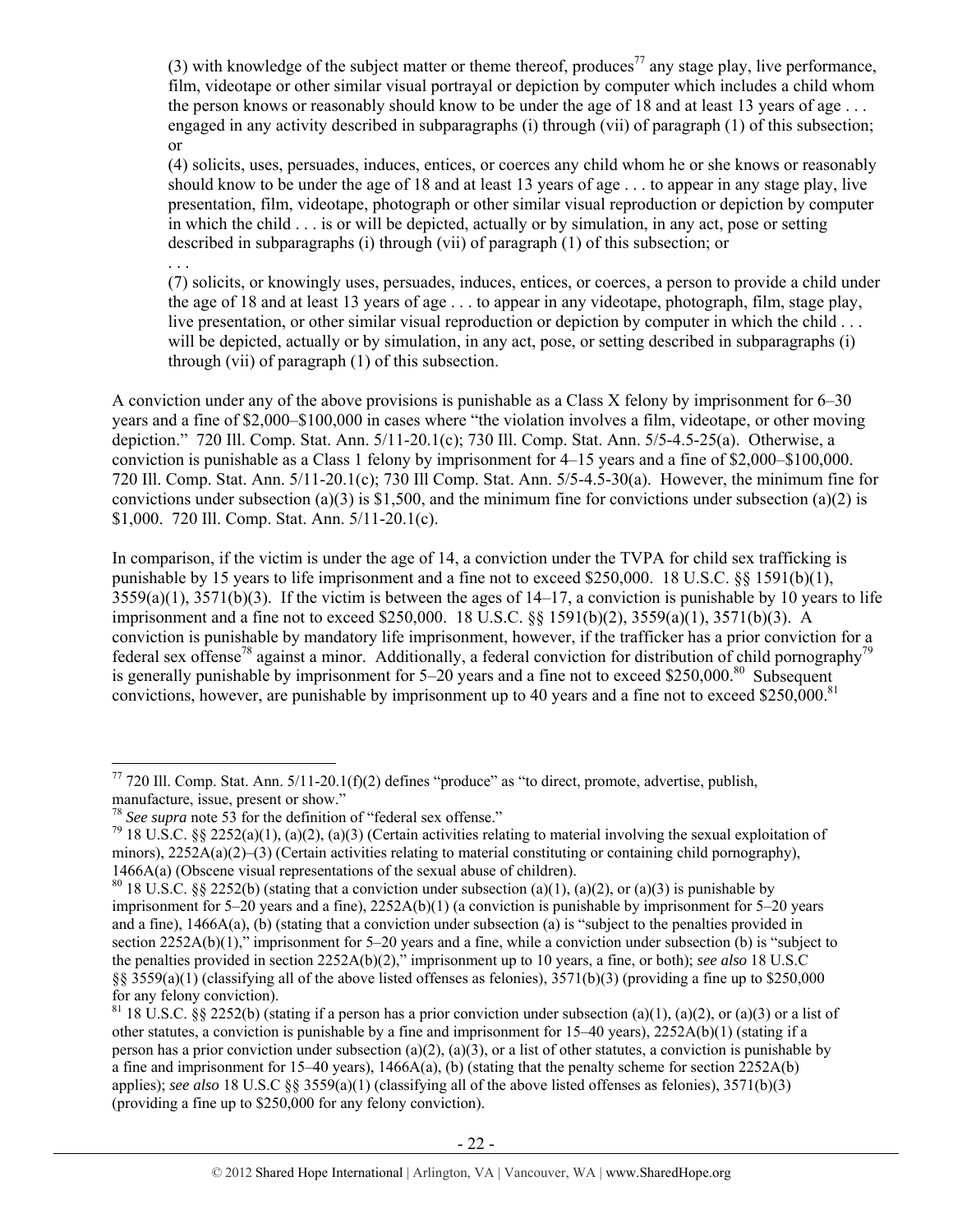*3.3 Using the Internet to lure, entice, recruit or sell commercial sex acts with a minor is a separate crime or results in an enhanced penalty for traffickers.* 

Several statutes make it a crime to use the Internet to lure, entice, recruit, or purchase commercial sex acts with a minor. 720 Ill. Comp. Stat. Ann. 5/11-25(a) (Grooming) makes it a crime when a person "knowingly uses a computer on-line service, Internet service . . . to seduce, solicit, lure or entice or attempt to seduce, solicit, lure, or entice, a child . . . to commit any sex offense as defined in [730 Ill. Comp. Stat. Ann. 150/2]."<sup>82</sup> A conviction under this statute is punishable as a Class 4 felony by imprisonment for 1–3 years and a possible fine up to \$25,000. 720 Ill. Comp. Stat. Ann. 5/11-25(b); 730 Ill. Comp. Stat. Ann. 5/5-4.5-45(a), 5/5-4.5-50(b).

720 Ill. Comp. Stat. Ann. 5/11-26(a) (Traveling to meet a minor) makes it a crime when a person travels to meet a child "for the purpose of engaging in any sex offense as defined in [730 Ill. Comp. Stat. Ann.  $150/2$ ]<sup>83</sup> ... after using a computer on-line service, [or] Internet service." A conviction under this statute is punishable as a Class 3 felony by imprisonment for 2–5 years and a possible fine up to \$25,000. 720 Ill. Comp. Stat. Ann. 5/11- 26(b); 730 Ill. Comp. Stat. Ann. 5/5-4.5-40(a), 5/5-4.5-50(b).

# *3.4 Financial penalties for traffickers, including asset forfeiture, are sufficiently high.*<sup>84</sup>

A trafficker who violates any of the felony trafficking or CSEC offenses, including 720 Ill. Comp. Stat. Ann. 5/10-9(c), (d) (Trafficking in persons, involuntary servitude, and related offenses), 5/11-14.4(a) (Promoting juvenile prostitution),  $5/11-9.1A(a)$ , (f) (Permitting sexual abuse of a child),  $5/11-25(a)$  (Grooming),  $5/11-26(a)$ (Traveling to meet a minor ), or 5/29B-1(a) (Money laundering) may be required to pay a fine up to \$25,000 for each felony offense. 720 Ill. Comp. Stat. Ann. 5/10-9(c), (d), 5/11-14.4(d), 5/11-9.1A(g), 5/11-25(b), 5/11- 26(b), 5/29B-1(c); 730 Ill. Comp. Stat. Ann. 5/5-4.5-50(b).

Traffickers may also be required to make restitution to their victims. 720 Ill. Comp. Stat. Ann. 5/10-9(g) requires a trafficker convicted of violating 720 Ill. Comp. Stat. Ann. 5/10-9(c), (d) to make restitution to the victim.<sup>85</sup> Furthermore, 730 Ill. Comp. Stat. Ann.  $5/5$ -5-6 (Restitution)<sup>86</sup> requires the court to order a trafficker convicted of violating Illinois's criminal laws to make restitution to a victim who suffered "any injury to his or her person or damage to his or her real or personal property as a result of the criminal act" of the trafficker.

Traffickers are subject to mandatory criminal asset forfeiture for a variety of offenses. Pursuant to 725 Ill. Comp. Stat. Ann. 5/124B-10 (Applicability; offenses) the following offenses are subject to forfeiture:

(1) A violation of Section 10-9 . . . of the Criminal Code of 1961 (involuntary servitude; involuntary servitude of a minor; trafficking of persons for forced labor or services).

(2) A violation of subdivision (a)(1) of Section 11-14.4 of the Criminal Code of 1961 (promoting juvenile prostitution) or a violation of Section 11-17.1 of the Criminal Code of 1961 (keeping a place of juvenile prostitution) [Repealed] . . . .

(3) A violation of subdivision (a)(4) of Section 11-14.4 of the Criminal Code of 1961 (promoting juvenile prostitution) . . . . or a violation of Section 11-19.2 of the Criminal Code of 1961 (exploitation of a child) [Repealed].

(4) A violation of Section 11-20 of the Criminal Code of 1961 (obscenity).

(5) A second or subsequent violation of Section 11-20.1 of the Criminal Code of 1961 (child pornography).

 $\overline{a}$ <sup>82</sup> See infra Section 3.5 for a list of offenses applicable to traffickers that are classified as "sex offenses."<br><sup>83</sup> See infra Section 3.5 for a list of offenses applicable to traffickers that are classified as "sex of

Recidivism Provisions), 5/5-9-1.7(b)(2) (Sexual assault fines) and 5/5-9-1.15(a) (Sex offender fines).

<sup>&</sup>lt;sup>85</sup> *See supra* Section 2.8 for the substantive provisions of 720 Ill. Comp. Stat. Ann. 5/10-9(g). <sup>86</sup> *See supra* Section 2.8 for the substantive provisions of 730 Ill. Comp. Stat. Ann. 5/5-5-6.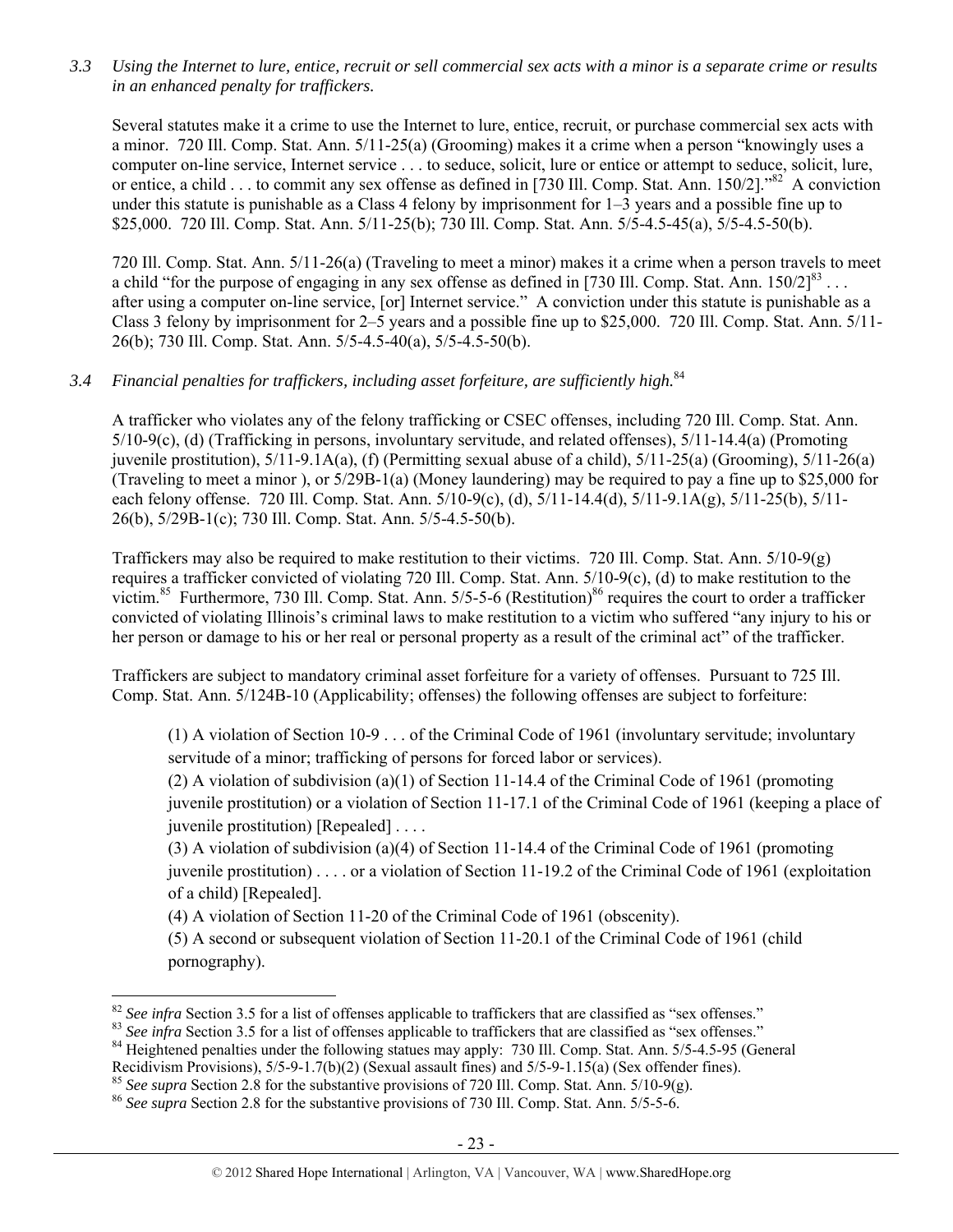(6) A violation of Section 11-20.1B [Repealed] or 11-20.3 [Repealed] of the Criminal Code of 1961 (aggravated child pornography).

Pursuant to 725 Ill. Comp. Stat. Ann. 5/124B-150 (Protective order; probable cause), "[u]pon application of the State, the circuit court presiding over the trial of the person or persons charged with the offense giving rise to forfeiture may enter a restraining order or injunction, or take other appropriate action, to preserve the availability of property for forfeiture under this Article."

Property subject to forfeiture pursuant to 725 Ill. Comp. Stat. Ann. 5/124B-300 (Persons and property subject to forfeiture—Involuntary Servitude and Trafficking in Persons) for violations of involuntary servitude includes "any profits or proceeds and any property he or she has acquired or maintained in violation of Section 10A-10 of the Criminal Code of 1961 that the sentencing court determines, after a forfeiture hearing under this Article, to have been acquired or maintained as a result of maintaining a person in involuntary servitude or participating in trafficking of persons for forced labor or services." 725 Ill. Comp. Stat. Ann. 725 § 5/124B-300.

Property subject to forfeiture pursuant to 725 Ill. Comp. Stat. Ann. 5/124B-500 (Persons and property subject to forfeiture—Other Sex Offenses) includes the following:

(1) Any profits or proceeds and any property the person has acquired or maintained in violation of subdivision (a)(1) or (a)(4) of Section 11-14.4 [Promoting juvenile prostitution] or in violation of Section 11-17.1 [Keeping a place of juvenile prostitution—Repealed], 11-19.2 [Exploitation of a child—Repealed], 11-20.1 [Child pornography], 11-20.1B [Aggravated child pornography— Repealed], or 11-20.3 [Renumbered as Section 11-20.1B—Repealed] of the Criminal Code of 1961 that the sentencing court determines, after a forfeiture hearing under this Article, to have been acquired or maintained as a result of keeping a place of juvenile prostitution [Repealed], exploitation of a child [Repealed], child pornography, or aggravated child pornography [Repealed].

(2) Any interest in, securities of, claim against, or property or contractual right of any kind affording a source of influence over any enterprise that the person has established, operated, controlled, or conducted in violation of subdivision (a)(1) or (a)(4) of Section 11-14.4 or in violation of Section 11-17.1 [Keeping a place of juvenile prostitution—Repealed], 11-19.2 [Exploitation of a child—Repealed], 11-20.1 [Child pornography], 11-20.1B [Aggravated child pornography—Repealed], or 11-20.3 [Renumbered as Section 11-20.1B—Repealed] of the Criminal Code of 1961 that the sentencing court determines, after a forfeiture hearing under this Article, to have been acquired or maintained as a result of keeping a place of juvenile prostitution [Repealed], exploitation of a child [Repealed], child pornography, or aggravated child pornography [Repealed].

(3) Any computer that contains a depiction of child pornography in any encoded or decoded format in violation of Section 11-20.1 [Child pornography], 11-20.1B [Aggravated child pornography—Repealed], or 11-20.3 [Renumbered as Section 11-20.1B—Repealed] of the Criminal Code of 1961. For purposes of this paragraph (3), "computer" has the meaning ascribed to it in Section 16D-2 of the Criminal Code of 1961.

Distribution of the above property is governed by 725 Ill. Comp. Stat. Ann. § 5/124B-305 and § 5/124B-505, both of which state:

All moneys and the sale proceeds of all other property forfeited and seized under this Part . . . shall be distributed as follows:

(1) 50% shall be divided equally between all State agencies and units of local government whose officers or employees conducted the investigation that resulted in the forfeiture.

(2) 50% shall be deposited into the Violent Crime Victims Assistance Fund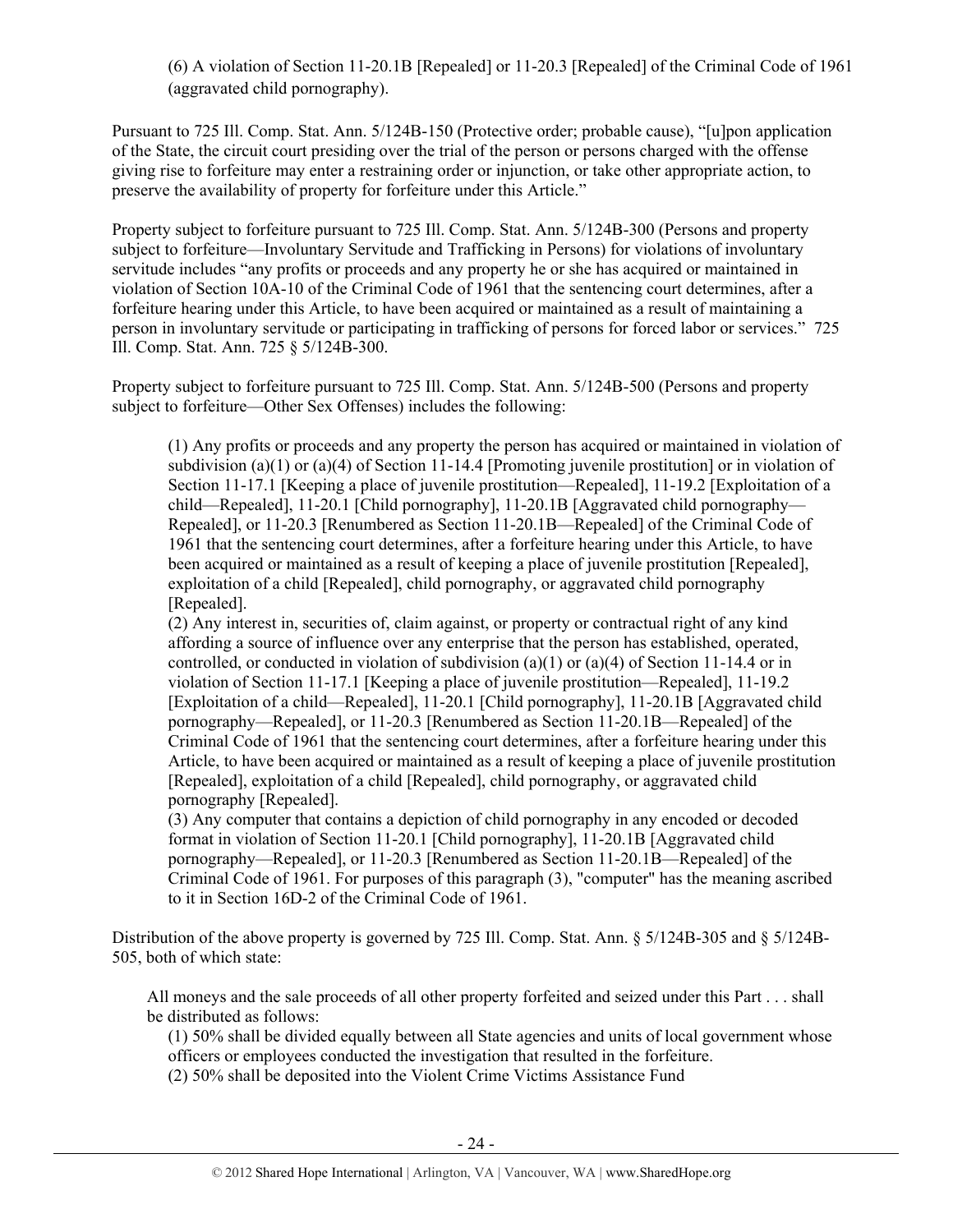Under section 300, the funds deposited in the Violent Crime Victims Assistance Fund shall be targeted to services for victims of the offenses of involuntary servitude, involuntary servitude of a minor, and trafficking of persons for forced labor or services. 725 Ill. Comp. Stat. Ann. § 5/124B-305.

Pursuant to 725 Ill. Comp. Stat. Ann. § 5/124B-405, property subject to forfeiture for obscenity offenses shall include the following:

(1) Any property constituting or derived from any proceeds that the person obtained, directly or indirectly, as a result of the offense.

2) Any of the person's property used in any manner, wholly or in part, to commit the offense.

Distribution of this property is governed by 725 Ill. Comp. Stat. Ann. §5/124B-420, which provides that the moneys and sale proceeds shall be distributed to units of government, the county in which the prosecution was instituted to be used "in the enforcement of laws governing obscenity and child pornography," and to the Obscenity Profits Forfeiture Fund.

Also, some traffickers may face vehicle impoundment and a \$1000 fee for committing certain offenses, pursuant to 720 Ill. Comp. Stat. Ann.  $5/36.5-5(a)$ , (b) (Vehicle impoundment).<sup>87</sup>

*3.5 Convicted traffickers are required to register as sex offenders.* 

Traffickers convicted of certain offenses are required to registers as sex offenders or sexual predators. Persons convicted under 720 Ill. Comp. Stat. Ann. 5/10-9 (Trafficking in persons, involuntary servitude, and related offenses) or 5/11-9.1A(a), (f) (Permitting sexual abuse of a child) are not required to register as sex offenders. 730 Ill. Comp. Stat. Ann. 150/3(a) (Duty to register) requires sexual offenders,  $88$  who are persons convicted of sexual offenses, and sexual predators<sup>89</sup> to register. 730 Ill. Comp. Stat. Ann. 150/2(B) (Definitions) provides that a "sex offense" includes any violation of 720 Ill. Comp. Stat. Ann. 5/11-20.1 (Child pornography), 5/11- 14.4 (Promoting juvenile prostitution), 5/11-25 (Grooming), or 5/11-26 (Traveling to meet a minor). A "sexual predator" is defined in 730 Ill. Comp. Stat. Ann. 150/2(E)(1) as a person who was convicted after July 1, 1999 of, among other things, 720 Ill. Comp. Stat. Ann. 5/11-14.4(a)(2)–(4), 5/11-20.1.

- 3.5.1 Recommendation: Amend 730 Ill. Comp. Stat. Ann. 150/2(B) (Definitions) to add 720 Ill. Comp. Stat. Ann. 5/10-9 (Trafficking in persons, involuntary servitude, and related offenses) and 5/11- 9.1A(a), (f) (Permitting sexual abuse of a child) as convictions for which registration is required.
- *3.6 Laws relating to termination of parental rights for certain offenses include sex trafficking or commercial sexual exploitation of children (CSEC) offenses in order to remove the children of traffickers from their control and potential exploitation.*

Illinois law authorizes the termination of parental rights where a parent commits a violation of 720 Ill. Comp. Stat. Ann. 5/10-9 (Trafficking in persons, involuntary servitude, and related offenses) or allows a minor to engage in prostitution. 705 Ill. Comp. Stat. Ann. 405/2-21(5) (Findings and adjudication) provides that the court can terminate parental rights if

(i) the original or amended petition contains a request for termination of parental rights and appointment of a guardian with power to consent to adoption; and

(ii) the court has found by a preponderance of evidence, introduced or stipulated to at an adjudicatory hearing, that the child comes under the jurisdiction of the court as an abused, neglected, or dependent

 $87$  See supra Section 2.8 for the substantive provisions of 720 Ill. Comp. Stat. Ann. 5/36.5-5(a), (b).

<sup>&</sup>lt;sup>88</sup> See supra Section 2.10 for the definition of "sex offender" provided under 730 Ill. Comp. Stat. Ann. 150/2(A).<br><sup>89</sup> See supra Section 2.10 for the substantive provisions of 730 Ill. Comp. Stat. Ann. 150/3(a).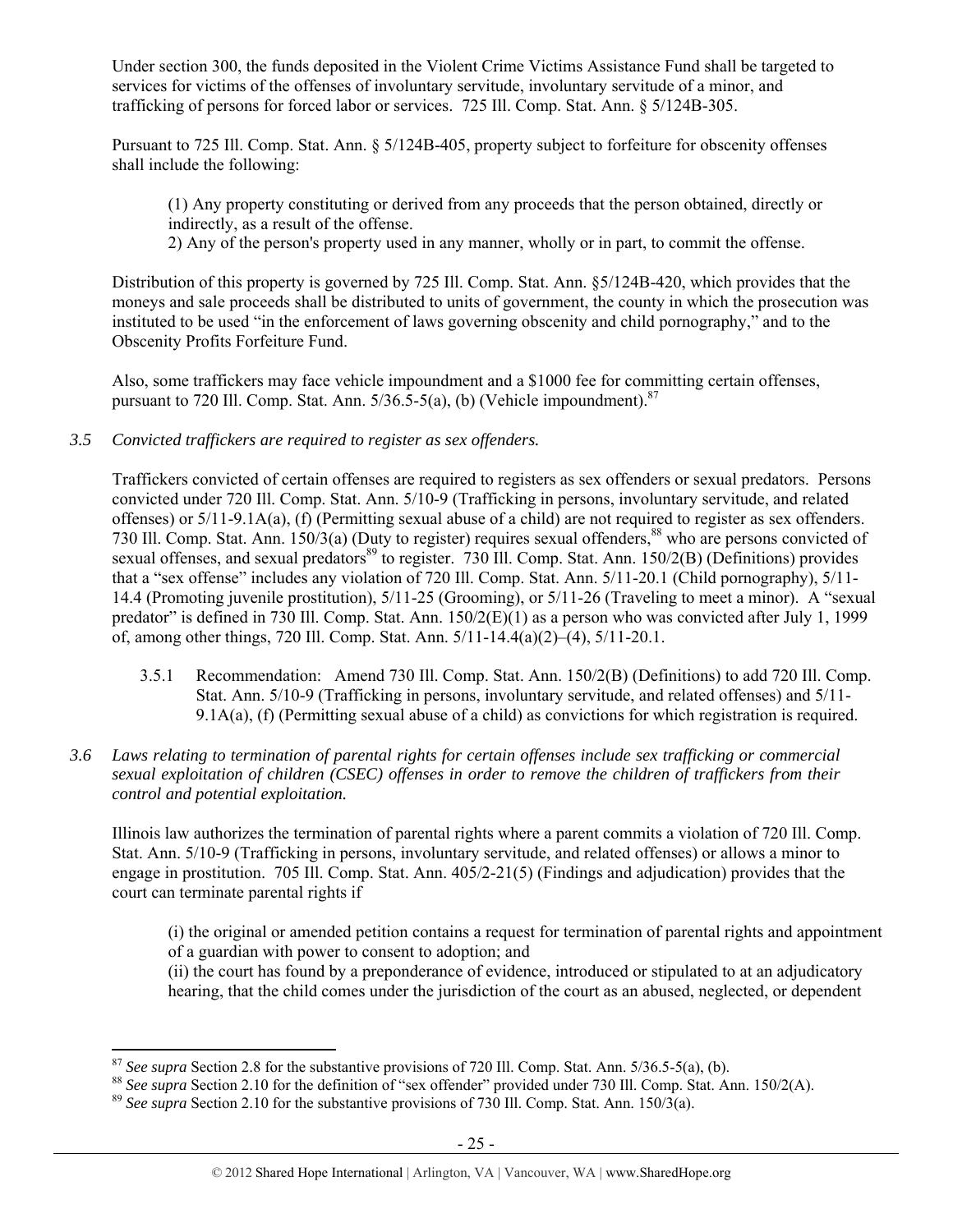minor $90$  under [705 Ill. Comp. Stat. Ann. 405/2-18]; and

(iii) the court finds, on the basis of clear and convincing evidence admitted at the adjudicatory hearing that the parent is an unfit person under subdivision D of Section 1 of the Adoption Act [750 ILCS 50/175]; and

(iv) the court determines in accordance with the rules of evidence for dispositional proceedings, that: (A) it is in the best interest of the minor and public that the child be made a ward of the court; (A-5) reasonable efforts under subsection (l-1) of Section 5 of the Children and Family Services Act [20 ILCS 505/5] are inappropriate or such efforts were made and were unsuccessful; and (B) termination of parental rights and appointment of a guardian with power to consent to adoption is in the best interest of the child pursuant to Section 2-29 [705 ILCS 405/2-29].

705 Ill. Comp. Stat. Ann. 405/2-3(2)(vi), (vii) (Neglected or abused minor) states that "abused" minors include

any minor under 18 years of age whose parent or immediate family member, or any person responsible for the minor's welfare, or any person who is in the same family or household as the minor, or any individual residing in the same home as the minor, or a paramour of the minor's parent:

. . . (vi) commits or allows to be committed the offense of involuntary servitude, involuntary sexual servitude of a minor, or trafficking in persons for forced labor or services defined in [720 Ill. Comp. Stat. Ann. 5/10-9], upon such minor; or

(vii) allows, encourages or requires a minor to commit any act of prostitution, as defined in the Criminal Code of 1961, and extending those definitions to include minors under 18 years of age.

 $90$  705 Ill. Comp. Stat. Ann. 405/2-4 (Dependent minor) defines a "dependent minor" as including one who is under 18 and "without a parent, guardian or legal custodian."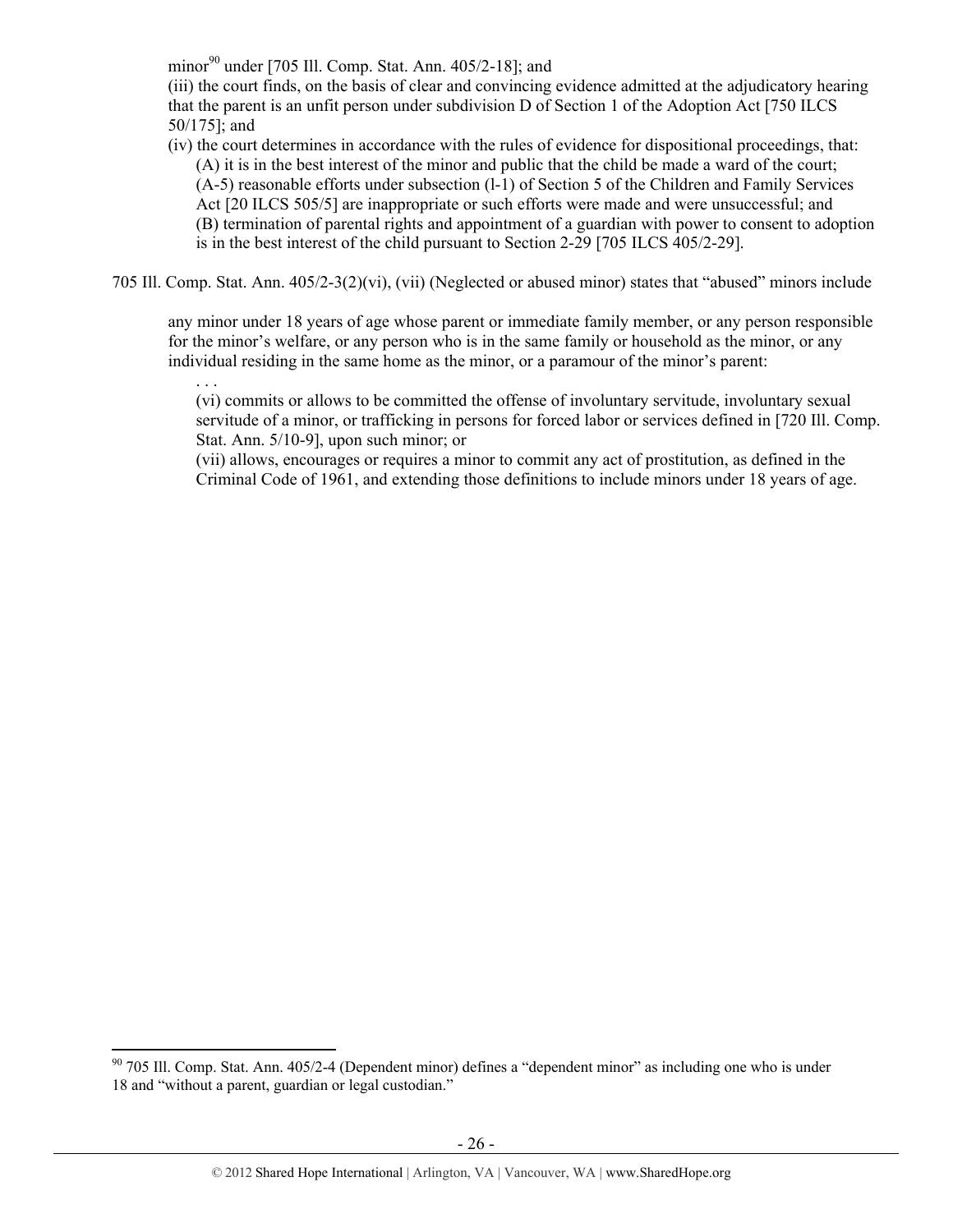#### *Legal Components:*

- *4.1 The acts of assisting, enabling, or financially benefitting from child sex trafficking are included as criminal offenses in the state sex trafficking statute.*
- *4.2 Financial penalties, including asset forfeiture laws, are in place for those who benefit financially from or aid and assist in committing domestic minor sex trafficking.*

*\_\_\_\_\_\_\_\_\_\_\_\_\_\_\_\_\_\_\_\_\_\_\_\_\_\_\_\_\_\_\_\_\_\_\_\_\_\_\_\_\_\_\_\_\_\_\_\_\_\_\_\_\_\_\_\_\_\_\_\_\_\_\_\_\_\_\_\_\_\_\_\_\_\_\_\_\_\_\_\_\_\_\_\_\_\_\_\_\_\_\_\_\_\_* 

- *4.3 Promoting and selling child sex tourism is illegal.*
- *4.4 Promoting and selling child pornography is illegal.*

#### *Legal Analysis:*

*4.1 The acts of assisting, enabling, or financially benefitting from child sex trafficking are included as criminal offenses in the state sex trafficking statute.* 

Facilitators may be prosecuted under 720 Ill. Comp. Stat. Ann. 5/10-9(d) (Trafficking in persons, involuntary servitude, and related offenses). 720 Ill. Comp. Stat. Ann. 5/10-9(d)(2) expressly makes it a crime when a person "benefits, financially or by receiving anything of value, from participation in a venture that has engaged in an act of . . . involuntary sexual servitude of a minor." A conviction under this statute is punishable as a Class 1 felony by imprisonment for 4–15 years and a possible fine up to \$25,000. 720 Ill. Comp. Stat. Ann. 5/10-9(d); 730 Ill. Comp. Stat. Ann. 5/5-4.5-30(a), 5/5-4.5-50(b).

A facilitator may also be prosecuted under 720 Ill. Comp. Stat. Ann. 5/11-14.4(a)(2), (3) (Promoting juvenile prostitution), which is committed when a person "profits from prostitution by any means." When the victim is 13–18, a conviction under this statute is punishable as a Class 1 felony by imprisonment for 4–15 years and a possible fine up to \$25,000. 720 Ill. Comp. Stat. Ann. 5/11-14.4(d); 730 Ill. Comp. Stat. Ann. 5/5-4.5-30(a),  $5/5-4.5-50(b)$ . When the victim is under 13, a conviction is punishable as a Class X felony by imprisonment for 6–30 years and a possible fine up to \$25,000. 720 Ill. Comp. Stat. Ann. 5/11-14.4(d); 730 Ill. Comp. Stat. Ann.  $5/5-4.5-25(a)$ ,  $5/5-4.5-50(b)$ .<sup>91</sup>

A facilitator also may be prosecuted under 720 Ill. Comp. Stat. Ann. 5/29B-1(a) (Money laundering),<sup>92</sup> to the extent that "he or she conducts or attempts to conduct such a financial transaction which in fact involves criminally derived property" or "transports, transmits, or transfers, or attempts to transport, transmit, or transfer a monetary instrument" intending to promote criminal activity or disguise some aspect of criminally derived property. The felony classifications for a conviction under this statute range from a Class 3 felony to a Class X felony, based on the value of the property that is laundered. 720 Ill. Comp. Stat. Ann.  $5/29B-1(c)$ .<sup>93</sup> In addition to a possible fine up to \$25,000 for all felonies, Class 3 felonies are punishable by imprisonment for 2–5 years, Class 2 felonies are punishable by imprisonment for 3–7 years, Class 1 felonies are punishable by imprisonment for 4–15 years, and Class X felonies are punishable by imprisonment for 6–30 years. 730 Ill. Comp. Stat. Ann.  $5/5-4.5-50(b)$ ,  $5/5-4.5-40(a)$ ,  $5/5-4.5-35(a)$ ,  $5/5-4.5-30(a)$ ,  $5/5-4.5-25(a)$ .

*4.2 Financial penalties, including asset forfeiture laws, are in place for those who benefit financially from or aid and assist in committing domestic minor sex trafficking.* 

Facilitators may be required to pay fines up to \$25,000 for convictions under 720 Ill. Comp. Stat. Ann. 5/10- 9(c), (d) (Trafficking in persons, involuntary servitude, and related offenses),  $5/11-14.4(a)(2)$ , (3) (Promoting

<sup>&</sup>lt;sup>91</sup> See supra note 13.<br><sup>92</sup> See supra Section 3.1 for the provisions of 720 Ill. Comp. Stat. Ann. 29B-1(a).<br><sup>93</sup> See supra Section 3.1 for the felony classifications listed in 720 Ill. Comp. Stat. Ann. 5/29B-1(c).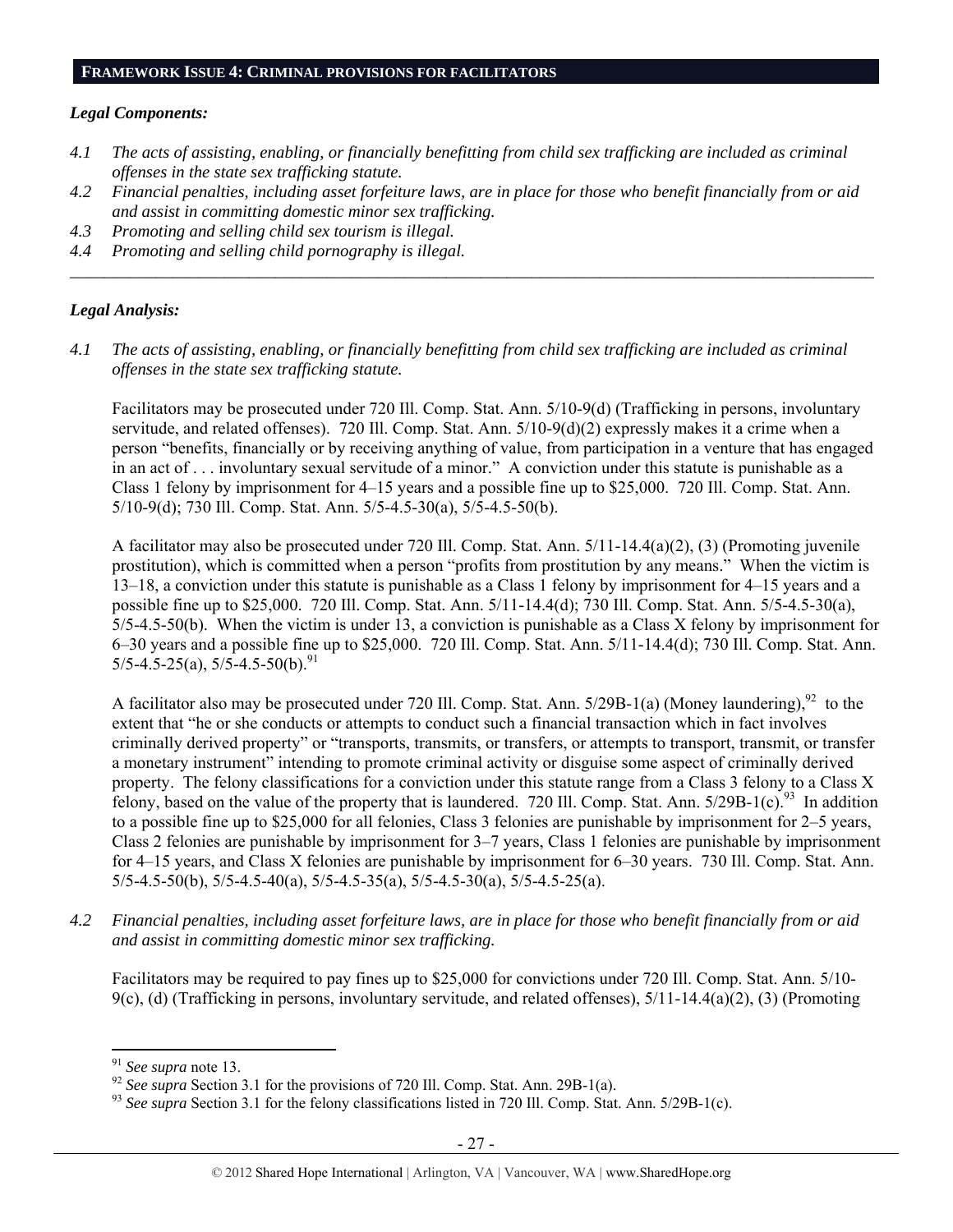juvenile prostitution), or 5/29B-1(a) (Money laundering). 720 Ill. Comp. Stat. Ann. 5/10-9(c), (d), 5/11-14.4(d), 5/29B-1(c); 730 Ill. Comp. Stat. Ann. 5/5-4.5-50(b).

Facilitators are subject to mandatory criminal asset forfeiture for a variety of offenses. Pursuant to 725 Ill. Comp. Stat. Ann. 5/124B-10 (Applicability; offenses) the following offenses are subject to forfeiture:

(1) A violation of Section 10-9 . . . of the Criminal Code of 1961 (involuntary servitude; involuntary servitude of a minor; trafficking of persons for forced labor or services).

(2) A violation of subdivision (a)(1) of Section 11-14.4 of the Criminal Code of 1961 (promoting juvenile prostitution) . . . .

(3) A violation of subdivision (a)(4) of Section 11-14.4 of the Criminal Code of 1961 (promoting juvenile prostitution) or a violation of Section 11-19.2 of the Criminal Code of 1961 (exploitation of a child) [Repealed].

(4) A violation of Section 11-20 of the Criminal Code of 1961 (obscenity).

(5) A second or subsequent violation of Section 11-20.1 of the Criminal Code of 1961 (child pornography).

. . . .

 $\overline{a}$ 

Pursuant to 725 Ill. Comp. Stat. Ann. 5/124B-10 (Protective order; probable cause), "Upon application of the State, the circuit court presiding over the trial of the person or persons charged with the offense giving rise to forfeiture may enter a restraining order or injunction, or take other appropriate action, to preserve the availability of property for forfeiture under this Article."

Property seized pursuant to 725 Ill. Comp. Stat. Ann. 5/124B-300 (Persons and property subject to forfeiture— Involuntary Servitude and Trafficking in Persons) for violations of involuntary servitude includes "any profits or proceeds and any property he or she has acquired or maintained in violation of Section  $[10-9 \text{ or}]^{94}$  10A-10 [Repealed] of the Criminal Code of 1961 that the sentencing court determines, after a forfeiture hearing under this Article, to have been acquired or maintained as a result of maintaining a person in involuntary servitude or participating in trafficking of persons for forced labor or services." 725 Ill. Comp. Stat. Ann. 725 § 5/124B-300.

Property subject to forfeiture pursuant to 725 Ill. Comp. Stat. Ann. 5/124B-500 (Persons and property subject to forfeiture—Other Sex Offenses) includes the following:

(1) Any profits or proceeds and any property the person has acquired or maintained in violation of subdivision (a)(1) or (a)(4) of Section 11-14.4 [Promoting juvenile prostitution] or in violation of Section 11-17.1 [Keeping a place of juvenile prostitution—Repealed], 11-19.2 [Exploitation of a child—Repealed], 11-20.1 [Child pornography], 11-20.1B [Aggravated child pornography— Repealed], or 11-20.3 [Renumbered as Section 11-20.1B—Repealed] of the Criminal Code of 1961 that the sentencing court determines, after a forfeiture hearing under this Article, to have been acquired or maintained as a result of keeping a place of juvenile prostitution [Repealed], exploitation of a child [Repealed], child pornography, or aggravated child pornography [Repealed].

<sup>&</sup>lt;sup>94</sup> Pursuant to 725 Ill. Comp. Stat. Ann. 5/124B-310 (Standard forfeiture provisions incorporated by reference), "All of the provisions of Part 100 of this Article are incorporated by reference into this Part 300." Pursuant to 725 Ill. Comp. Stat. Ann. 5/124B-100 (Definition; "offense"), "For purposes of this Article, 'offense' is defined as follows: (1) In the case of forfeiture authorized under Section 10A-15 of the Criminal Code of 1961, 'offense' means the offense of involuntary servitude, involuntary servitude of a minor, or trafficking in persons in violation of Section 10-9 or 10A-10 of that Code."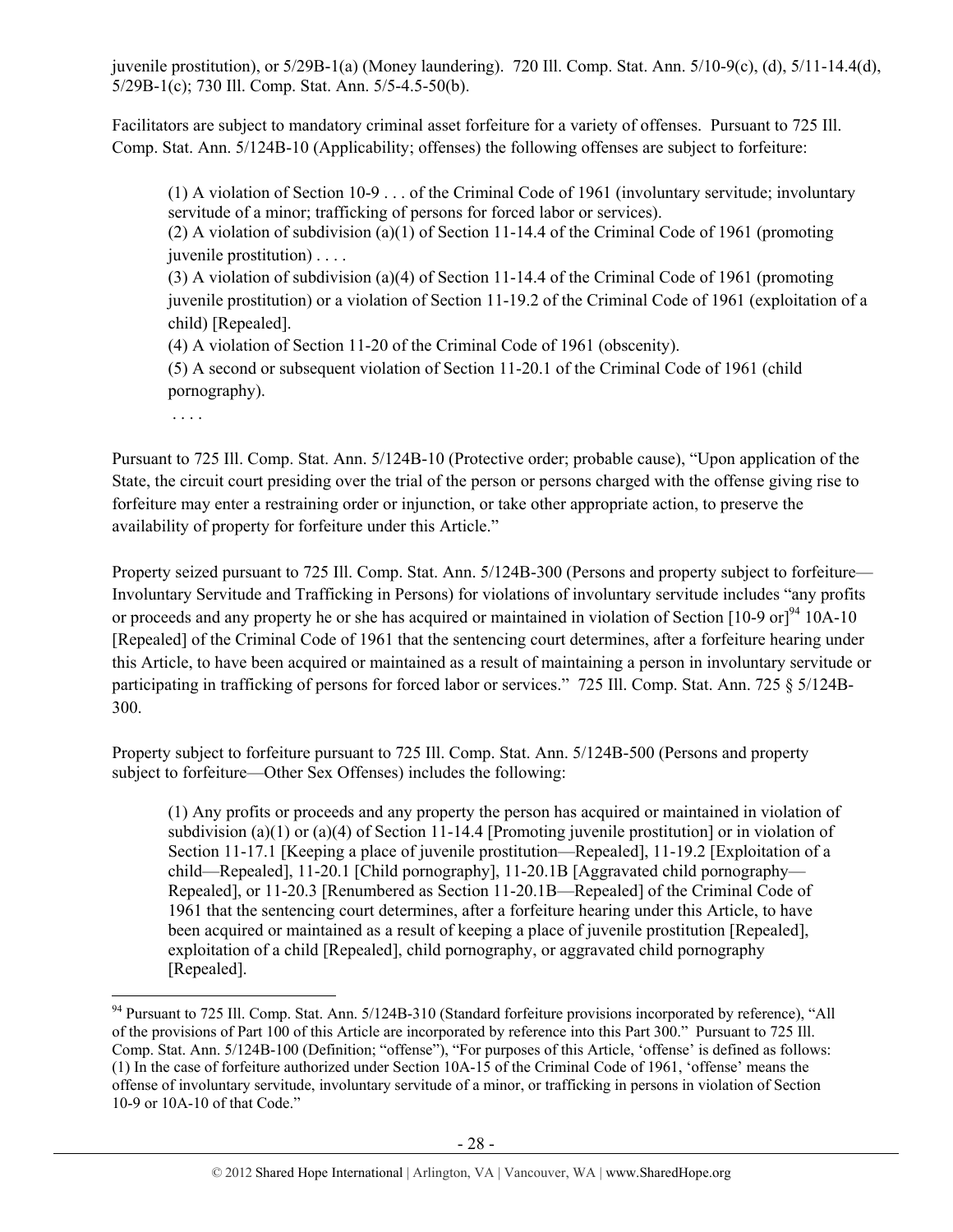(2) Any interest in, securities of, claim against, or property or contractual right of any kind affording a source of influence over any enterprise that the person has established, operated, controlled, or conducted in violation of subdivision (a)(1) or (a)(4) of Section 11-14.4 or in violation of Section 11-17.1 [Keeping a place of juvenile prostitution—Repealed], 11-19.2 [Exploitation of a child—Repealed], 11-20.1 [Child pornography], 11-20.1B [Aggravated child pornography—Repealed], or 11-20.3 [Renumbered as Section 11-20.1B—Repealed] of the Criminal Code of 1961 that the sentencing court determines, after a forfeiture hearing under this Article, to have been acquired or maintained as a result of keeping a place of juvenile prostitution [Repealed], exploitation of a child [Repealed], child pornography, or aggravated child pornography [Repealed].

(3) Any computer that contains a depiction of child pornography in any encoded or decoded format in violation of Section 11-20.1 [Child pornography], 11-20.1B [Aggravated child pornography—Repealed], or 11-20.3 [Renumbered as Section 11-20.1B—Repealed] of the Criminal Code of 1961. For purposes of this paragraph (3), "computer" has the meaning ascribed to it in Section 16D-2 of the Criminal Code of 1961.

Also, some facilitators may face vehicle impoundment and a \$1000 fee for committing certain offenses, pursuant to 720 Ill. Comp. Stat. Ann.  $5/36.5-5(a)$ , (b) (Vehicle impoundment).<sup>95</sup>

Facilitators may be subject to mandatory orders of restitution under certain code sections. 720 Ill. Comp. Stat. Ann. 5/10-9(g) expressly requires a facilitator convicted of violating 720 Ill. Comp. Stat. Ann. 5/10-9(c), (d) to make restitution,<sup>96</sup> while 730 Ill. Comp. Stat. Ann. 5/5-5-6 (Restitution) requires facilitators of other crimes to make restitution.<sup>97</sup>

# *4.3 Promoting and selling child sex tourism is illegal.*

There is no specific provision in the Illinois code prohibiting child sex tourism.

- 4.3.1 Recommendation: Enact a law that prohibits selling or offering to sell travel services that include or facilitate travel for the purpose of engaging in commercial sexual exploitation of a minor or prostitution of a minor, if the travel is occurring in Illinois.
- *4.4 Promoting and selling child pornography is illegal.*

Promoting or selling child pornography is illegal in Illinois. 720 Ill. Comp. Stat. Ann. 5/11-20.1(a)(2) (Child pornography) makes it unlawful when any person

with the knowledge of the nature or content thereof, reproduces,<sup>98</sup> disseminates,<sup>99</sup> offers to disseminate, exhibits or possesses with intent to disseminate any film, videotape, photograph or other similar visual reproduction or depiction by computer of any child . . . whom the person knows or reasonably should know to be under the age of 18 and at least 13 years of age . . . engaged in any activity described in subparagraphs (i) through (vii) of paragraph (1) of this subsection; ...

A conviction under this statute is punishable as a Class X felony by imprisonment for 6–30 years and a fine of \$1,000–\$100,000 in cases where "the violation involves a film, videotape, or other moving depiction." 720 Ill. Comp. Stat. Ann. 5/11-20.1(c); 730 Ill. Comp. Stat. Ann. 5/5-4.5-25(a). Otherwise, a conviction is punishable

<sup>&</sup>lt;sup>95</sup> See supra Section 2.8 for the substantive provisions of 720 Ill. Comp. Stat. Ann.  $5/36.5-5(a)$ , (b).

<sup>&</sup>lt;sup>96</sup> See supra Section 2.8 for the provisions of 720 III. Comp. Stat. Ann. 5/10-9(g).<br><sup>97</sup> See supra Section 2.8 for the provisions of 730 III. Comp. Stat. Ann. 5/5-5-6.<br><sup>98</sup> See supra note 75 for the definition of "repro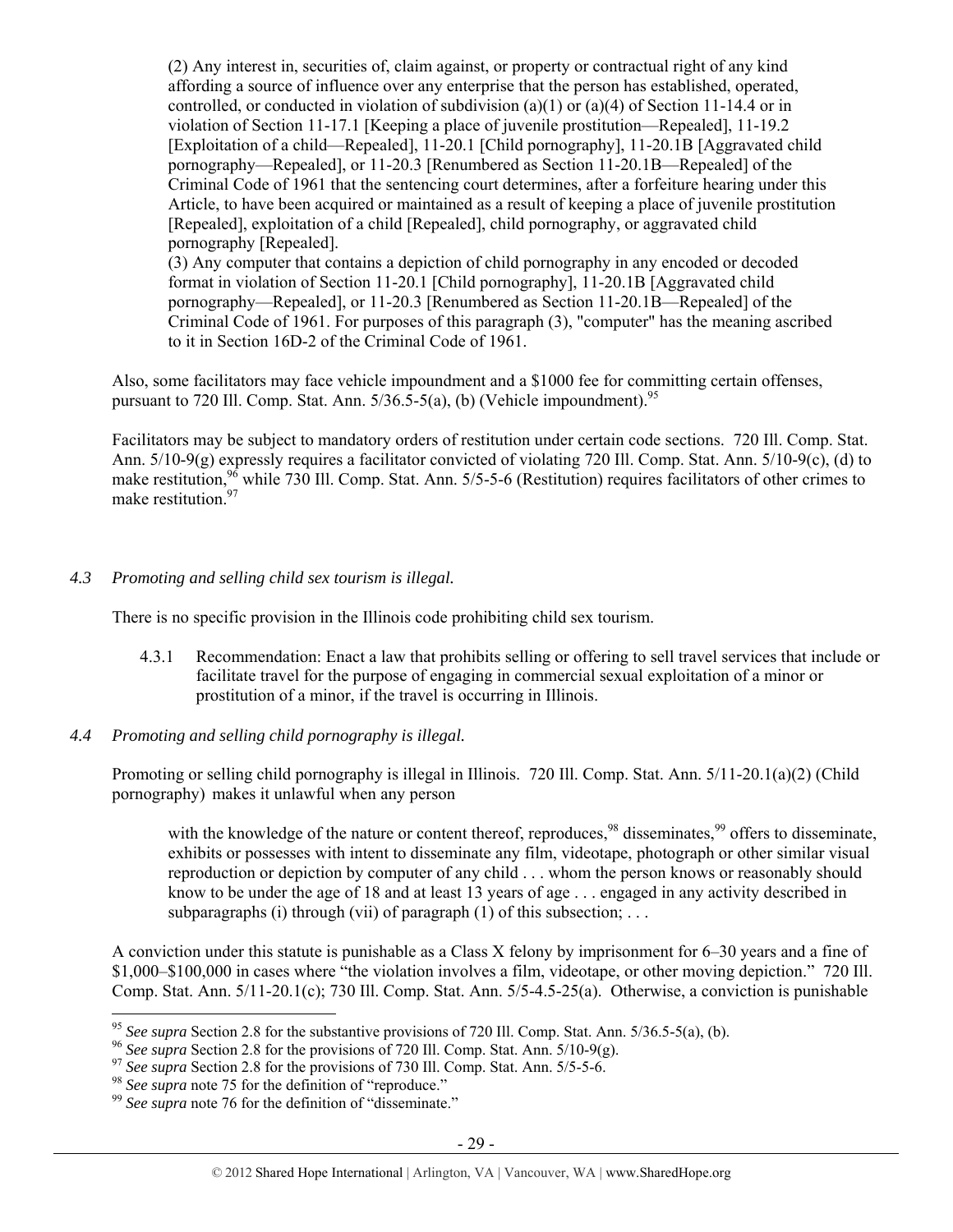as a Class 1 felony by imprisonment for 4–15 years and a fine of \$1,000–\$100,000. 720 Ill. Comp. Stat. Ann. 5/11-20.1(c); 730 Ill. Comp. Stat. Ann. 5/5-4.5-30(a).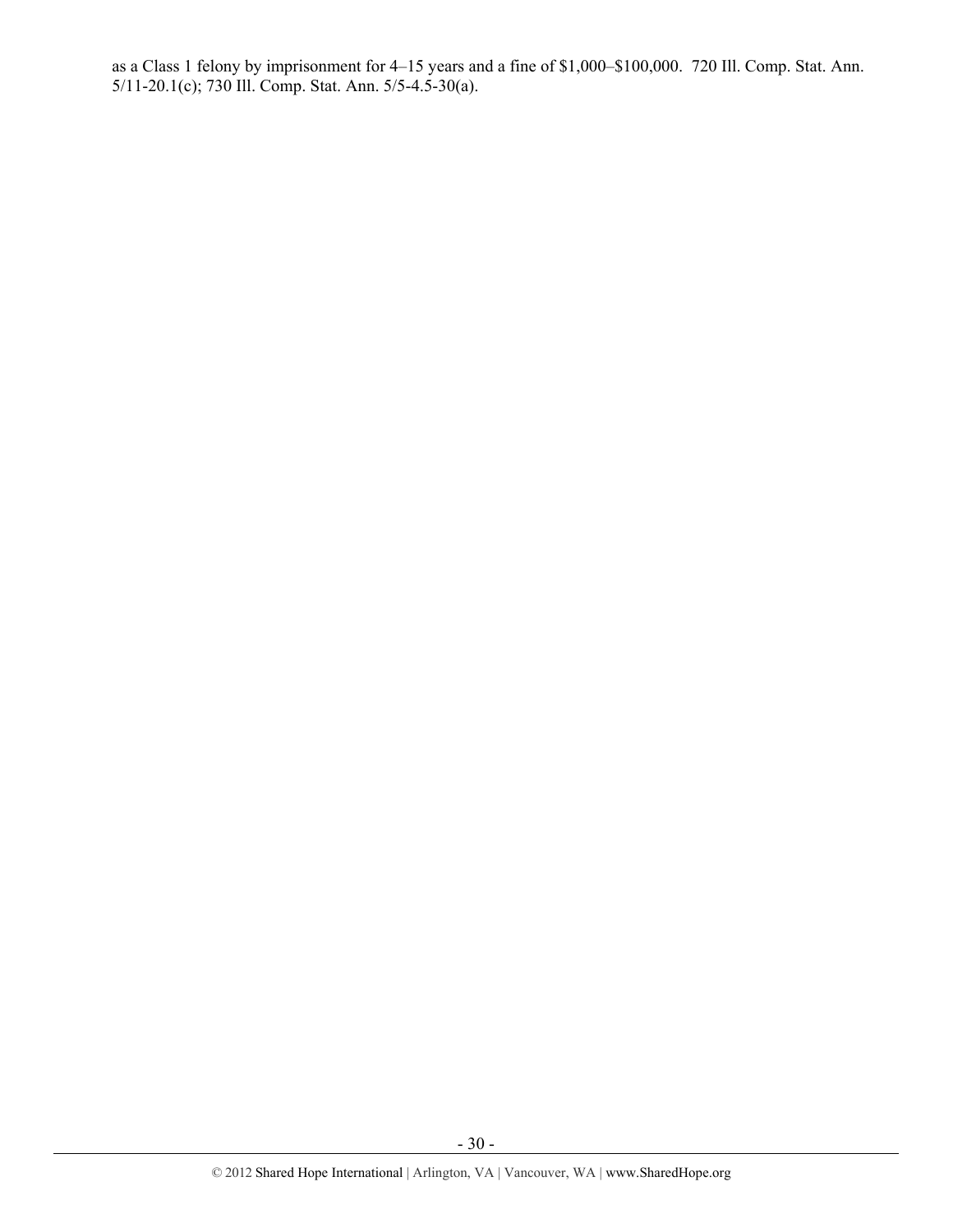#### **FRAMEWORK ISSUE 5: PROTECTIVE PROVISIONS FOR THE CHILD VICTIMS**

## *Legal Components:*

- *5.1 Statutorily-mandated victim services define "victim" to specifically include victims of domestic minor sex trafficking or commercial sexual exploitation of children (CSEC) to ensure prompt identification and access to victims' rights and services.*
- *5.2 The state sex trafficking statute expressly prohibits a defendant from raising consent of the minor to the commercial sex acts as a defense.*
- *5.3 Prostitution laws apply only to adults, making minors under 18 specifically immune from this offense.*
- *5.4 Child victims of sex trafficking or commercial sexual exploitation are provided with a child protection response, including specialized shelter and services, and are not detained in juvenile detention facilities.*
- *5.5 Commercial sexual exploitation is identified as a type of abuse and neglect within child protection statutes.*
- *5.6 The definition of "caregiver" (or similar term) in the child welfare statutes is broad enough to include a trafficker who has custody or control of a child in order to bring a trafficked child into protection of child protective services.*
- *5.7 Crime victims' compensation is specifically available to a child victim of sex trafficking or commercial sexual exploitation of children (CSEC) without regard to ineligibility factors.*
- *5.8 Victim-friendly procedures and protections are provided in the trial process for minors under 18.*
- *5.9 Expungement or sealing of juvenile delinquency records resulting from arrests or adjudications for prostitution-related offenses committed as a result of, or in the course of, the commercial sexual exploitation of a minor is available within a reasonable time after turning 18.*
- *5.10 Victim restitution and civil remedies for victims of domestic minor sex trafficking or commercial sexual exploitation of children (CSEC) are authorized by law.*
- *5.11 Statutes of limitations for civil and criminal actions for child sex trafficking or commercial sexual exploitation of children (CSEC) offenses are eliminated or lengthened sufficiently to allow prosecutors and victims a realistic opportunity to pursue criminal action and legal remedies.*

*\_\_\_\_\_\_\_\_\_\_\_\_\_\_\_\_\_\_\_\_\_\_\_\_\_\_\_\_\_\_\_\_\_\_\_\_\_\_\_\_\_\_\_\_\_\_\_\_\_\_\_\_\_\_\_\_\_\_\_\_\_\_\_\_\_\_\_\_\_\_\_\_\_\_\_\_\_\_\_\_\_\_\_\_\_\_\_\_\_\_\_\_\_\_* 

# *Legal Analysis:*

*5.1 Statutorily-mandated victim services define "victim" to specifically include victims of domestic minor sex trafficking or commercial sexual exploitation of children (CSEC) to ensure prompt identification and access to victims' rights and services.* 

A commercially sexually exploited child is defined as a victim under several provisions of Illinois law. "Trafficking victim" is defined in 720 Ill. Comp. Stat. Ann.  $5/10-9(a)(10)$  as "a person subjected to the practices set forth in subsection (b), (c), or (d)," which includes involuntary sexual servitude of a minor.

For purposes of the civil cause of action provided in 740 Ill. Comp. Stat. Ann 128/15 (Cause of action) of Illinois's Predator Accountability Act, 740 Ill. Comp. Stat. Ann 128/10 (Definitions) defines "victim of the sex trade" as

(1) soliciting for a prostitute: the prostitute who is the object of the solicitation;

(2) soliciting for a juvenile prostitute: the juvenile prostitute . . . who is the object of the solicitation;

(3) promoting prostitution . . . or pandering: the person intended or compelled to act as a prostitute;

(4) keeping a place of prostitution: any person intended or compelled to act as a prostitute, while present at the place, during the time period in question;

(5) keeping a place of juvenile prostitution: any juvenile intended or compelled to act as a prostitute, while present at the place, during the time period in question;

(6) promoting prostitution . . . or pimping: the prostitute from whom anything of value is received;

(7) promoting juvenile prostitution as described in [720 Ill. Comp. Stat. Ann. 5/11-14.4(a)(2), (3)] or juvenile pimping and aggravated juvenile pimping: the juvenile . . . from whom anything of value is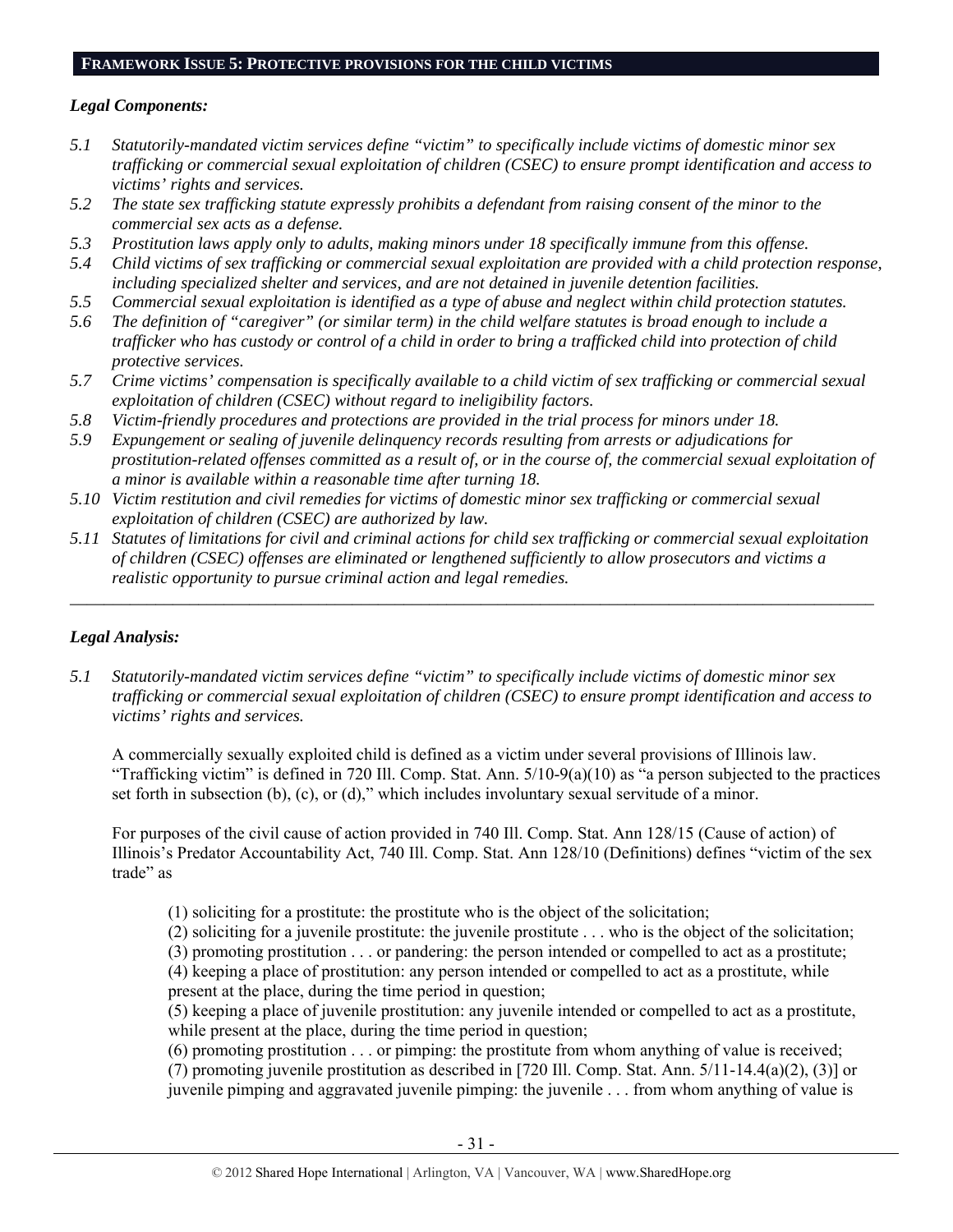received for that person's act of prostitution;

(8) promoting juvenile prostitution as described in [720 Ill. Comp. Stat. Ann. 5/11-14.4(a)(4)] or exploitation of a child: the juvenile . . . intended or compelled to act as a prostitute or from whom anything of value is received for that person's act of prostitution;

(9) obscenity: any person who appears in or is described or depicted in the offending conduct or material;

(10) child pornography or aggravated child pornography: any child . . . who appears in or is described or depicted in the offending conduct or material; or

(11) trafficking of persons or involuntary servitude: a "trafficking victim" as defined in [720 Ill. Comp. Stat. Ann. 5/10-9].

For purposes of the Rights of Crime Victims and Witnesses Act, 725 Ill. Comp. Stat. Ann. 120/3(a) (Definitions) defines "crime victim" and "victim" as

(1) a person physically injured in this State as a result of a violent crime perpetrated or attempted against that person or (2) a person who suffers injury to or loss of property as a result of a violent crime<sup>100</sup> perpetrated or attempted against that person or  $(3)$  a single representative who may be the spouse, parent, child or sibling of a person killed as a result of a violent crime perpetrated against the person killed or the spouse, parent, child or sibling of any person granted rights under this Act who is physically or mentally incapable of exercising such rights, except where the spouse, parent, child or sibling is also the defendant or prisoner or (4) any person against whom a violent crime has been committed . . . .

For purposes of eligibility to receive crime victims' compensation, 740 Ill. Comp. Stat. Ann. 45/2(d) (Definitions) defines a "victim" in part as "a person killed or injured in this State as a result of a crime of violence perpetrated or attempted against him or her." 740 Ill. Comp. Stat. Ann. 45/2(c) defines a "crime of violence" to include the offenses listed in 720 Ill. Comp. Stat. Ann. 5/11-1.40 (Predatory criminal sexual assault of a child),  $5/11-1.60$  (Aggravated criminal sexual abuse),  $5/11-20.1$  (Child pornography), and  $5/11-14.4(a)(4)$ (Promoting juvenile prostitution).

5.1.1 Recommendation: Add 720 Ill. Comp. Stat. Ann. 5/10-9 (Trafficking in persons, involuntary servitude, and related offenses) to the list of offenses that are considered "violent crimes" in 725 Ill. Comp. Stat. Ann. 120/3(c) (Definitions) and "crimes of violence" in 740 Ill. Comp. Stat. Ann. 45/2(c) (Definitions).

## *5.2 The state sex trafficking statute expressly prohibits a defendant from raising consent of the minor to the commercial sex acts as a defense.*

The consent of a minor to a commercial sex act may constitute a defense to certain offenses. Many statutes do not expressly prohibit consent as a defense, including 720 Ill. Comp. Stat. Ann. 5/10-9 (Trafficking in persons, involuntary servitude, and related offenses), 5/11-14.1 (Solicitation of a sexual act), 5/11-14.4 (Promoting juvenile prostitution), 5/11-18.1 (Patronizing a minor engaged in prostitution), 5/11-9.1A (Permitting sexual abuse of a child), 5/11-25 (Grooming), and 5/11-26 (Traveling to meet a minor).

In contrast, for the purpose of recovering civil damages from individuals who "recruited, harmed, profited from, or maintained" victims in the sex trade industry,<sup>101</sup> 740 Ill. Comp. Stat. Ann. 128/25(a) (Non-defenses) states,

(a) It is not a defense to an action brought under this Act that:

<sup>&</sup>lt;sup>100</sup> 725 Ill. Comp. Stat. Ann. 120/3(c) defines a "violent crime" in part, as "any offense involving sexual exploitation . . . or a violation of Section 11-20.1 [Child pornography], [or] 11-20.1B [Aggravated child pornography]."

<sup>&</sup>lt;sup>101</sup> 740 Ill. Comp. Stat. Ann. 128/5 states that the act's purpose is "to allow persons who have been or who are subjected to the sex trade to seek civil damages and remedies from individuals and entities that recruited, harmed, profited from, or maintained them in the sex trade."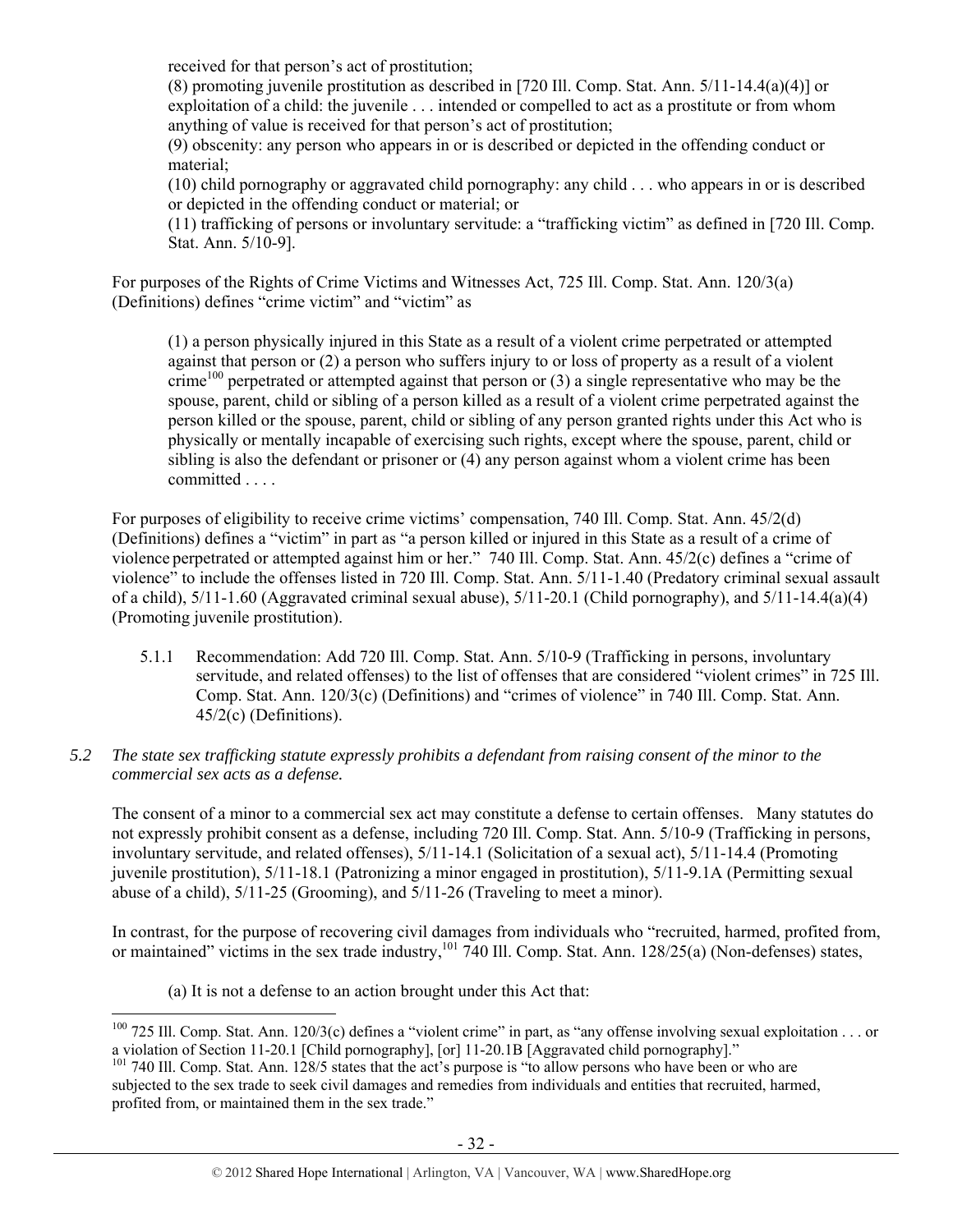(1) the victim of the sex trade and the defendant had a marital or consenting sexual relationship;

. . . (3) the victim of the sex trade was paid or otherwise compensated for sex trade activity;

. . . (5) the victim of the sex trade made no attempt to escape, flee, or otherwise terminate contact with the defendant;

(6) the victim of the sex trade consented to engage in acts of the sex trade;

. . . .

 $\overline{a}$ 

*5.3 Prostitution laws apply only to adults, making minors under 18 specifically immune from this offense.* 

Illinois's prostitution law does not apply to minors under 18. 720 Ill. Comp. Stat. Ann. 5/11-14(d) (Prostitution) states,

[I]f it is determined, after a reasonable detention for investigative purposes, that a person suspected of or charged with a violation of this Section is a person under the age of 18, that person shall be immune from prosecution for a prostitution offense under this Section, and shall be subject to the temporary protective custody provisions of [705 Ill. Comp. Stat. Ann. 405/2-5 and 405/2-6]. Pursuant to the provisions of [705 Ill. Comp. Stat. Ann. 405/2-6], a law enforcement officer who takes a person under 18 years of age into custody under this Section shall immediately report an allegation of a violation of [720 Ill. Comp. Stat. Ann. 5/10-9] to the Illinois Department of Children and Family Services State Central Register, which shall commence an initial investigation into child abuse or child neglect within 24 hours . . . .

720 Ill. Comp. Stat. Ann. 5/11-14.3(a)(2)(C) (Promoting prostitution) also clarifies that an offense for profiting from prostitution "does not apply to a person engaged in prostitution who is under 18 years of age."

*5.4 Child victims of sex trafficking or commercial sexual exploitation are provided with a child protection response, including specialized shelter and services, and are not detained in juvenile detention facilities.* 

Certain protective responses are provided to commercially sexually exploited children who are taken into custody. Victims of domestic minor sex trafficking encountered through arrest by law enforcement may enter protective responses through 720 Ill. Comp. Stat. Ann. 5/11-14(d) (Prostitution), which states that "if it is determined, after a reasonable detention for investigative purposes, that a person suspected of or charged with a violation of this Section is a person under the age of 18, that person . . . shall be subject to . . . temporary protective custody.<sup>"102</sup> The detaining officer is instructed to report to the Illinois Department of Children and Family Services State Central Register if someone alleges that there has been a violation of 720 Ill. Comp. Stat. Ann 5/10-9 (Trafficking in persons, involuntary servitude, and related offenses), and then the Department is required to "commence an initial investigation into child abuse or child neglect within 24 hours." 720 Ill. Comp. Stat. Ann. 5/11-14(d).

Under 325 Ill. Comp. Stat. Ann. 5/7.4(a-5) (Investigation procedures), the Department of Children and Family Services (Department) must "determine whether to conduct a family assessment or an investigation as

<sup>&</sup>lt;sup>102</sup> 705 Ill. Comp. Stat. Ann. 405/2-7 (Temporary custody) defines "temporary custody" as

temporary placement of the minor out of the custody of his or her guardian or parent, and includes the following: (1) "Temporary protective custody" means custody within a hospital or other medical facility or a place previously designated for such custody by the Department of Children and Family Services, subject to review by the court, including a licensed foster home, group home, or other institution. However, such place shall not be a jail or other place for the detention of the criminal or juvenile offenders.

<sup>(2) &</sup>quot;Shelter care" means a physically unrestrictive facility designated by the Department of Children and Family Services or a licensed child welfare agency, or other suitable place designated by the court for a minor who requires care away from his or her home.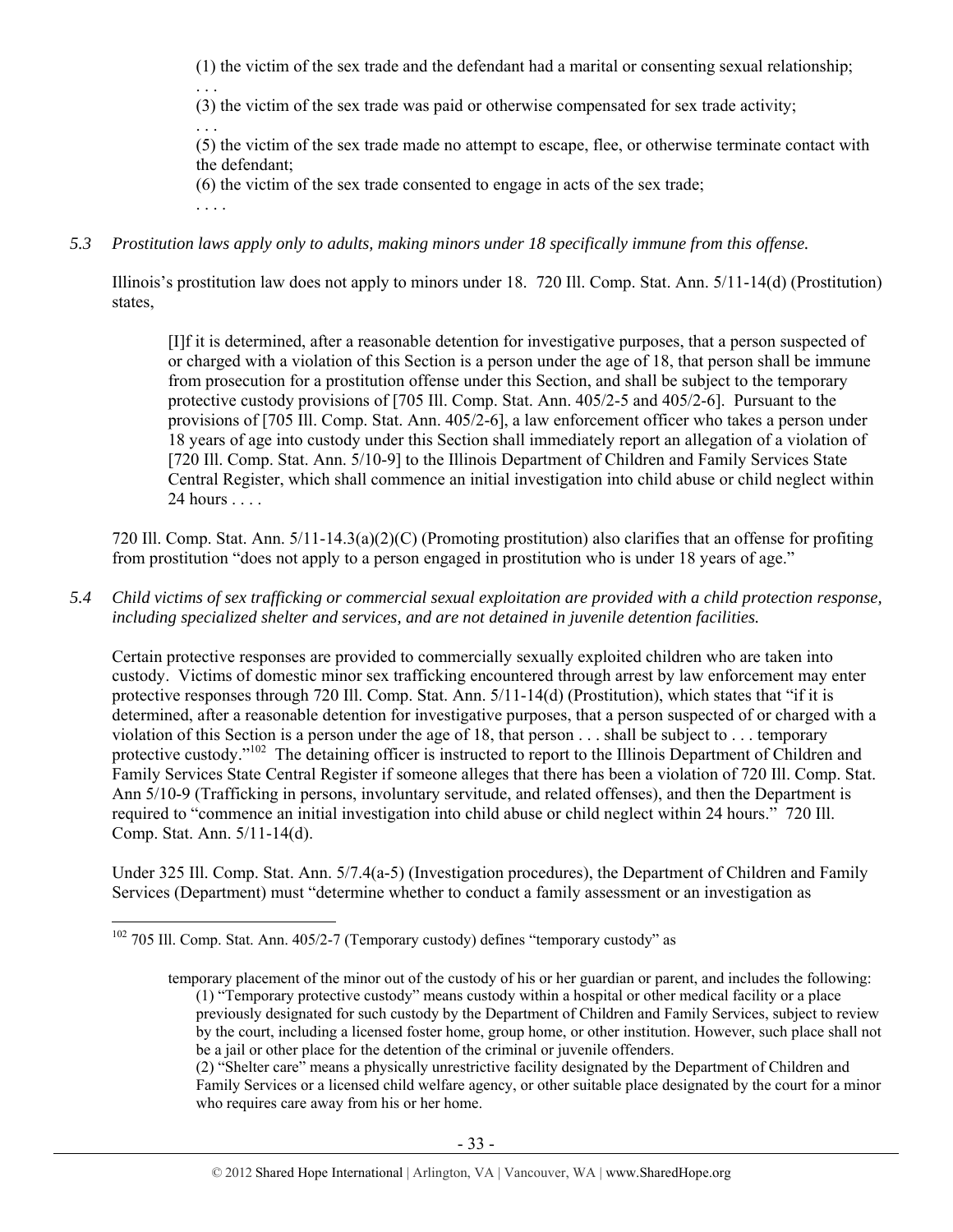appropriate to prevent or provide a remedy for child abuse or neglect." Pursuant to 325 Ill. Comp. Stat. Ann. 5/8.2 (Service plan; report to General Assembly),

If the Child Protective Service Unit determines, following an investigation . . . that there is credible evidence that the child is abused or neglected, $103$  the Department shall assess the family's need for services, and, as necessary, develop, with the family, an appropriate service plan for the family's voluntary acceptance or refusal. . . .

. . . . Family preservation services shall be offered, where safe and appropriate, to prevent the placement of children in substitute care when the children can be cared for at home or in the custody of the person responsible for the children's welfare without endangering the children's health or safety, to reunite them with their families if so placed when reunification is an appropriate goal, or to maintain an adoptive placement. . . .

The Abused and Neglected Child Reporting Act also authorizes a child to be taken into temporary protective custody without a court order in certain situations. 325 Ill. Comp. Stat. Ann. 5/5 (Temporary protective custody) permits a law enforcement agency, employee of the Department, or doctor treating a child to

take or retain temporary protective custody of the child without the consent of the person responsible for the child's welfare, if (1) he has reason to believe that the child cannot be cared for at home or in the custody of the person responsible for the child's welfare without endangering the child's health or safety; and  $(2)$  there is not time to apply for a court order ...

In addition, 705 Ill. Comp. Stat. Ann. 405/2-5(1), (2) (Taking into custody) provides,

(1) A law enforcement officer may, without a warrant, take into temporary custody a minor (a) whom the officer with reasonable cause believes to be a person described in [705 Ill. Comp. Stat. Ann. 405/2-3 (Neglected or abused minor)<sup>104</sup> or 405/2-4 (Dependent minor)<sup>105</sup>]; (b) who has been adjudged a ward of the court and has escaped from any commitment ordered by the court under this Act; or (c) who is found in any street or public place suffering from any sickness or injury which requires care, medical treatment or hospitalization.

(2) Whenever a petition has been filed under [705 Ill. Comp. Stat. Ann 405/2-13] and the court finds that the conduct and behavior of the minor may endanger the health, person, welfare, or property of himself or others or that the circumstances of his home environment may endanger his health, person, welfare or property, a warrant may be issued immediately to take the minor into custody.

705 Ill. Comp. Stat. Ann. 405/2-9(1) (Setting of temporary custody hearing; notice; release) specifies that a minor "must be brought before a judicial officer within 48 hours . . . for a temporary custody hearing to determine whether" the child will be released or held further in custody. At the custody hearing, pursuant to 705 Ill. Comp. Stat. Ann. 405/2-10(2) (Temporary custody hearing), "If the court finds that there is probable cause to believe that the minor is abused, or neglected or dependent," the court may enter an order releasing the child to the child's parent, guardian, or custodian, or remove the child from the child's home and prescribe shelter care. 705 Ill. Comp. Stat. Ann. 405/2-10(2) further explains in part,

In determining the health, safety and best interests of the minor to prescribe shelter care, the court must find that it is a matter of immediate and urgent necessity for the safety and protection of the minor or of the person or property of another that the minor be placed in a shelter care facility<sup>106</sup> or that he or she is likely to flee the jurisdiction of the court, and must further find that reasonable efforts have been made

<sup>&</sup>lt;sup>103</sup> See infra Section 5.6 for the definitions of "abused child" and "neglected child."

<sup>&</sup>lt;sup>104</sup> See infra Section 5.6 for the definition of "abused child" and "neglected child."<br><sup>105</sup> See supra note 90 for the definition of "dependent minor."<br><sup>105</sup> 705 Ill. Comp. Stat. Ann. 405/2-7(2) defines "shelter care" as the Department of Children and Family Services or a licensed child welfare agency, or other suitable place designated by the court for a minor who requires care away from his or her home."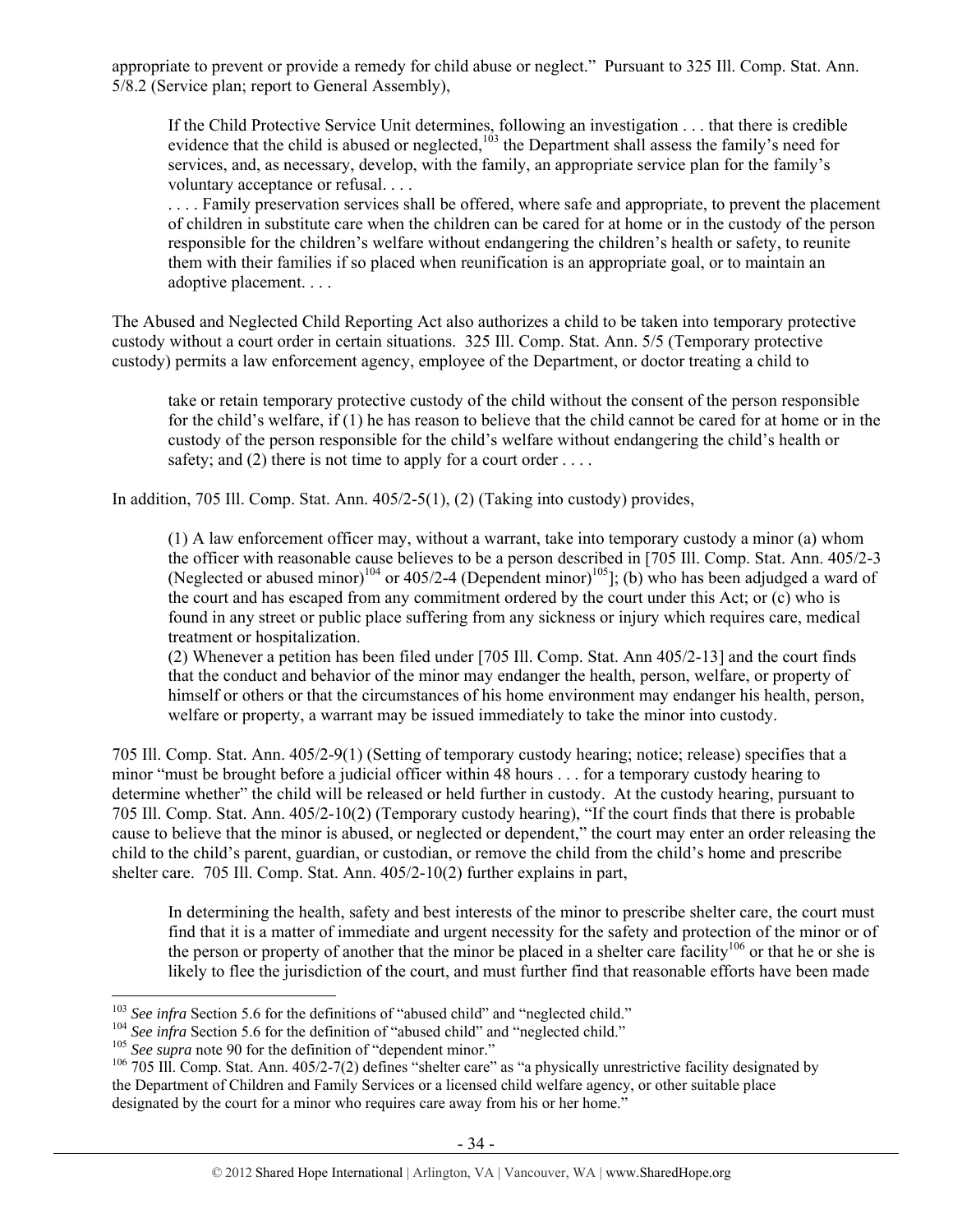or that, consistent with the health, safety and best interests of the minor, no efforts reasonably can be made to prevent or eliminate the necessity of removal of the minor from his or her home....

Once the court finds that it is a matter of immediate and urgent necessity for the protection of the minor that the minor be placed in a shelter care facility, the minor shall not be returned to the parent, custodian or guardian until the court finds that such placement is no longer necessary for the protection of the minor.

Under 705 Ill. Comp. Stat. Ann. 405/2-23(1)(a) (Kinds of dispositional orders), when a child is adjudicated abused, neglected, or dependent, the child may be

(1) continued in the custody of his or her parents, guardian or legal custodian; (2) placed in accordance with Section 2-27 [705 ILCS 405/2-27]; (3) restored to the custody of the parent, parents, guardian, or legal custodian, provided the court shall order the parent, parents, guardian, or legal custodian to cooperate with the Department of Children and Family Services and comply with the terms of an aftercare plan or risk the loss of custody of the child and the possible termination of their parental rights; or (4) ordered partially or completely emancipated in accordance with the provisions of the Emancipation of Minors Act [750 ILCS 30/1 et seq.].

However, in any case in which a minor is found by the court to be neglected or abused under Section 2- 3 [Neglected or abused minor] of this Act, custody of the minor shall not be restored to any parent, guardian or legal custodian whose acts or omissions or both have been identified . . . as forming the basis for the court's finding of abuse or neglect . . . .

705 Ill. Comp. Stat. Ann. 405/2-27 (Placement; legal custody or guardianship) authorizes the court to

(a) place the minor in the custody of a suitable relative or other person as legal custodian or guardian; (a-5) with the approval of the Department of Children and Family Services, place the minor in the subsidized guardianship of a suitable relative or other person as legal guardian; . . .

(b) place the minor under the guardianship of a probation officer;

. . . .

(c) commit the minor to an agency for care or placement, except an institution under the authority of the Department of Corrections or of the Department of Children and Family Services;

(d) commit the minor to the Department of Children and Family Services for care and service . . . .

A victim of domestic minor sex trafficking might also be brought into custody and placed through delinquency procedures; however, this is less likely in Illinois as 720 Ill. Comp. Stat. Ann. 5/11-14(d) (Prostitution) makes minors under the age of 18 specifically immune from prosecution for prostitution. In the event that a domestic minor sex trafficking victim is found to be a delinquent minor for having committed some crime other than 720 Ill. Comp. Stat. Ann. 5/11-14 (Prostitution), under 705 Ill. Comp. Stat. Ann. 405/5-710 (Kinds of sentencing orders), the court may order a minor to be

(i) put on probation or conditional discharge and released to his or her parents, guardian or legal custodian . . .

(ii) placed in accordance with Section 5-740 [705 ILCS 405/5-740], with or without also being put on probation or conditional discharge;

. . . (iv) placed in the guardianship of the Department of Children and Family Services, but only if the delinquent minor is under 15 years of age or, pursuant to Article II [Abused, neglected or dependent minors] of this Act, a minor for whom an independent basis of abuse, neglect, or dependency exists. An independent basis exists when the allegations or adjudication of abuse, neglect, or dependency do not arise from the same facts, incident, or circumstances which give rise to a charge or adjudication of delinquency;

(v) placed in detention for a period not to exceed 30 days, either as the exclusive order of disposition or, where appropriate, in conjunction with any other order of disposition issued under this paragraph,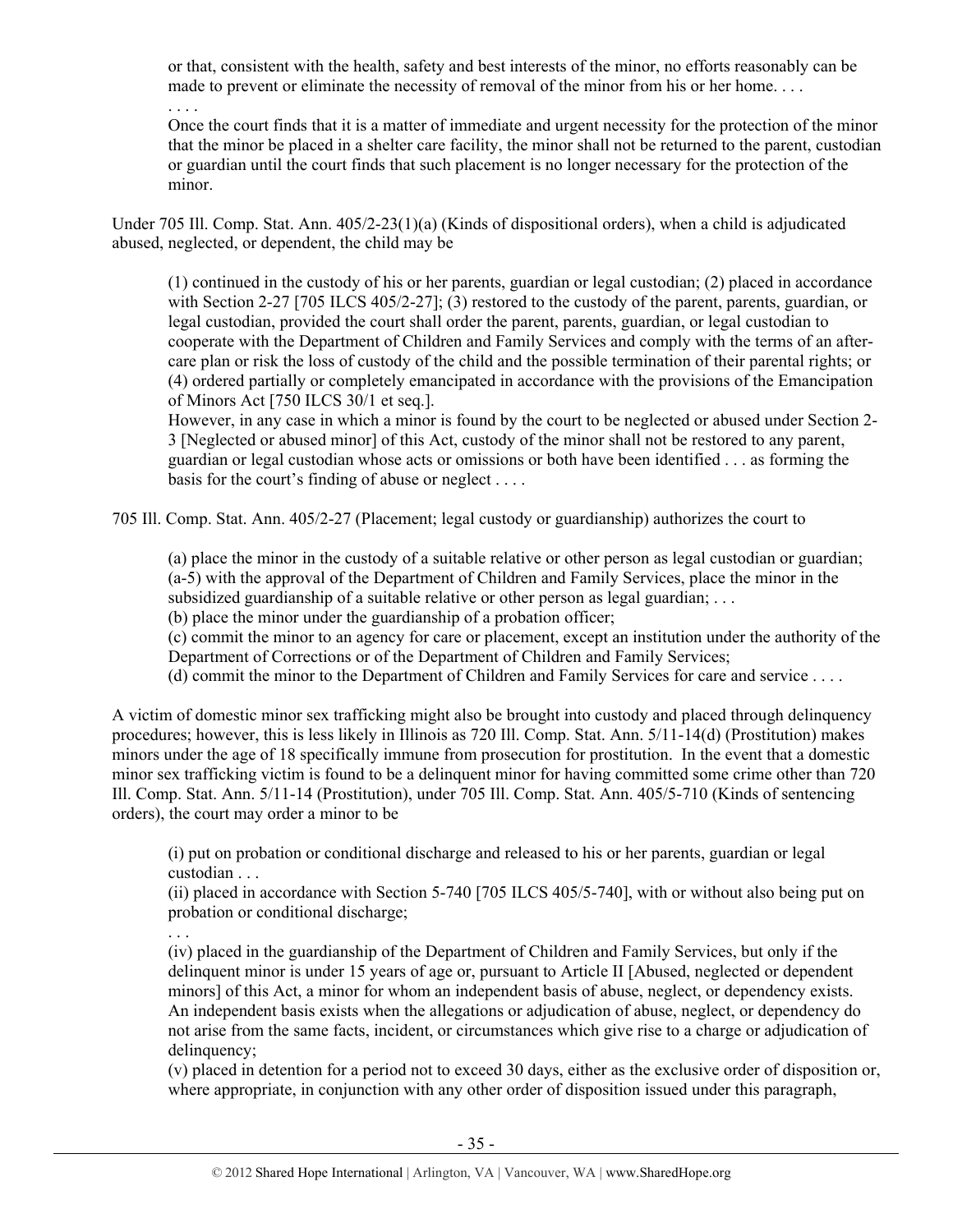provided that any such detention shall be in a juvenile detention home and the minor so detained shall be 10 years of age or older. However, the 30-day limitation may be extended by further order of the court for a minor under age 15 committed to the Department of Children and Family Services if the court finds that the minor is a danger to himself or others. . . .

. . .

(viii) put on probation or conditional discharge and placed in detention under Section 3-6039 of the Counties Code [55 ILCS 5/3-6039] for a period not to exceed the period of incarceration permitted by law for adults found guilty of the same offense or offenses for which the minor was adjudicated delinquent, and in any event no longer than upon attainment of age  $21$ ; ... [or]

. . .

. . .

 $\overline{a}$ 

(x) placed in electronic home detention under Part 7A of this Article [705 ILCS 405/5-7A-101 et seq.].

Pursuant to 705 Ill. Comp. Stat. Ann. 405/5-410(1) (Non-secure custody or detention), a minor arrested or taken into custody "who requires care away from his or her home but who does not require physical restriction shall be given temporary care in a foster family home or other shelter facility."

705 Ill. Comp. Stat. Ann. 405/5-501(2) (Detention or shelter care hearing) states in part,

If the court finds that it is a matter of immediate and urgent necessity for the protection of the minor or of the person or property of another that the minor be detained or placed in a shelter care facility or that he or she is likely to flee the jurisdiction of the court, the court may prescribe detention or shelter care and order that the minor be kept in a suitable place designated by the court or in a shelter care facility designated by the Department of Children and Family Services or a licensed child welfare agency; ....

#### *5.5 Commercial sexual exploitation is identified as a type of abuse and neglect within child protection statutes.*

Commercial sexual exploitation is identified as a type of abuse under Illinois's child protection and child abuse reporting laws. 705 Ill. Comp. Stat. Ann.  $405/2-3(1)(b)$  (Neglected or abused minor)<sup>107</sup> states that a neglected minor includes one "whose environment is injurious to his or her welfare." 705 Ill. Comp. Stat. Ann. 405/2-  $3(2)$ (vi), (vii) provides that an abused minor includes

any minor under 18 years of age whose parent or immediate family member, or any person responsible for the minor's welfare, or any person who is in the same family or household as the minor, or any individual residing in the same home as the minor, or a paramour of the minor's parent:

(vi) commits or allows to be committed the offense of involuntary servitude, involuntary sexual servitude of a minor, or trafficking in persons for forced labor or services defined in [720 Ill. Comp. Stat. Ann. 5/10-9], upon such minor; or

(vii) allows, encourages or requires a minor to commit any act of prostitution, as defined in the Criminal Code of 1961, and extending those definitions to include minors under 18 years of age.

Similarly, 325 Ill. Comp. Stat. Ann.  $5/3$  (Definitions)<sup>108</sup> defines an "abused child" in part as one

whose parent or immediate family member, or any person responsible for the child's welfare, or any individual residing in the same home as the child, or a paramour of the child's parent:

. . . (h) commits or allows to be committed the offense of involuntary servitude, involuntary sexual servitude of a minor, or trafficking in persons for forced labor or services as defined in [720 Ill. Comp. Stat. Ann. 5/10-9] against the child.

<sup>&</sup>lt;sup>107</sup> Under Juvenile Court Act of 1987, Article II. Abused, Neglected or Dependent Minors.<br><sup>108</sup> Under the Abused and Neglected Child Reporting Act.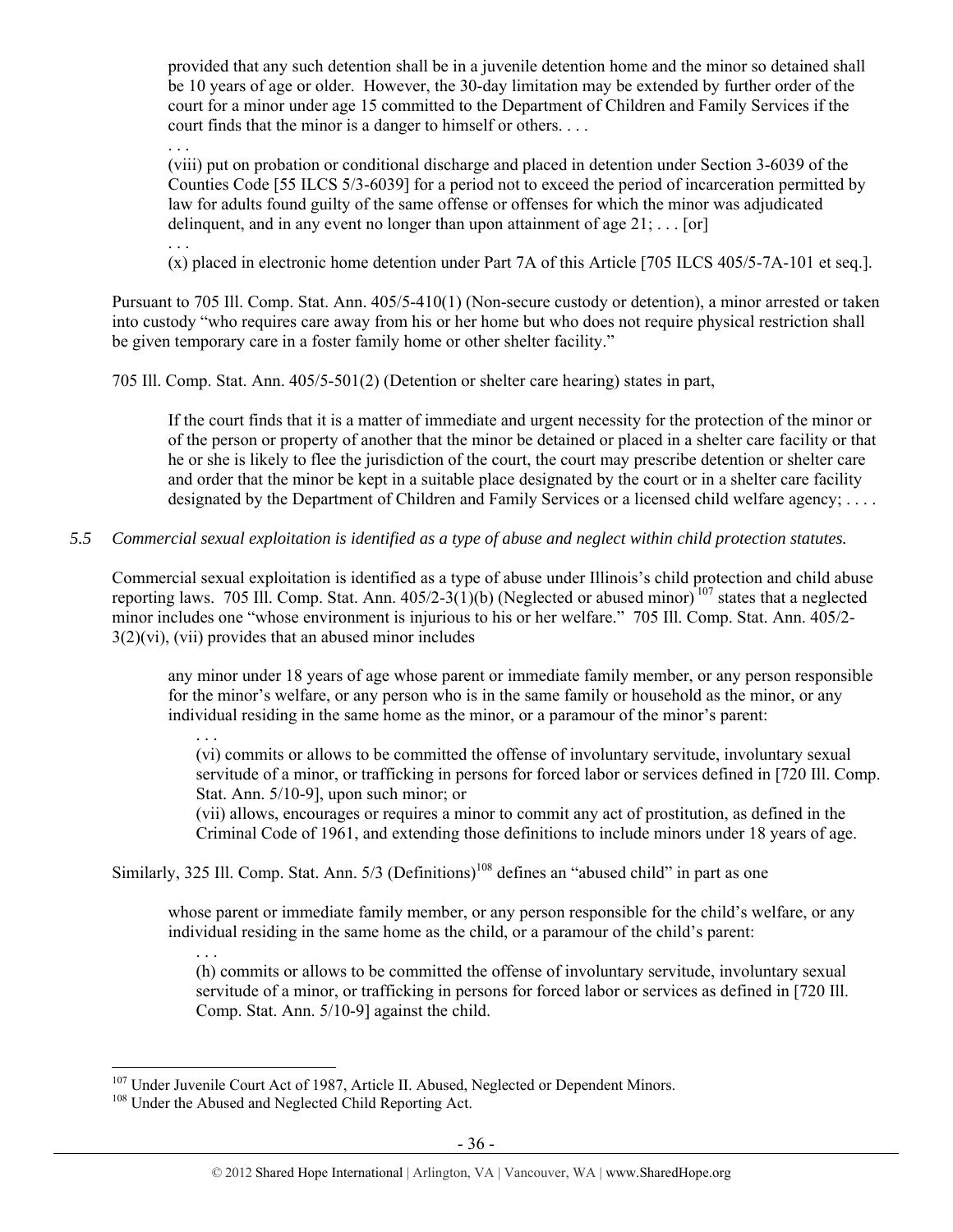Under 325 Ill. Comp. Stat. Ann. 5/3,<sup>109</sup> a "neglected child" includes one

who is not receiving the proper or necessary nourishment or medically indicated treatment including food or care . . . necessary for a child's well-being, or other care necessary for his or her well-being, including adequate food, clothing and shelter; or who is subjected to an environment which is injurious insofar as (i) the child's environment creates a likelihood of harm to the child's health, physical wellbeing, or welfare and (ii) the likely harm to the child is the result of a blatant disregard of parent or caretaker responsibilities . . .

*5.6 The definition of "caregiver" (or similar term) in the child welfare statutes is broad enough to include a trafficker who has custody or control of a child in order to bring a trafficked child into protection of child protective services.* 

No definition of "caregiver" or "person responsible for the child's welfare" is provided within Illinois's child protection laws; however, 325 Ill. Comp. Stat. Ann. 5/3 (Definitions), Illinois's child abuse reporting law, defines a "person responsible for the child's welfare" as including "any other person responsible for the child's welfare at the time of the alleged abuse or neglect."

*5.7 Crime victims' compensation is specifically available to a child victim of sex trafficking or commercial sexual exploitation of children (CSEC) without regard to ineligibility factors.* 

A domestic minor sex trafficking victim may be eligible to obtain crime victims compensation. 740 Ill. Comp. Stat. Ann. 45/2(d) defines a "victim" to include "a person killed or injured in this State as a result of a crime of violence perpetrated or attempted against him or her." 740 Ill. Comp. Stat. Ann. 45/2(c) defines a "crime of violence" to include the offenses listed in 740 Ill. Comp. Stat. Ann. 5/11-1.40 (Predatory criminal sexual assault),  $5/11-1.60$  (Aggravated criminal sexual abuse),  $5/11-20.1$  (Child pornography), and  $5/11-14.4(a)(4)$ (Promoting juvenile prostitution).

740 Ill. Comp. Stat. Ann.  $45/6.1^{110}$  (Right to compensation) specifies the requirements for receiving compensation under the Crime Victims Compensation Act, several of which could make prostituted victims of domestic minor sex trafficking ineligible to receive compensation. 740 Ill. Comp. Stat. Ann. 45/6.1(a) requires the victim to file a claim for compensation "[w]ithin 2 years of the occurrence of the crime, or within one year after a criminal charge of a person for an offense, upon which the claim is based," unless the victim is under 18 or is under another "legal disability" at the time of the offense, in which case the victim may file an application for compensation "within 2 years after he attains the age of 18 years or the disability is removed . . . . Legal disability includes a diagnosis of posttraumatic stress disorder." Similarly, under 740 Ill. Comp. Stat. Ann. 45/6.1(b), victims must report the crime to law enforcement within 72 hours of the crime's commission, with later notice permissible only if "the applicant establishes that such notice was timely under the circumstances." For certain non-CSEC sex offenses, 740 Ill. Comp. Stat. Ann. 45/6.1(b-1) provides an extended reporting period of 7 days after the perpetration of the crime, or longer if the "applicant establishes that the notice was timely under the circumstances." No explanation is provided as to what constitutes "timely under the circumstances."

Additionally, 740 Ill. Comp. Stat. Ann. 45/6.1(d) disqualifies an applicant if the applicant is the "offender or an accomplice of the offender and the award would . . . unjustly benefit the offender or his accomplice." 740 Ill. Comp. Stat. Ann. 45/6.1(e) requires that the injury to the victim "was not substantially attributable to his own wrongful act and was not substantially provoked by the victim." 740 Ill. Comp. Stat. Ann. 45/10.1(d) (Amount of compensation) further limits the amount a domestic minor sex trafficking victim may receive by stating,

<sup>&</sup>lt;sup>109</sup> The text of 325 Ill. Comp. Stat. Ann. 5/3 included here and elsewhere in this report reflects passage of Senate Bill

<sup>2849</sup> during the 97th Illinois General Assembly. Public Act 97-803 (Ill. 2012) (effective July 13, 2012). 110 The text of 720 Ill. Comp. Stat. Ann. 45/6.1 included here and elsewhere in this report reflects passage of Senate Bill 3693 during the 97th Illinois General Assembly. Public Act 097-0817 (Ill. 2012) (effective July 16, 2012).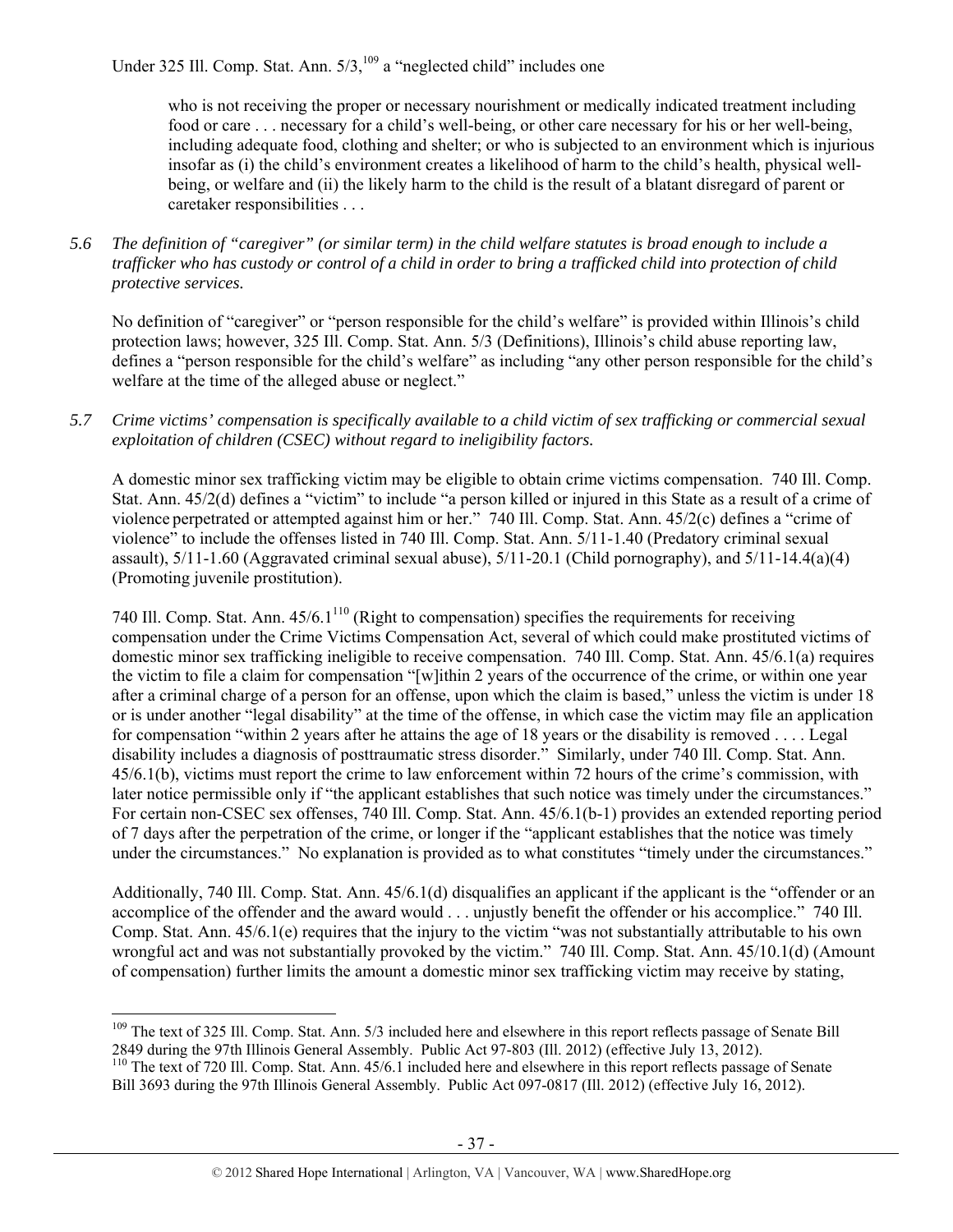An award shall be reduced or denied according to the extent to which the victim's acts or conduct provoked or contributed to his or her injury or death, or the extent to which any prior criminal conviction or conduct of the victim may have directly or indirectly contributed to the injury or death of the victim.

5.7.1 Recommendation: Amend 740 Ill. Comp. Stat. Ann. 45/6.1 (Right to compensation) to create exceptions for child victims of trafficking or commercial sexual exploitation.

# *5.8 Victim-friendly procedures and protections are provided in the trial process for minors under 18.*

725 Ill. Comp. Stat. Ann. 5/115-7(a) (Prior sexual activity or reputation of victim of sexual offense) makes evidence relating to the prior sexual activity or reputation of an alleged victim of a sexual offense inadmissible in any prosecution for specified sex offenses, unless the evidence relates to "the past sexual conduct of the alleged victim . . . with the accused when . . . offered by the accused upon the issue of whether the alleged victim . . . consented to the sexual conduct to which the offense is alleged" or to the extent the evidence is "constitutionally required to be admitted." 725 Ill. Comp. Stat. Ann. 5/115-11 (Closed trial during testimony of child victim of a sexual offense permitted) permits a child under 18, who is the victim of specified sex offenses, to have "all persons, who, in the opinion of the court, do not have a direct interest in the case, except the media," excluded from the courtroom while giving testimony.

Additionally, 725 Ill. Comp. Stat. Ann. 5/106B-5(a)(2) (Testimony by a victim who is a child) authorizes a victim of specified sexual offenses who is under 18 years old to give testimony via closed circuit television if "the judge determines that testimony by the child victim . . . in the courtroom will result in the child . . . suffering serious emotional distress such that the child . . . cannot reasonably communicate or . . . will suffer severe emotional distress that is likely to cause the child . . . to suffer severe adverse effects." Pursuant to 725 Ill. Comp. Stat. Ann. 5/106B-5(d), when a child provides testimony via closed circuit television, the prosecuting and defense attorneys, the judge, and "any person or persons whose presence, in the opinion of the court, contributes to the well-being of the child . . . including a person who has dealt with the child in a therapeutic setting concerning the abuse, [or] a parent or guardian of the child" may be present in the room with the child.

725 Ill. Comp. Stat. Ann. 190/3 (Confidentiality of Law Enforcement and Court Records) provides that in any investigation or proceeding pertaining to a criminal sexual offense, the identity of any child-victim must be excluded from the records and kept confidential.

Certain protections are available to domestic minor sex trafficking victims in dependency proceedings. For example, 750 Ill. Comp. Stat. Ann. 5/506(a) (Representation of child) permits the appointment of an attorney "[i]n any proceedings involving the support, custody, . . . parentage, . . . or general welfare of a minor or dependent child." Also, a guardian ad litem may be appointed to "testify or submit a written report to the court regarding his or her recommendations in accordance with the best interest of the child." 750 Ill. Comp. Stat. Ann. 5/506(a)(2). Finally, a child representative may be appointed to "advocate what the child representative finds to be in the best interests of the child after reviewing the facts and circumstances of the case." 750 Ill. Comp. Stat. Ann. 5/506(a)(3).

- 5.8.1 Recommendation: Amend 725 Ill. Comp. Stat. Ann. 5/115-7 (Prior sexual activity or reputation of victim of sexual offense) and 5/106B-5 (Testimony by a victim who is a child) to explicitly make their protections available to minor victims of 720 Ill. Comp. Stat. Ann. 5/10-9(c) (Trafficking in persons, involuntary servitude, and related offenses) and other CSEC crimes.
- *5.9 Expungement or sealing of juvenile delinquency records resulting from arrests or adjudications for prostitution-related offenses committed as a result of, or in the course of, the commercial sexual exploitation of a minor is available within a reasonable time after turning 18.*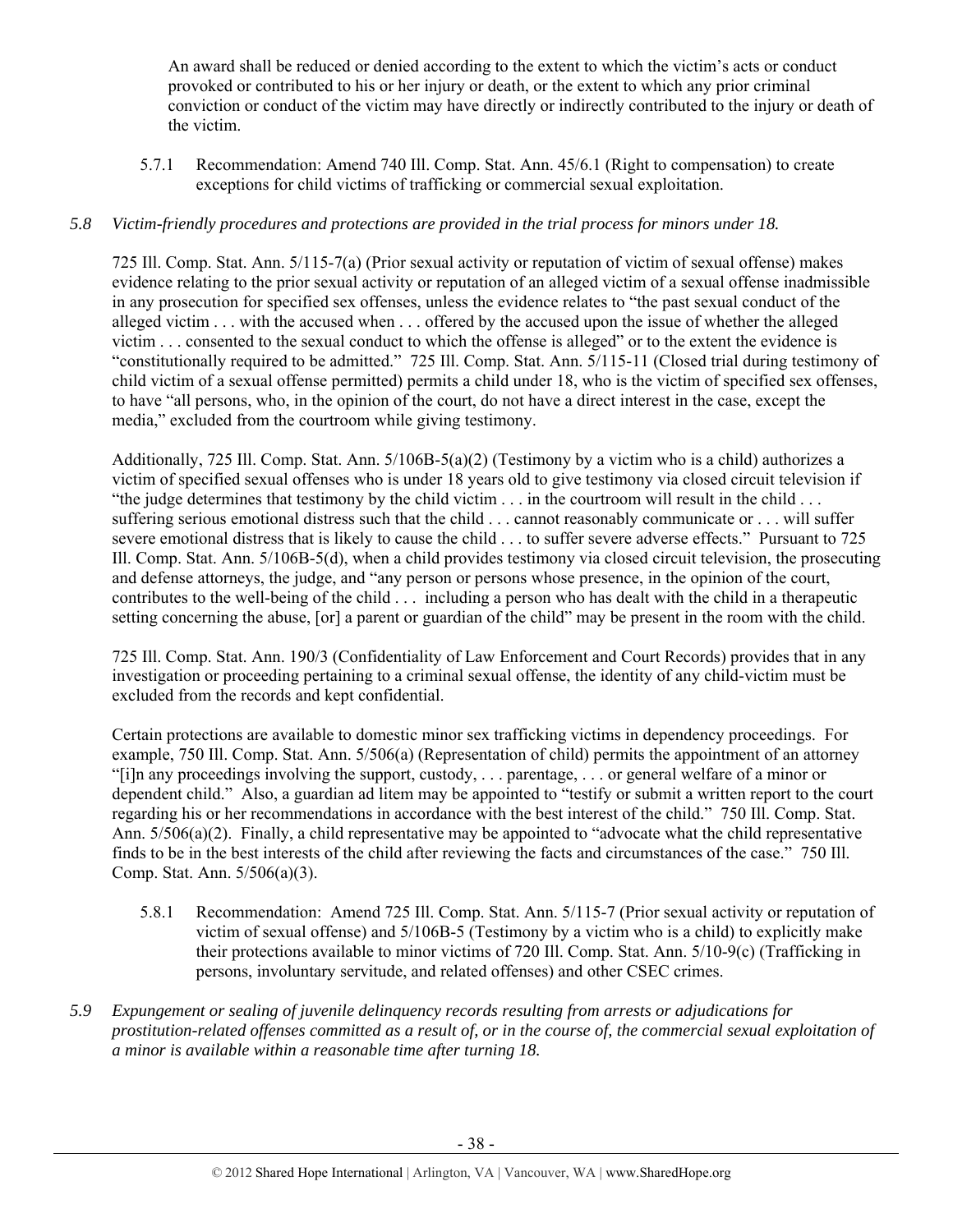720 Ill. Comp. Stat. Ann. 5/11-14(d) (Prostitution) makes minors immune from prosecution for a prostitution violation; therefore, minors in Illinois should not be adjudicated as delinquents based on offenses perpetrated in the course of their commercial sexual exploitation. As a result, a domestic minor sex trafficking victim should be able to petition the court under 705 Ill. Comp. Stat. Ann. 405/5-915 (Expungement of juvenile law enforcement and court records) to have records relating to an arrest for 720 Ill. Comp. Stat. Ann. 5/11-14 expunged. 705 Ill. Comp. Stat. Ann. 405/5-915(1), (2) states,

(1) Whenever any person has attained the age of 17 or whenever all juvenile court proceedings relating to that person have been terminated, whichever is later, the person may petition the court to expunge<sup>111</sup> law enforcement records<sup>112</sup> relating to incidents occurring before his or her 17th birthday or his or her juvenile court records, or both, but only in the following circumstances:

(a) the minor was arrested and no petition for delinquency was filed with the clerk of the circuit court; or

(b) the minor was charged with an offense and was found not delinquent of that offense; or

(c) the minor was placed under supervision pursuant to Section 5-615 [705 ILCS 405/5-615] [Continuance under supervision], and the order of supervision has since been successfully terminated; or

(d) the minor was adjudicated for an offense which would be a Class B misdemeanor, Class C misdemeanor, or a petty or business offense if committed by an adult.

 (2) Any person may petition the court to expunge all law enforcement records relating to any incidents occurring before his or her 17th birthday which did not result in proceedings in criminal court and all juvenile court records with respect to any adjudications except those based upon first degree murder and sex offenses which would be felonies if committed by an adult, if the person for whom expungement is sought has had no convictions for any crime since his or her 17th birthday and:

(a) has attained the age of 21 years; or

(b) 5 years have elapsed since all juvenile court proceedings relating to him or her have been terminated or his or her commitment to the Department of Juvenile Justice pursuant to this Act has been terminated;

whichever is later of (a) or (b). Nothing in this Section 5-915 precludes a minor from obtaining expungement under Section 5-622 [Expungement review].

. . . .

 $\overline{a}$ 

Under 705 Ill. Comp. Stat. Ann. 405/5-622 (Expungement review), a minor charged for the first time with a misdemeanor offense generally "is eligible for expungement review by the court upon his or her 18th birthday or upon completion of the minor's sentence or disposition of the charge against the minor, whichever is later." The statute clarifies that the expungement may only be objected to in certain cases, including if the investigation or proceedings are still active, if the arrest was for a sex offense,<sup>113</sup> or if "the minor is a potential witness in an upcoming court proceeding and that such arrest record is relevant to that proceeding." 705 Ill. Comp. Stat. Ann. 405/5-622.

For expungement of records other than delinquency proceedings, 705 Ill. Comp. Stat. Ann. 405/1-9(2) (Expungement of law enforcement and juvenile court records) states that, once a minor reaches age 17 and juvenile proceedings are over, "the person may petition the court to expunge law enforcement records relating to incidents occurring before his 17th birthday or his juvenile court records, or both if the minor was placed

<sup>&</sup>lt;sup>111</sup> 705 Ill. Comp. Stat. Ann. 405/5-915 defines "expunge" as "to physically destroy the records and to obliterate the minor's name from any official index or public record, or both. Nothing in this Act shall require the physical destruction of the internal office records, files, or databases maintained by a State's Attorney's Office or other prosecutor."

<sup>&</sup>lt;sup>112</sup> 705 Ill. Comp. Stat. Ann. 405/5-915 defines "law enforcement record" as including but not "limited to records of arrest, station adjustments, fingerprints, probation adjustments, the issuance of a notice to appear, or any other records maintained by a law enforcement agency relating to a minor suspected of committing an offense." 113 *See supra* Sections 2.10 and 3.5 for a list of the relevant sex offenses.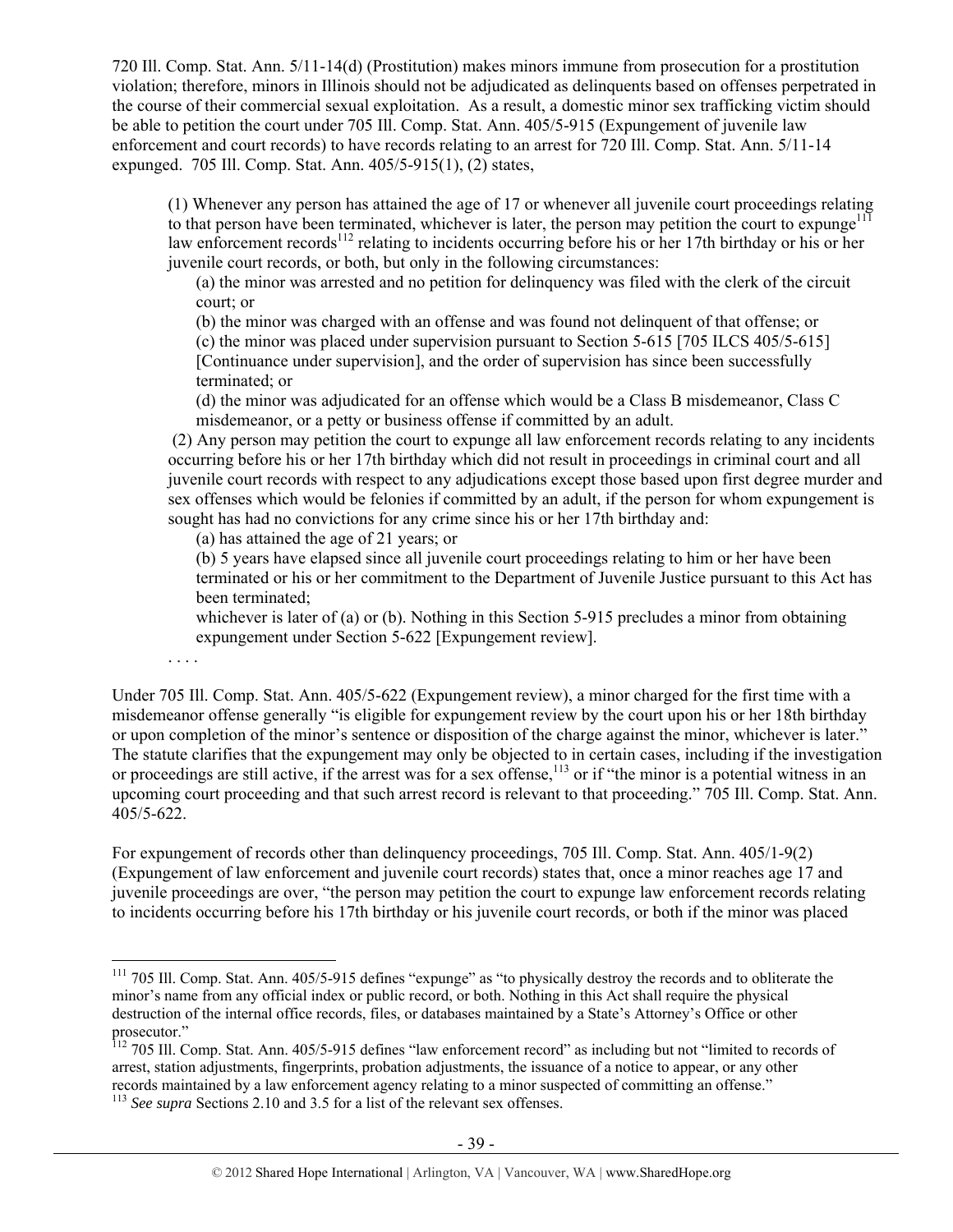under supervision . . . and such order of supervision has since been successfully terminated."

*5.10 Victim restitution and civil remedies for victims of domestic minor sex trafficking or commercial sexual exploitation of children (CSEC) are authorized by law.* 

720 Ill. Comp. Stat. Ann. 5/10-9(g) (Trafficking in persons, involuntary servitude, and related offenses) requires the court to order a defendant convicted of sex trafficking to make restitution to the victim for the greater of:

(1) the gross income or value to the defendant of the victim's labor or services or (2) the value of the victim's labor as guaranteed under the Minimum Wage Law and overtime provisions of the Fair Labor Standards Act (FLSA) [29 U.S.C. § 201 et seq.] or the Minimum Wage Law [820 ILCS 105/1 et seq.], whichever is greater.

Furthermore, 730 Ill. Comp. Stat. Ann. 5/5-5-6 (Restitution) requires the court to order a defendant convicted of any offense under Illinois's criminal laws to make restitution to a victim who "received any injury to his or her person or damage to his or her real or personal property as a result of the criminal act of the defendant." Additionally, the offender may be required to pay the victim's long-term physical health care costs, which also includes mental health care costs. 730 Ill. Comp. Stat. Ann. 5/5-5-6(f-1). For convictions under 720 Ill. Comp. Stat. Ann. 5/11-1.20 (Criminal sexual assault), 5/11-1.30 (Aggravated criminal sexual assault), 5/11-1.40 (Predatory criminal sexual assault of a child), 5/11-1.50 (Criminal sexual abuse), 5/11-1.60 (Aggravated criminal sexual abuse), 5/11-19.2 (Exploitation of a child) [Repealed], 5/11-20.1 (Child pornography), 5/11- 20.1B (Aggravated child pornography) [Repealed] and 5/11-14.4(a)(4) (Promoting juvenile prostitution), an offender may also be required to "meet all or any portion of the financial obligations of treatment, including but not limited to medical, psychiatric, or rehabilitative treatment or psychological counseling, prescribed for the victim or victims of the offense. 730 Ill. Comp. Stat. Ann. 5/5-5-6(g).

Civil remedies are available to victims of domestic minor sex trafficking in the Predator Accountability Act located in Chapter 740 (Civil liabilities). The Predator Accountability Act was enacted for the purpose of allowing "persons who have been or who are subjected to the sex trade to seek civil damages and remedies from individuals and entities that recruited, harmed, profited from, or maintained them in the sex trade." 740 Ill. Comp. Stat. Ann. 128/5. Specifically, 740 Ill. Comp. Stat. Ann. 128/15 (Cause of action)<sup>114</sup> provides a civil cause of action to victims of 720 Ill. Comp. Stat. Ann. 5/10-9 (Trafficking in persons, involuntary servitude, and related offenses), 5/11-14.4(a)(2)–(4) (Promoting juvenile prostitution), 5/11-20.1(Child pornography).

*5.11 Statutes of limitations for civil and criminal actions for child sex trafficking or commercial sexual exploitation of children (CSEC) offenses are eliminated or lengthened sufficiently to allow prosecutors and victims a realistic opportunity to pursue criminal action and legal remedies.* 

720 Ill. Comp. Stat. Ann. 5/3-5(b) (General Limitations) establishes the generally applicable statute of limitations for criminal offenses, which is 3 years for felonies and 1.5 years for misdemeanors, unless otherwise specified. 720 Ill. Comp. Stat. Ann. 5/3-5(a) eliminates the statute of limitations when the prosecution is for violations of 720 Ill. Comp. Stat. Ann. 5/11-20.1(a)(1) (Child pornography), or "any offense involving sexual conduct<sup>115</sup> or sexual penetration,<sup>116</sup> as defined by Section 11-0.1 of this Code in which the DNA profile of the offender is obtained and entered into a DNA database within 10 years after the commission of the offense," so long as the offense is reported to law enforcement within 3 years of its commission, unless a longer time is provided.

 $\overline{a}$ <sup>114</sup> See supra Section 2.8 for the substantive provisions of 740 Ill. Comp. Stat. Ann. 128/15.<br><sup>115</sup> See supra note 22 for the definition of "sexual conduct."<br><sup>116</sup> See supra note 9 for the definition of "sexual penetrat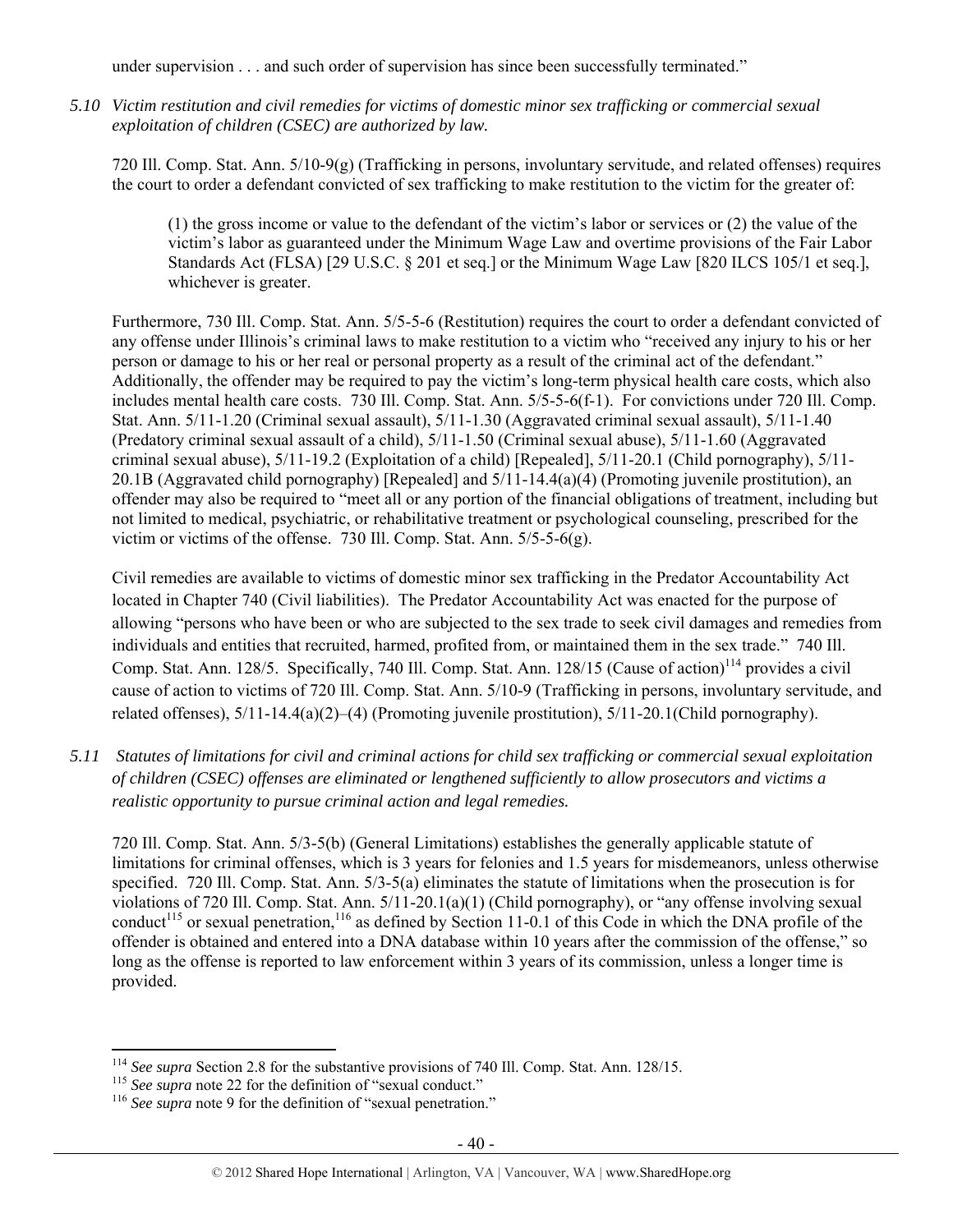Additionally, 720 Ill. Comp. Stat. Ann. 5/3-6(d) (Extended limitations) tolls the statute of limitations for certain CSEC offenses until at least 1 year after the victim turns 18. 720 Ill. Comp. Stat. Ann. 5/3-6(d) states,

A prosecution for child pornography, aggravated child pornography, indecent solicitation of a child, soliciting for a juvenile prostitute, juvenile pimping, exploitation of a child, or promoting juvenile prostitution except for keeping a place of juvenile prostitution may be commenced within one year of the victim attaining the age of 18 years. However, in no such case shall the time period for prosecution expire sooner than 3 years after the commission of the offense. When the victim is under 18 years of age, a prosecution for criminal sexual abuse may be commenced within one year of the victim attaining the age of 18 years. However, in no such case shall the time period for prosecution expire sooner than 3 years after the commission of the offense.

Because both involve "sexual conduct or sexual penetration," therefore, prosecutions for violations of 720 Ill. Comp. Stat. Ann. 5/11-14.1 (Solicitation of a sexual act) and 5/11-18.1 (Patronizing a minor engaged in prostitution) can be commenced at any time. In contrast, because violations of 720 Ill. Comp. Stat. Ann. 5/10-9 (Trafficking in persons, involuntary servitude, and related offenses), 5/11-9.1A (Permitting sexual abuse of a child), 5/11-25 (Grooming), and 5/11-26 (Traveling to meet a minor ), all felonies, do not, on the face of the statutes, involve "sexual conduct or sexual penetration" and are not subject to the tolling provided in 720 Ill. Comp. Stat. Ann. 5/3-6(d), they will be subject to a 3 year statute of limitations as provided under 720 Ill. Comp. Stat. Ann. 5/3-5(b).

For civil causes of action arising under the Predator Accountability Act,<sup>117</sup> 735 Ill. Comp. Stat. Ann. 5/13-225(b) (Predator accountability) states,

[A]n action under the Predator Accountability Act must be commenced within 10 years of the date the limitation period begins to run under subsection (d) or within 10 years of the date the plaintiff discovers or through the use of reasonable diligence should discover both (i) that the sex trade<sup>118</sup> act occurred, and (ii) that the defendant caused, was responsible for, or profited from the sex trade act. The fact that the plaintiff discovers or through the use of reasonable diligence should discover that the sex trade act occurred is not, by itself, sufficient to start the discovery period under this subsection (b).

735 Ill. Comp. Stat. Ann. 5/13-225(d)–(f) provide that the statute of limitations is tolled until the minor reaches the age of 18, until the plaintiff is no longer "subject to threats, intimidation, manipulation, or fraud perpetrated by the defendant," and until "the expiration of all limitations periods applicable to the criminal prosecution of the plaintiff for any acts which form the basis of a cause of action."

Other civil actions are subject to varying statutes of limitations; however, pursuant to 735 Ill. Comp. Stat. Ann. 5/13-211 (Minors and persons under legal disability), these otherwise applicable civil statutes of limitations may be extended up to 2 years after the minor turns 18.

735 Ill. Comp. Stat. Ann. 5/13-202.1(a) (No limitations on certain actions—duties of Department of Corrections and State's Attorneys) provides that civil actions for convictions of or conduct that amounts to a Class X or Class 1 felony at the time of filing have no statute of limitations. Also, 735 Ill. Comp. Stat. Ann. 5/13- 202.3 (Actions arising out of injuries by sexual conduct or sexual penetration) states that for civil actions for violations involving sexual conduct or sexual penetration, the applicable statute of limitations is tolled while "the person injured is subject to threats, intimidation, manipulation, or fraud."

735 Ill. Comp. Stat. Ann. 5/13-202 (Personal Injury―penalty) generally assigns a 2 year statute of limitations to

<sup>&</sup>lt;sup>117</sup> *See supra* Section 2.8 for the offenses to which the Predator Accountability Act applies.<br><sup>118</sup> 735 Ill. Comp. Stat. Ann. 5/13-225(a) defines "sex trade" and "victim of the sex trade" as having the meanings as set forth in 740 Ill. Comp. Stat. Ann. 128/10*. See supra* Section 5.1 for these definitions.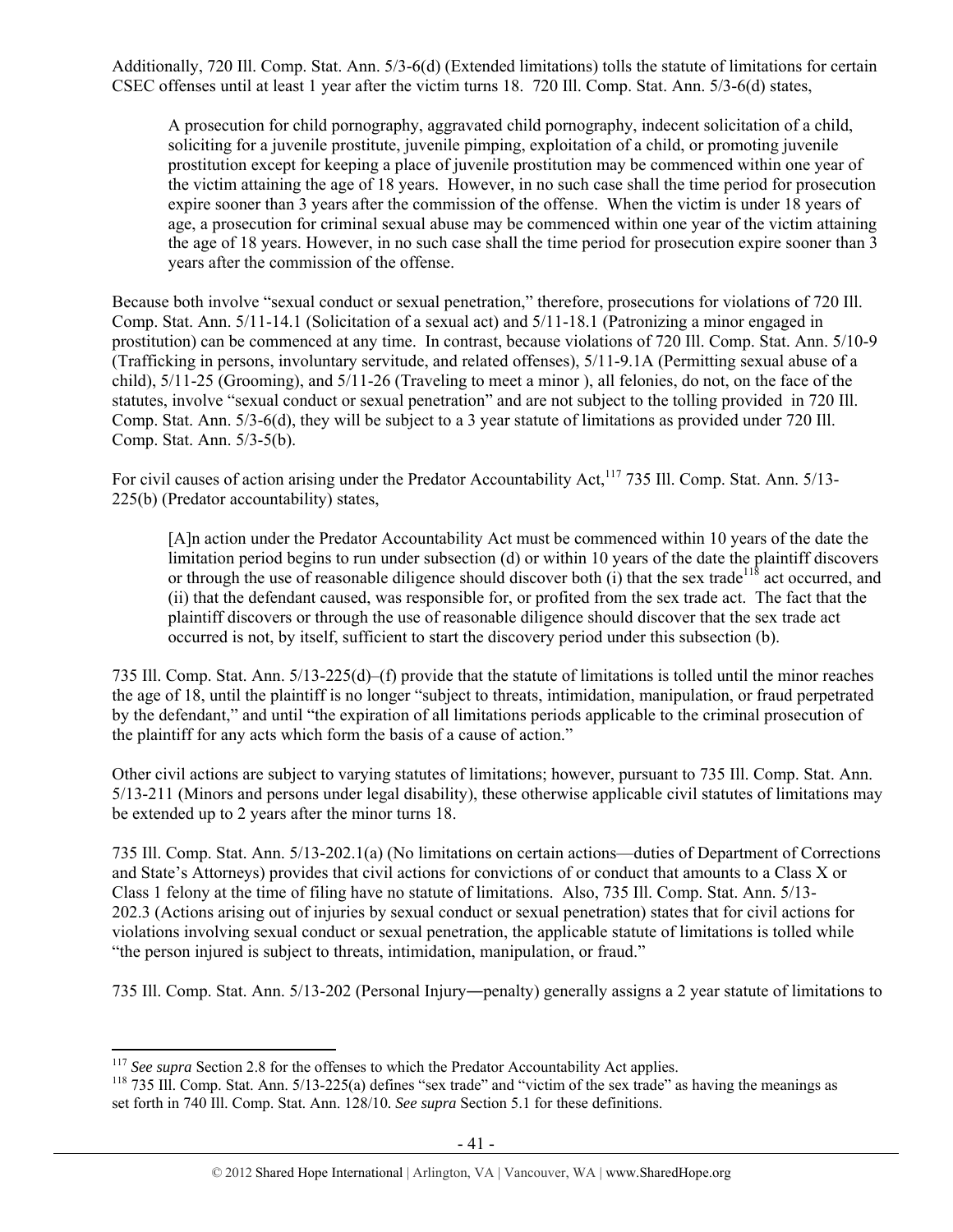civil actions involving injury to the person; however, if the offender is convicted of a Class X felony and causes injury to the person, the applicable statute of limitations is 10 years. 735 Ill. Comp. Stat. Ann. 5/13-214.1.

5.11.1 Recommendation: Amend 735 Ill. Comp. Stat. Ann. 5/13-202.1 (No limitations on certain actions—duties of Department of Corrections and State's Attorneys) to expressly include 720 Ill. Comp. Stat. Ann. 5/10-9 (Trafficking in persons, involuntary servitude, and related offenses), 5/11- 14.1 (Solicitation of a sexual act), 5/11-14.4 (Promoting juvenile prostitution), 5/11-18.1 (Patronizing a minor engaged in prostitution), 5/11-9.1A (Permitting sexual abuse of a child), 5/11- 25 (Grooming), and 5/11-26 (Traveling to meet a minor) as offenses to which no statutes of limitations apply.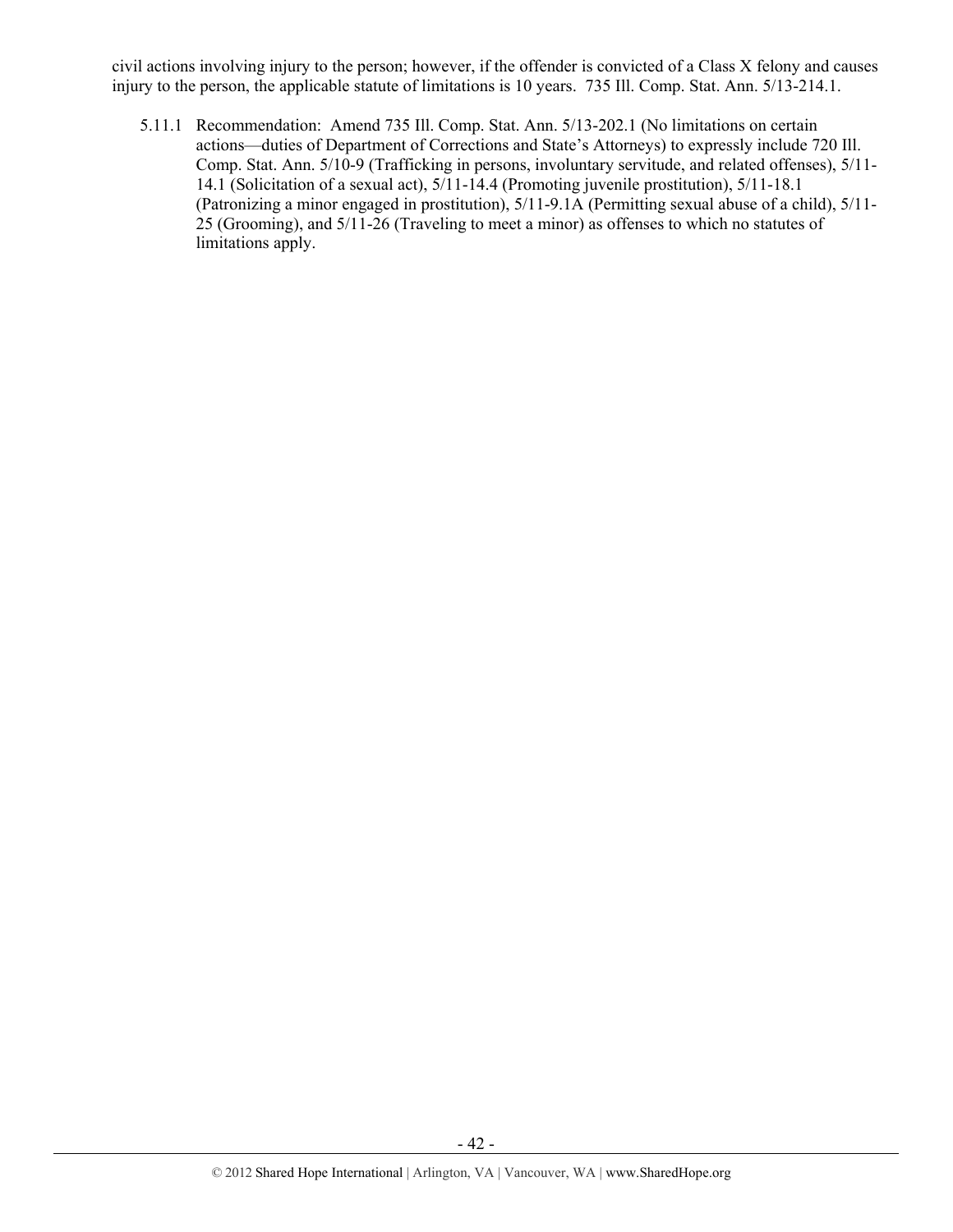#### **FRAMEWORK ISSUE 6: CRIMINAL JUSTICE TOOLS FOR INVESTIGATION AND PROSECUTIONS**

### *Legal Components:*

- *6.1 Training on human trafficking and domestic minor sex trafficking for law enforcement is statutorily mandated.*
- *6.2 Single party consent to audio-taping is permitted in law enforcement investigations.*
- *6.3 Wiretapping is an available tool to investigate domestic minor sex trafficking.*
- *6.4 Using a law enforcement posing as a minor to investigate buying or selling of commercial sex acts is not a defense to soliciting, purchasing, or selling sex with a minor.*
- *6.5 Using the Internet to investigate buyers and traffickers is a permissible investigative technique.*
- *6.6 Law enforcement and child welfare agencies are mandated to promptly report missing and recovered children. \_\_\_\_\_\_\_\_\_\_\_\_\_\_\_\_\_\_\_\_\_\_\_\_\_\_\_\_\_\_\_\_\_\_\_\_\_\_\_\_\_\_\_\_\_\_\_\_\_\_\_\_\_\_\_\_\_\_\_\_\_\_\_\_\_\_\_\_\_\_\_\_\_\_\_\_\_\_\_\_\_\_\_\_\_\_\_\_\_\_\_\_\_\_*

## *Legal Analysis:*

 $\overline{a}$ 

- *6.1 Training on human trafficking and domestic minor sex trafficking for law enforcement is statutorily mandated.* 
	- 50 Ill. Comp. Stat. Ann.  $705/7(a)^{119}$  (Rules and standards for schools) provides,

The Board shall adopt rules and minimum standards for such schools which shall include but not be limited to the following:

a. The curriculum for probationary police officers which shall be offered by all certified schools . . . . shall include specific training in techniques for immediate response to and investigation of cases of . . . sexual assault of adults and children. . . . The curriculum for permanent police officers shall include but not be limited to (1) refresher and in-service training in any of the courses listed above in this subparagraph, (2) advanced courses in any of the subjects listed above in this subparagraph, (3) training for supervisory personnel, and (4) specialized training in subjects and fields to be selected by the board. . . . The curriculum shall include training in techniques designed to promote effective communication at the initial contact with crime victims and ways to comprehensively explain to victims and witnesses their rights under the Rights of Crime Victims and Witnesses Act and the Crime Victims Compensation Act.

50 Ill. Comp. Stat. Ann. 705/10.1 (Additional training programs) allows the Board to "initiate, administer, and conduct training programs for permanent police officers and permanent county corrections officers in addition to the basic recruit training program." 50 Ill. Comp. Stat. Ann. 705/10.10 (Training in child abduction and missing endangered senior alert system) further mandates that the Board conduct training programs for law enforcement personnel with regards to the "statewide coordinated child abduction alert system."

- 6.1.1 Recommendation: Amend the Illinois Police Training Act to specifically include domestic minor sex trafficking training for law enforcement officers and to require all officers to participate in one of these trainings.
- *6.2 Single party consent to audiotaping is permitted in law enforcement investigations.*

Illinois does not permit single party consent to audiotaping. 720 Ill. Comp. Stat. Ann. 5/14-2(a)(1) (Elements of the offense; affirmative defense) makes it a crime when someone

[k]nowingly and intentionally uses an eavesdropping device for the purpose of hearing or recording all or any part of any conversation or intercepts, retains, or transcribes electronic communication unless he does so (A) with the consent of all of the parties to such conversation or electronic communication or

<sup>&</sup>lt;sup>119</sup> The text of 50 Ill. Comp. Stat. Ann. 705/7 included here and elsewhere in this report reflects passage of House Bill 5187 during the 97th Illinois General Assembly. Public Act 097-0817 (Ill. 2012) (effective July 16, 2012).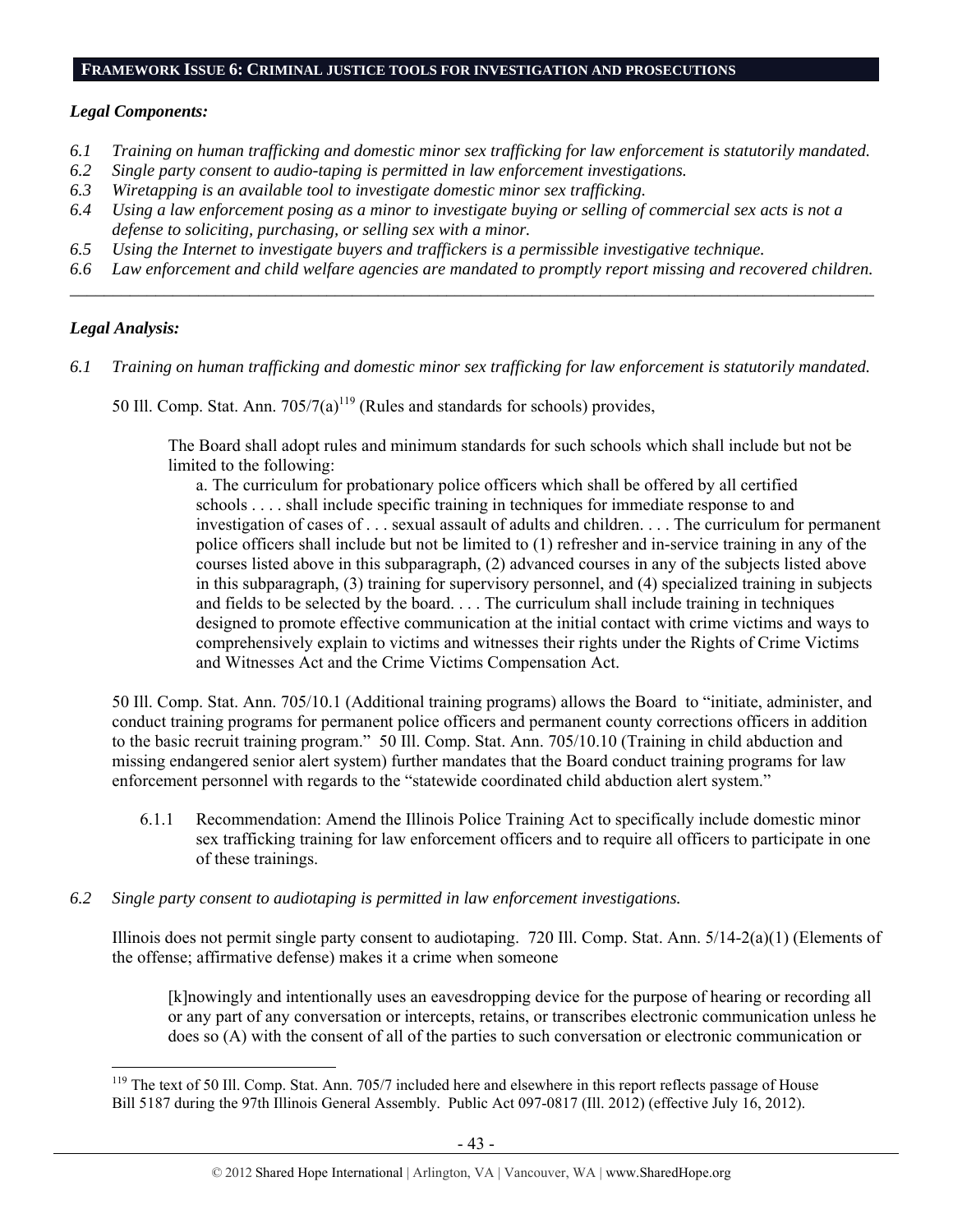(B) in accordance with Article 108A [Authorization for use of eavesdropping device] or Article 108B [Electronic criminal surveillance] . . .

## 720 Ill. Comp. Stat. Ann. 5/14-3(g), (g-6) (Exemptions) states,

. . . .

. . . .

The following activities shall be exempt from the provisions of this Article:

(g) With prior notification to the State's Attorney of the county in which it is to occur, recording or listening with the aid of any device to any conversation where a law enforcement officer, or any person acting at the direction of law enforcement, is a party to the conversation and has consented to it being intercepted or recorded under circumstances where the use of the device is necessary for the protection of the law enforcement officer or any person acting at the direction of law enforcement, in the course of an investigation of a forcible felony, a felony offense of involuntary servitude, involuntary sexual servitude of a minor, or trafficking in persons for forced labor or services under Section 10-9 of this Code [720 ILCS 5/10-9 [Trafficking in persons, involuntary servitude, and related offenses], an offense involving prostitution, solicitation of a sexual act, or pandering, . . . Any recording or evidence derived as the result of this exemption shall be inadmissible in any proceeding, criminal, civil or administrative, except (i) where a party to the conversation suffers great bodily injury or is killed during such conversation, or (ii) when used as direct impeachment of a witness concerning matters contained in the interception or recording. The Director of the Department of State Police shall issue regulations as are necessary concerning the use of devices, retention of tape recordings, and reports regarding their use;

(g-6) With approval of the State's Attorney of the county in which it is to occur, recording or listening with the aid of any device to any conversation where a law enforcement officer, or any person acting at the direction of law enforcement, is a party to the conversation and has consented to it being intercepted or recorded in the course of an investigation of involuntary servitude, involuntary sexual servitude of a minor, trafficking in persons for forced labor or services, child pornography, aggravated child pornography, indecent solicitation of a child, child abduction, luring of a minor, sexual exploitation of a child, predatory criminal sexual assault of a child, aggravated criminal sexual abuse in which the victim of the offense was at the time of the commission of the offense under 18 years of age, criminal sexual abuse by force or threat of force in which the victim of the offense was at the time of the commission of the offense under 18 years of age, or aggravated criminal sexual assault in which the victim of the offense was at the time of the commission of the offense under 18 years of age. . . . Any recording or evidence obtained or derived in the course of an investigation of [any of the above listed offenses]... shall, upon motion of the State's Attorney or Attorney General prosecuting any case involving [any of the above listed offenses] . . . be reviewed in camera with notice to all parties present by the court presiding over the criminal case, and, if ruled by the court to be relevant and otherwise admissible, it shall be admissible at the trial of the criminal case. Absent such a ruling, any such recording or evidence shall not be admissible at the trial of the criminal case;

# *6.3 Wiretapping is an available tool to investigate domestic minor sex trafficking.*

Illinois specifically allows law enforcement to use wiretapping in investigations relating to 720 Ill. Comp. Stat. Ann. 5/10-9(c)–(f) (Trafficking in persons, involuntary servitude, and related offenses).

725 Ill. Comp. Stat. Ann. 5/108B-2 (Request for application for interception) authorizes a State's Attorney to "apply for an order authorizing interception of private communications," as provided in Article 108B (Electronic criminal surveillance). 725 Ill. Comp. Stat. Ann. 5/108B-5(a) (Requirements for order of interception) permits a judge to enter an order

authorizing the interception of a private communication, if the chief judge determines on the basis of the application submitted by the applicant, that: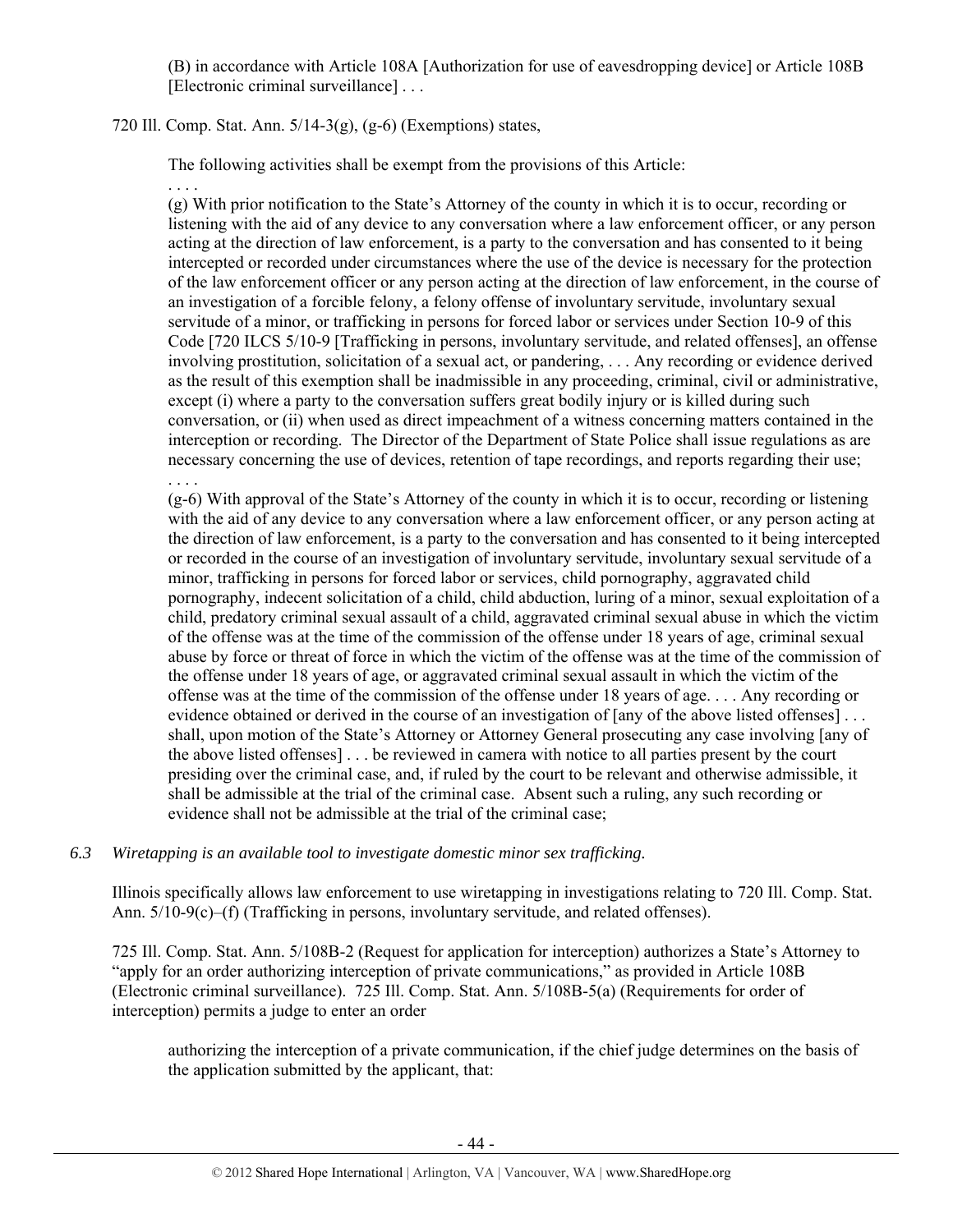(1) There is probable cause for belief that (A) the person whose private communication is to be intercepted is committing, has committed, or is about to commit an offense enumerated in [725 Ill. Comp. Stat. Ann.  $5/108\overline{B} - 3$ ,  $120$  or (B) the facilities from which, or the place where, the private communication is to be intercepted, is, has been, or is about to be used in connection with the commission of the offense, or is leased to, listed in the name of, or commonly used by, the person; and

(2) There is probable cause for belief that a particular private communication concerning such offense may be obtained through the interception; and

(3) Normal investigative procedures with respect to the offense have been tried and have failed or reasonably appear to be unlikely to succeed if tried or too dangerous to employ; and

(4) The electronic criminal surveillance officers to be authorized to supervise the interception of the private communication have been certified by the Department.

Furthermore, 725 Ill. Comp. Stat. Ann. 5/108A-2 (Authorized disclosure or use of information) and 5/108B-2a (Authorized disclosure or use of information) allow a law enforcement officer who "obtained knowledge of the contents of any conversation overheard or recorded by use of an eavesdropping device or evidence derived therefrom" to disclose such information to another law enforcement or prosecuting attorney if the eavesdropping was authorized.

However, 725 Ill. Comp. Stat. Ann. 5/108B-3(a) (Authorization for the interception of private communication) permits a judge to authorize,

[T]he interception of a private communication when no party has consented to the interception and (i) the interception may provide evidence of, or may assist in the apprehension of a person who has committed, is committing or is about to commit, a violation of . . . 10-9 [720 ILCS 5/10-9] (involuntary servitude, involuntary sexual servitude of a minor, or trafficking in persons for forced labor or services), 11-15.1 [720 ILCS 5/11-15.1] (soliciting for a minor engaged in prostitution) [Repealed], 11-16 [720 ILCS 5/11-16] (pandering) [Repealed], 11-17.1 [720 ILCS 5/11-17.1] (keeping a place of juvenile prostitution) [Repealed], 11-18.1 [720 ILCS 5/11-18.1] (patronizing a minor engaged in prostitution), 11-19.1 [720 ILCS 5/11-19.1] (juvenile pimping and aggravated juvenile pimping) [Repealed], . . . .

*6.4 Using a law enforcement posing as a minor to investigate buying or selling of commercial sex acts is not a defense to soliciting, purchasing, or selling sex with a minor.* 

No law expressly permits the use of a decoy by law enforcement in the investigation of minor sex trafficking. However, certain sexual offense laws do provide that the involvement of law enforcement in the investigation of the crime is not a defense. For example, 720 Ill. Comp. Stat. Ann. 5/10-5.1(f)(3) (Luring of a minor) states that "[i]t shall not be a defense to the prosecution of any offense under this Section 10-5.1 if the person who is contacted by the offender is posing as a minor and is in actuality an adult law enforcement officer."

720 Ill. Comp. Stat. Ann. 5/11-6(a), (a-5) (Indecent solicitation of a child) and 5/11-9.1(a) (Sexual exploitation of a child) state that the offenses can be committed against either a child or "one whom he or she believes to be a child," leaving open the possibility of the use of a law enforcement decoy in these investigations.

*6.5 Using the Internet to investigate buyers and traffickers is a permissible investigative technique.* 

 $\overline{a}$ 

720 Ill. Comp. Stat. Ann. 5/10-5.1(a)(3) (Luring of a minor) makes it a crime when a person "21 years of age or older ... knowingly contacts or communicates electronically<sup>121</sup> to the minor: ... for an unlawful purpose.<sup>122</sup> It

<sup>&</sup>lt;sup>120</sup> Offenses listed in 725 Ill. Comp. Stat. Ann. 5/108B-3 include violations of 720 Ill. Comp. Stat. Ann. 5/10-9 (Trafficking in persons, involuntary servitude, and related offenses), 5/11-18.1 (Patronizing a minor engaged in prostitution), and 5/29B-1 (Money laundering).

<sup>&</sup>lt;sup>121</sup> 720 Ill. Comp. Stat. Ann. 5/10-5.1(c)(3) defines "contacts or communicates electronically" as including "any attempt to make contact or communicate telephonically or through the Internet or text messages."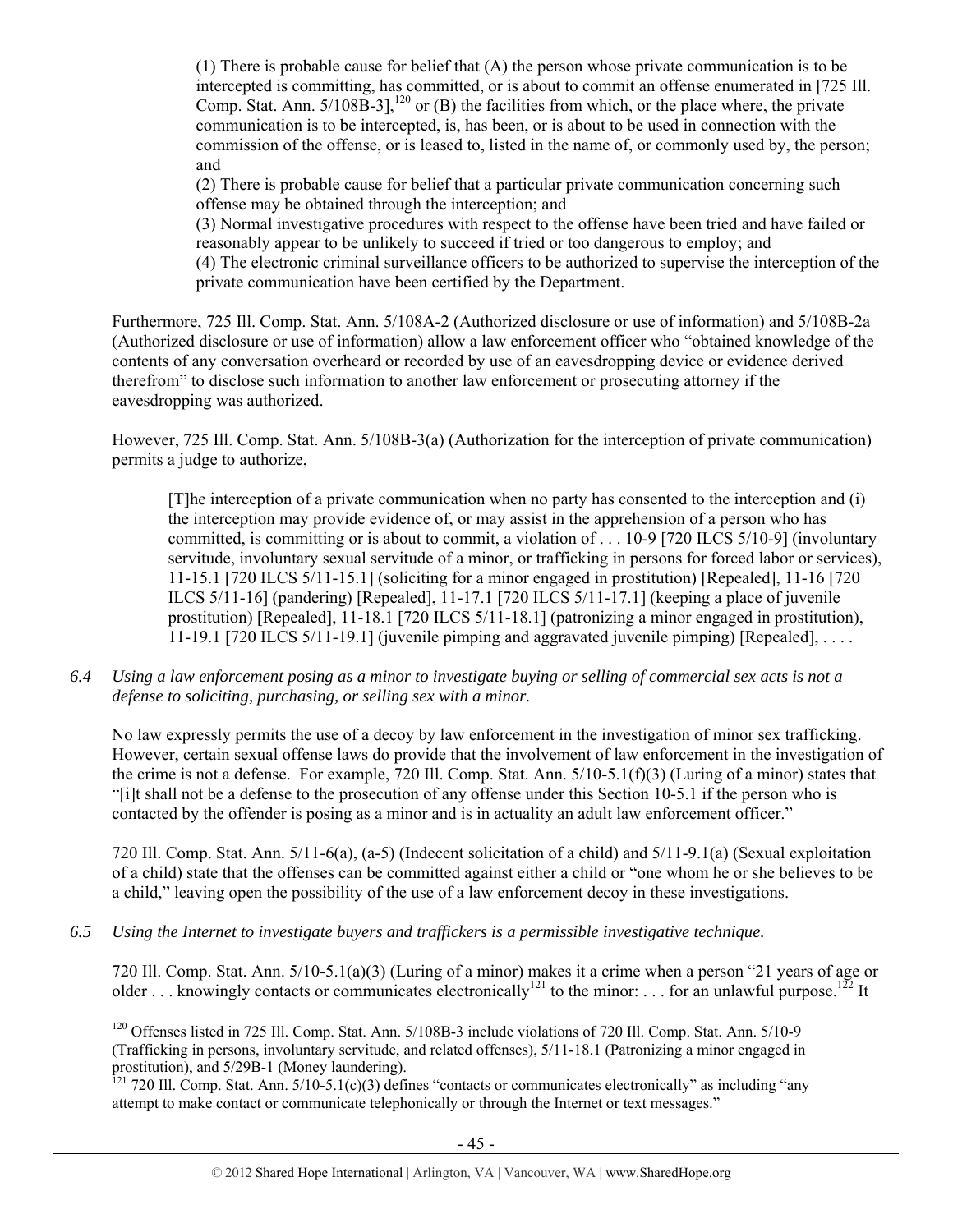expressly states, "It shall not be a defense to the prosecution of any offense under this Section 10-5.1 if the person who is contacted by the offender is posing as a minor and is in actuality an adult law enforcement officer." 720 Ill. Comp. Stat. Ann. 5/10-5.1(f)(3).

Several laws permit law enforcement to use the Internet to investigate buyers and traffickers by stating that the offense can be committed against a person merely believed to be a child. 720 Ill. Comp. Stat. Ann. 5/11- 6 (Indecent solicitation of a child), 5/11-6.6 (Solicitation to meet a child), and 5/11-9.1 (Sexual exploitation of a child) make it unlawful for any person to solicit "a child or one whom he or she believes to be a child" to engage in a sexual act, or to meet for an unlawful purpose through use of the Internet.<sup>123</sup> Also, 720 Ill. Comp. Stat. Ann. 5/11-25(a) (Grooming) makes it a crime when a person "knowingly uses a computer on-line service, [or] Internet service" to solicit or attempt to solicit "a child, a child's guardian, or another person believed by the person to be a child or a child's guardian" to commit CSEC offenses including: 720 Ill. Comp. Stat. Ann., 5/11-9.1 (Sexual exploitation of a child), 5/11-14.4 (Promoting juvenile prostitution), 5/11-18.1 (Patronizing a juvenile prostitute), and 5/11-26 (Traveling to meet a minor).

*6.6 Law enforcement and child welfare agencies are mandated to promptly report missing and recovered children.* 

325 Ill. Comp. Stat. Ann. 40/3 (I SEARCH unit; powers) establishes I SEARCH units to "promote an immediate and effective community response to missing children." 325 Ill. Comp. Stat. Ann. 40/3 authorizes each I SEARCH unit to do the following:

(a) To establish and conduct programs to educate parents, children and communities in ways to prevent the abduction of children.

(b) To conduct training programs and distribute materials providing guidelines for children when dealing with strangers, casual acquaintances, or non-custodial parents, in order to avoid abduction or kidnapping situations.

(c) To compile, maintain and make available data upon the request of law enforcement agencies and other entities deemed appropriate by the Department<sup>124</sup> to assist enforcement agencies in recovering missing children, including but not limited to data regarding the places of shelter commonly used by runaway children in the geographical area encompassed by the I SEARCH Unit.

(d) To draft and implement plans for the most efficient use of available resources to publicize and conduct searches for missing children.

(e) To establish and maintain contacts with other I SEARCH Units, law enforcement agencies, and the Department in order to increase the probability of locating and returning missing children, and to otherwise assist in the recovery and tracking of missing children.

(f) To coordinate the tracking and recovery of children under the custody or guardianship of the Department of Children and Family Services whose disappearance has been reported and to produce an annual report indicating the number of children under the custody or guardianship of that Department who have been reported missing and the number who have been recovered.

(g) To conduct other activities as may be necessary to achieve the goals established by this Act.

325 Ill. Comp. Stat. Ann. 40/6 (Department; powers and duties) mandates that the Department "[e]stablish and maintain a statewide Law Enforcement Agencies Data System (LEADS)" to respond to missing children reports, "exchange information regarding lost, missing or runaway children" with a national missing persons service, adopt a statewide or regional alert system for use in missing children cases, and keep information regarding missing children in a secure manner. Additionally, 325 Ill. Comp. Stat. Ann. 40/3.5 (Contact with Department of Children and Family Services) requires,

<sup>&</sup>lt;sup>122</sup> 720 Ill. Comp. Stat. Ann.  $5/10-5.1(c)(7)$  defines "unlawful purpose" as "any misdemeanor or felony violation of State law or a similar federal or sister state law or local ordinance."

<sup>&</sup>lt;sup>123</sup> See supra Section 1.2 for the substantive provisions of 720 Ill. Comp. Stat. Ann.  $5/11$ -6,  $5/11$ -6.6, and  $5/11$ -9.1.<br><sup>124</sup> 325 Ill. Comp. Stat. Ann. 40/2 (Definitions) defines the "Department" as "the Department